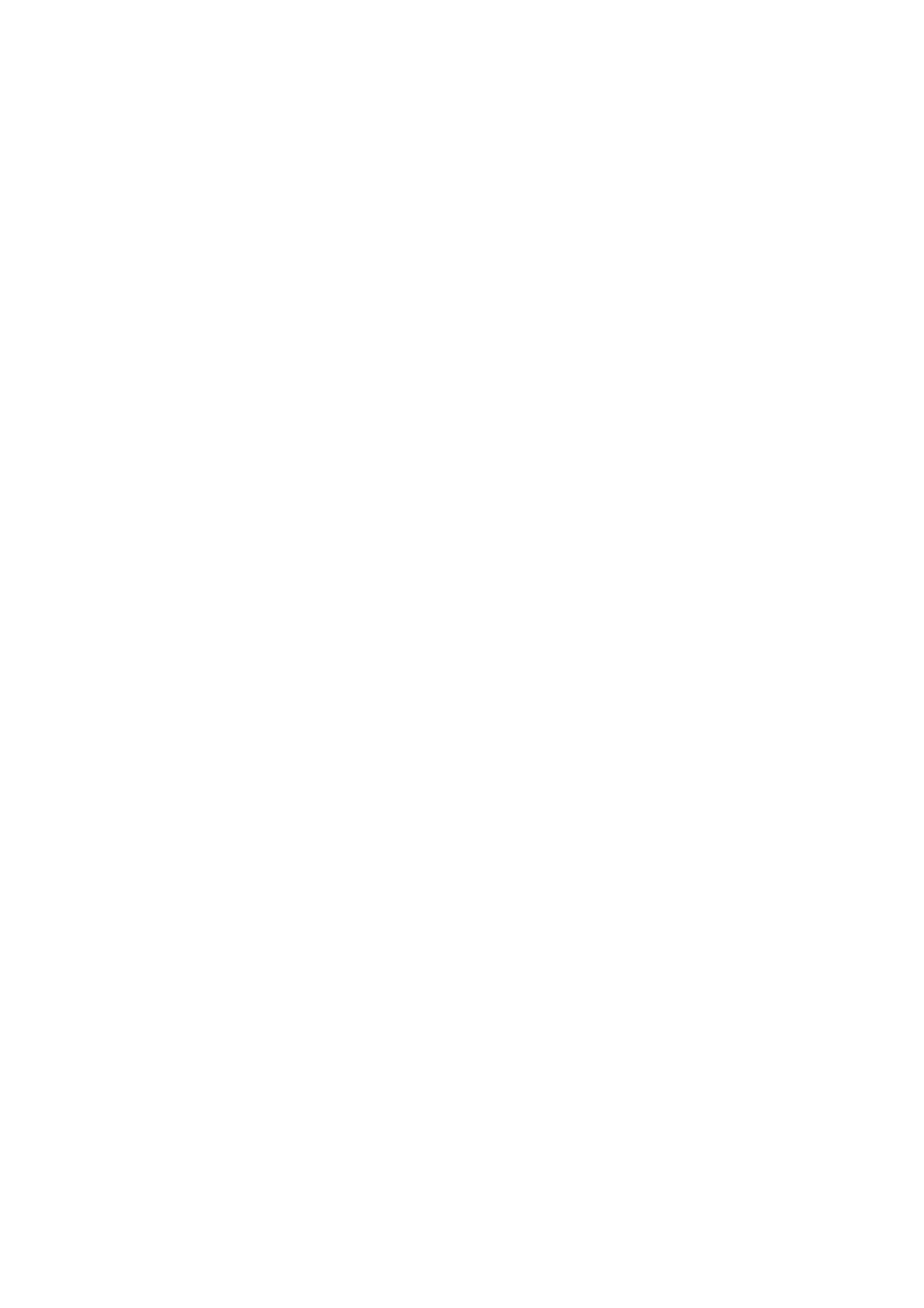Aalto University School of Science and Technology Department of Electronics Lighting Unit

Espoo 2010

# **GUIDEBOOK ON ENERGY EFFICIENT ELECTRIC LIGHTING FOR BUILDINGS**

# **SUMMARY REPORT**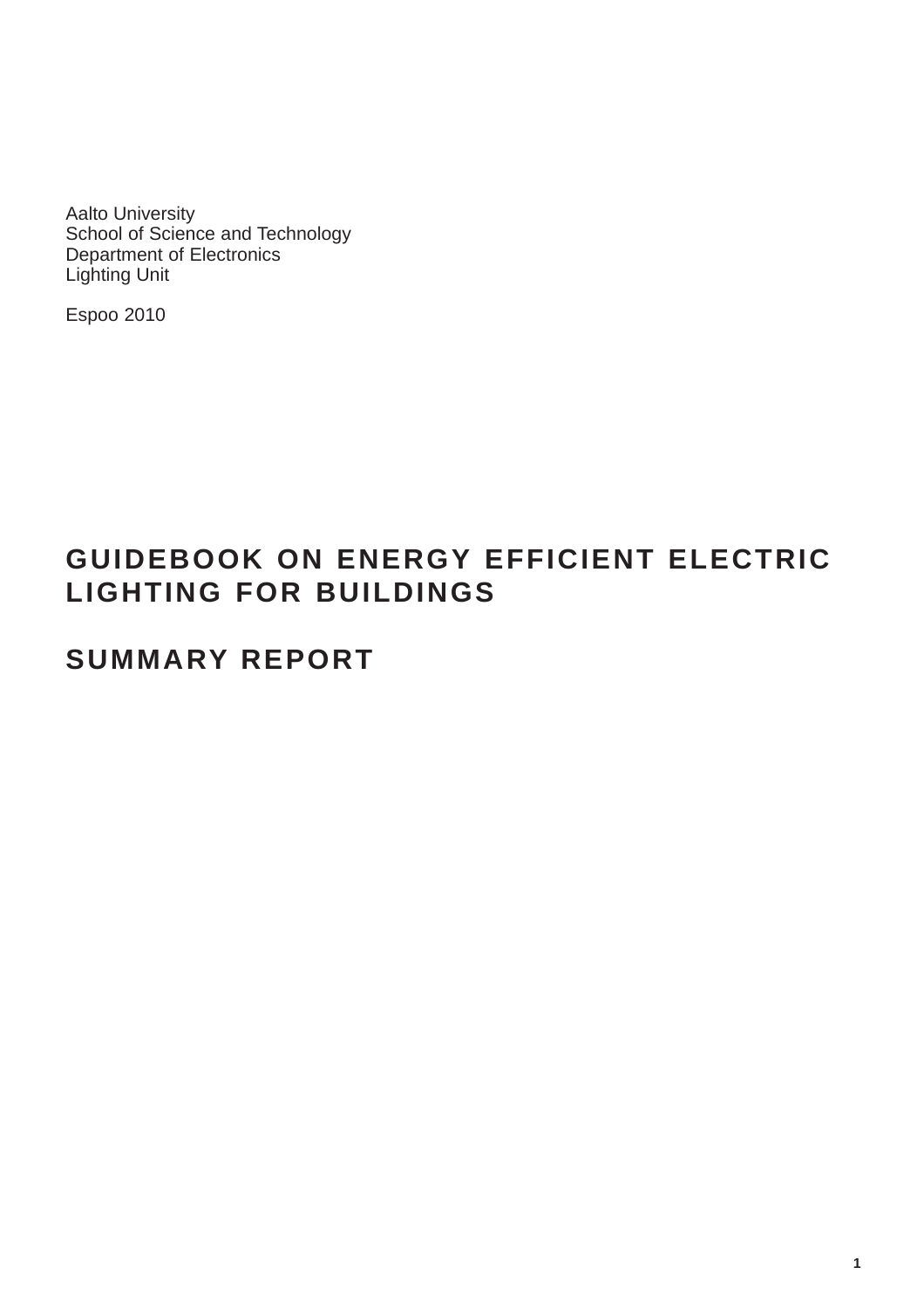Guidebook on Energy Efficient Electric Lighting for Buildings IEA - International Energy Agency ECBCS - Energy Conservation in Buildings and Community Systems Annex 45 - Energy Efficient Electric Lighting for Buildings

Distribution: Aalto University School of Science and Technology Department of Electronics Lighting Unit

P.O. Box 13340 FIN-00076 Aalto Finland

Tel: +358 9 4702 4971 Fax: +358 9 4702 4982 E-mail: lightlab@tkk.fi http://ele.tkk.fi/en

http://lightinglab.fi/IEAAnnex45 http://www.ecbcs.org

Aalto University School of Science and Technology ©

ISBN 978-952-60-3227-6 (printed) ISBN 978-952-60-3228-3 (pdf) ISSN 1455-7541

Newprint Oy Raisio 2010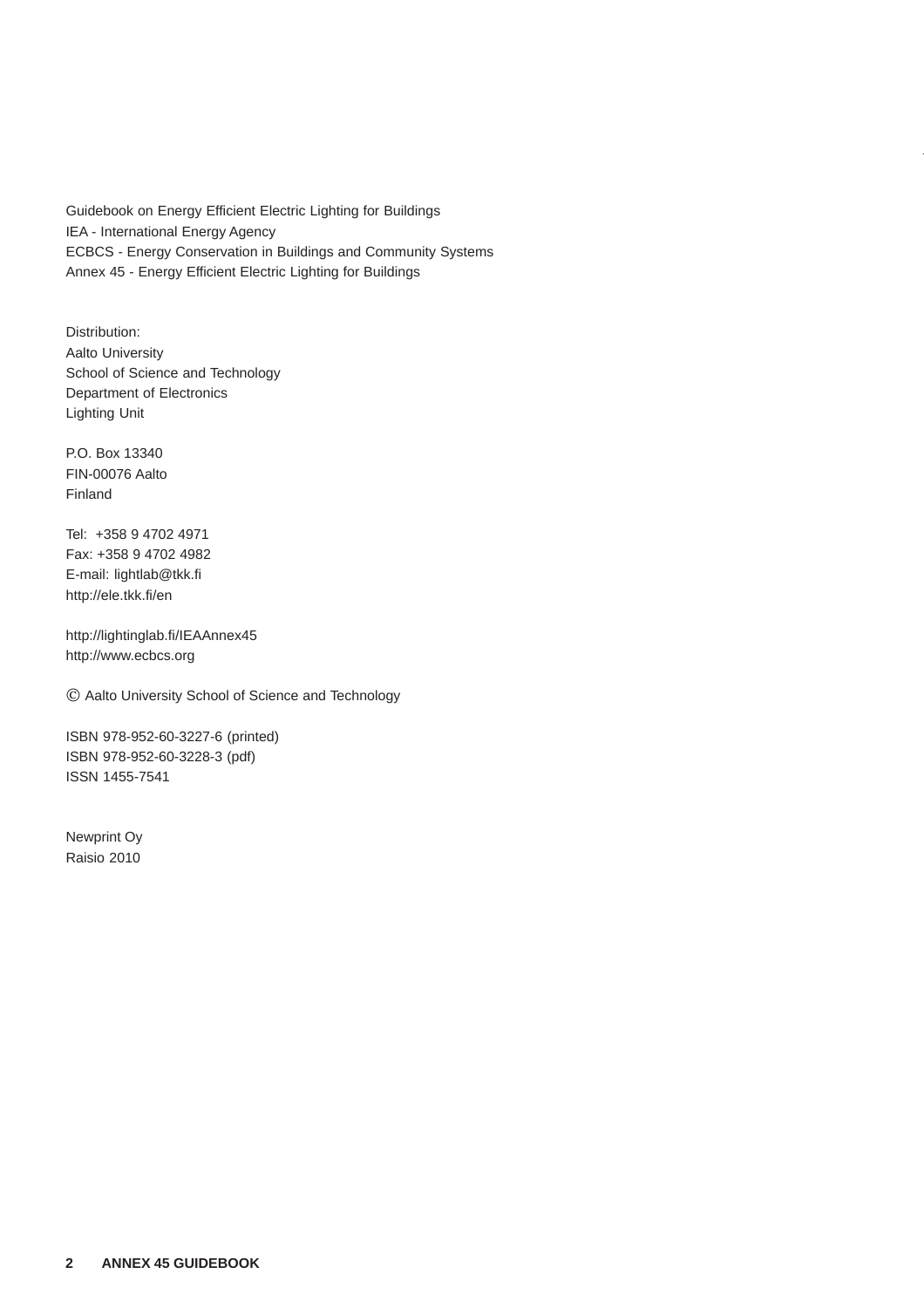Lighting is a large and rapidly growing source of energy demand and greenhouse gas emissions. At the same time the savings potential of lighting energy is high, even with the current technology, and there are new energy efficient lighting technologies coming onto the market. Currently, more than 33 billion lamps operate worldwide, consuming more than 2650 TWh of energy annually, which is 19% of the global electricity consumption.

The goal of IEA ECBCS Annex 45 was to identify and to accelerate the widespread use of appropriate energy efficient high-quality lighting technologies and their integration with other building systems, making them the preferred choice of lighting designers, owners and users. The aim was to assess and document the technical performance of the existing promising, but largely under-utilized, innovative lighting technologies, as well as future lighting technologies. These novel lighting system concepts have to meet the functional, aesthetic, and comfort requirements of building occupants. The guidebook mostly concerns the lighting of offices and schools.

The content of the Guidebook includes an Introduction, Lighting energy in buildings, Lighting quality, Lighting and energy standards and codes, Lighting technologies, Lighting control systems, Life cycle analysis and life cycle costs, Lighting design and a survey on lighting today and in the future, Commissioning of lighting systems, Case studies, Technical potential for energy efficient lighting and savings, Proposals to upgrade lighting standards and recommendations, and a Summary and conclusions.

There is significant potential to the improve energy efficiency of old and new lighting installations even with the existing technology. The energy efficiency of lighting installations can be improved with the following measures:

- the choice of lamps. Incandescent lamps should be replaced by CFLs, infrared coated tungsten halogen lamps or LEDs, mercury lamps by high-pressure sodium lamps, metal halide lamps, or LEDs, and ferromagnetic ballasts by electronic ballasts
- the usage of controllable electronic ballasts with low losses
- the lighting design: the use of efficient luminaires and localized task lighting
- the control of light with manual dimming, presence sensors, and dimming according to daylight
- the usage of daylight
- the use of high efficiency LED-based lighting systems.

Annex 45 suggests that clear international initiatives (by the IEA, EU, CIE, IEC, CEN and other international bodies) are taken up in order to:

- upgrade lighting standards and recommendations
- integrate values of lighting energy density (kWh/m<sup>2</sup>, a) into building energy codes
- monitor and regulate the quality of innovative light sources
- pursue research into fundamental human requirements for lighting (visual and non-visual effects of light)
- stimulate the renovation of inefficient old lighting installations by targeted measures

The introduction of more energy efficient lighting products and procedures can at the same time provide better living and working environments and also contribute in a cost-effective manner to the global reduction of energy consumption and greenhouse gas emissions.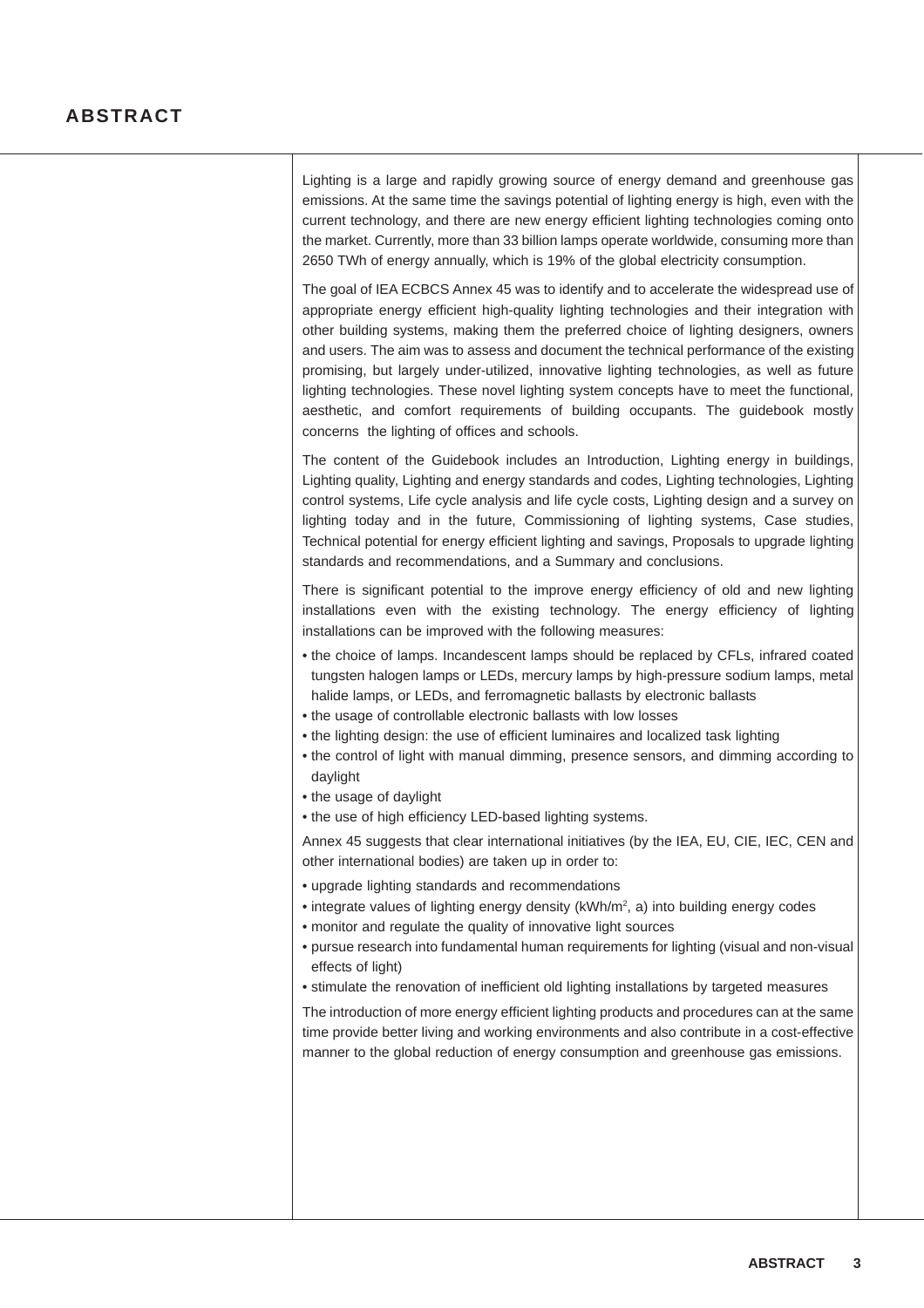#### **INTERNATIONAL ENERGY AGENCY**

The International Energy Agency (IEA) was established in 1974 within the framework of the Organisation for Economic Co-operation and Development (OECD) to implement an international energy programme. A basic aim of the IEA is to foster co-operation among the twenty-eight IEA participating countries and to increase energy security through energy conservation, development of alternative energy sources and energy research, development and demonstration (RD&D).

#### **ENERGY CONSERVATION IN BUILDINGS AND COMMUNITY SYSTEMS**

The IEA co-ordinates research and development in a number of areas related to energy. The mission of one of those areas, the ECBCS - Energy Conservation for Building and Community Systems Programme, is to develop and facilitate the integration of technologies and processes for energy efficiency and conservation into healthy, low emission, and sustainable buildings and communities, through innovation and research.

The research and development strategies of the ECBCS Programme are derived from research drivers, national programmes within IEA countries, and the IEA Future Building Forum Think Tank Workshop, held in March 2007. The R&D strategies represent a collective input of the Executive Committee members to exploit technological opportunities to save energy in the buildings sector, and to remove technical obstacles to market penetration of new energy conservation technologies. The R&D strategies apply to residential, commercial, office buildings and community systems, and will impact the building industry in three focus areas of R&D activities:

- Dissemination
- Decision-making
- Building products and systems

#### **THE EXECUTIVE COMMITTEE**

Overall control of the program is maintained by an Executive Committee, which not only monitors existing projects but also identifies new areas where collaborative effort may be beneficial. To date the following projects have been initiated by the executive committee on Energy Conservation in Buildings and Community Systems:

#### **ONGOING ANNEXES**

|       | <b>Ongoing Annexes</b>                                                            |
|-------|-----------------------------------------------------------------------------------|
| Annex | Title                                                                             |
| 55    | Reliability of Energy Efficient Building Retrofitting - Probability Assessment of |
|       | Performance & Cost (RAP-RETRO)                                                    |
| WG.   | Working Group on Energy Efficient Communities                                     |
| 54    | Analysis of Micro-Generation & Related Energy Technologies in Buildings           |
| 53    | Total Energy Use in Buildings: Analysis & Evaluation Methods                      |
| 52    | Towards Net Zero Energy Solar Buildings                                           |
| 51    | <b>Energy Efficient Communities</b>                                               |
| 50    | Prefabricated Systems for Low Energy Renovation of Residential Buildings          |
| 49    | Low Exergy Systems for High Performance Buildings and Communities                 |
| 48    | Heat Pumping and Reversible Air Conditioning                                      |
| 47    | Cost Effective Commissioning of Existing and Low Energy Buildings                 |
| 46    | Holistic Assessment Tool-kit on Energy Efficient Retrofit Measures for            |
|       | Government Buildings (EnERGo)                                                     |
| 45    | Energy-Efficient Future Electric Lighting for Buildings                           |
| 44    | Integrating Environmentally Responsive Elements in Buildings                      |
|       |                                                                                   |

5 Air Infiltration and Ventilation Centre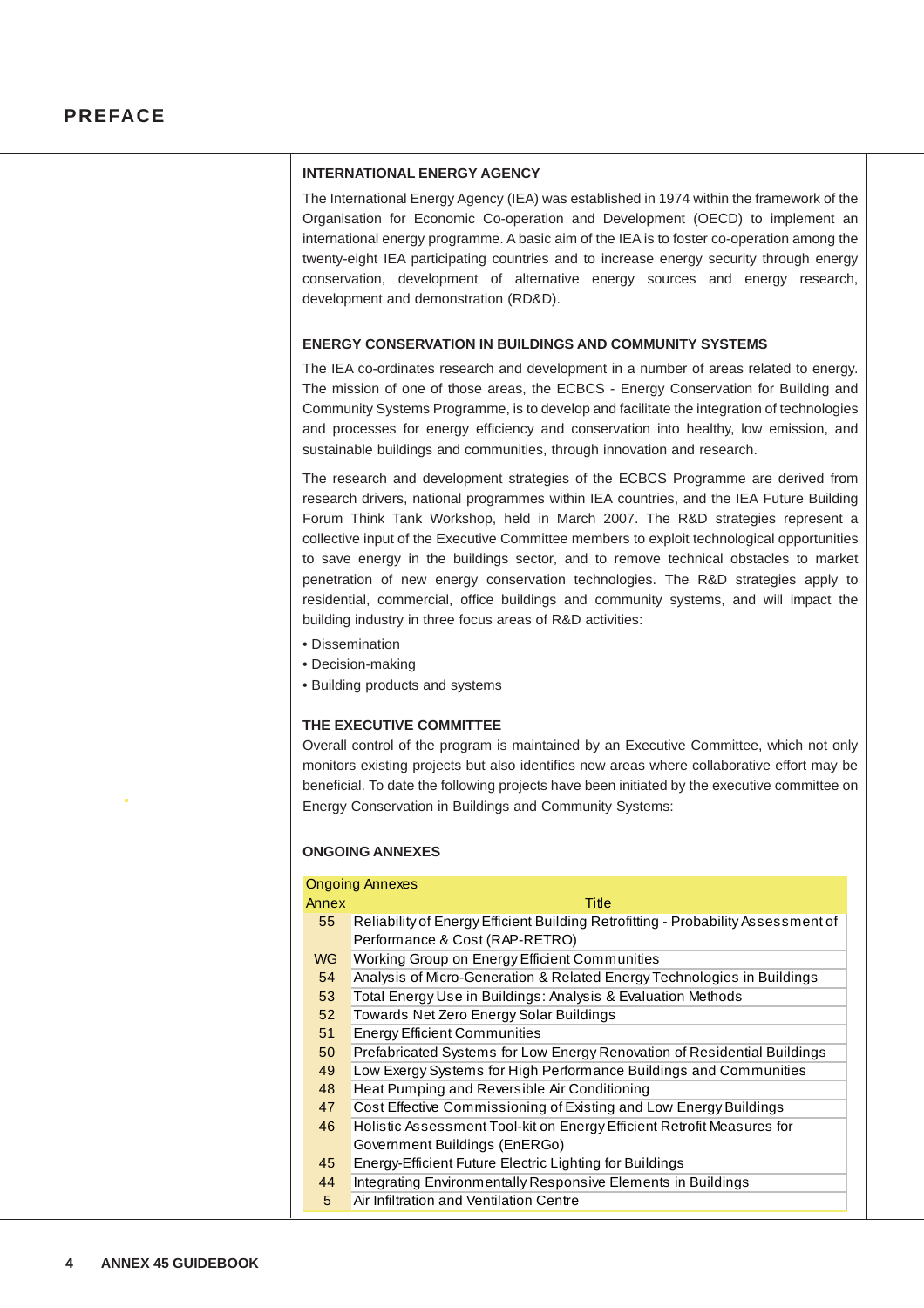| Annex           | Title                                                                        |
|-----------------|------------------------------------------------------------------------------|
| 43              | Testing and Validation of Building Energy Simulation Tools                   |
| 42              | The Simulation of Building-Integrated Fuel Cell and Other Cogeneration       |
|                 | Systems (COGEN-SIM)                                                          |
| 41              | Whole Building Heat, Air and Moisture Response (MOIST-EN)                    |
| 40              | Commissioning of Building HVAC Systems for Improved Energy                   |
|                 | Performance                                                                  |
| 39              | High Performance Thermal Insulation (HiPTI)                                  |
| 38              | Solar Sustainable Housing                                                    |
| 37              | Low Exergy Systems for Heating and Cooling                                   |
| 36              | Retrofitting in Educational Buildings - Energy Concept Adviser for Technical |
|                 | <b>Retrofit Measures</b>                                                     |
|                 | 36WG Annex 36 Working Group Extension 'The Energy Concept Adviser'           |
| 35              | Control Strategies for Hybrid Ventilation in New and Retorfitted Office      |
|                 | Buildings (HybVent)                                                          |
| 34              | Computer-Aided Evaluation of HVAC System Performance                         |
| 33              | Advanced Local Energy Planning                                               |
| 32 <sub>2</sub> | Integral Building Envelope Performance Assessment                            |
| 31              | <b>Energy Related Environmental Impact of Buildings</b>                      |
|                 |                                                                              |
| <b>WG</b>       | Working Group on Indicators of Energy Efficiency in Cold Climate Buildings   |
| 30              | <b>Bringing Simulation to Application</b>                                    |
| 29              | Daylight in Buildings                                                        |
| 28              | Low Energy Cooling Systems                                                   |
| 27              | Evaluation and Demonstration of Domestic Ventilation Systems                 |
| 26              | <b>Energy Efficient Ventilation of Large Enclosures</b>                      |
| 25              | Real Time HEVAC Simulation                                                   |
| 24              | Heat, Air and Moisture Transport in Insulated Envelope Parts                 |
| 23              | Multizone Air Flow Modelling                                                 |
| 22 <sub>2</sub> | <b>Energy Efficient Communities</b>                                          |
| 21              | <b>Environmental Performance of Buildings</b>                                |
| 20              | Air Flow Patterns within Buildings                                           |
| 19              | Low Slope Roof Systems                                                       |
| 18              | <b>Demand Controlled Ventilating Systems</b>                                 |
| 17 <sup>2</sup> | Building Energy Management Systems - Evaluation and Emulation                |
|                 | Techniques                                                                   |
| 16              | Building Energy Management Systems - User Interfaces and System              |
|                 | Integration                                                                  |
| $15\,$          | <b>Energy Efficiency in Schools</b>                                          |
|                 | 15WG Working Group on Energy Efficiency in Educational Buildings             |
| 14              | <b>Condensation and Energy</b>                                               |
| 13 <sup>°</sup> | <b>Energy Management in Hospitals</b>                                        |
| 12 <sup>°</sup> | <b>Windows and Fenestration</b>                                              |
| 11              | <b>Energy Auditing</b>                                                       |
| 10 <sup>°</sup> | <b>Building HEVAC Systems Simulation</b>                                     |
| 9               | <b>Minimum Ventilation Rates</b>                                             |
| 8               | Inhabitant Behaviour with Regard to Ventilation                              |
| $\overline{7}$  | Local Government Energy Planning                                             |
| 6               | Energy Systems and Design of Communities                                     |
| $\overline{4}$  | <b>Glasgow Commercial Building Monitoring</b>                                |
| 3               | <b>Energy Conservation in Residential Buildings</b>                          |
| $\overline{2}$  | Ekistics and Advanced Community Energy Systems                               |
| $\mathbf{1}$    | Load Energy Determination of Buildings                                       |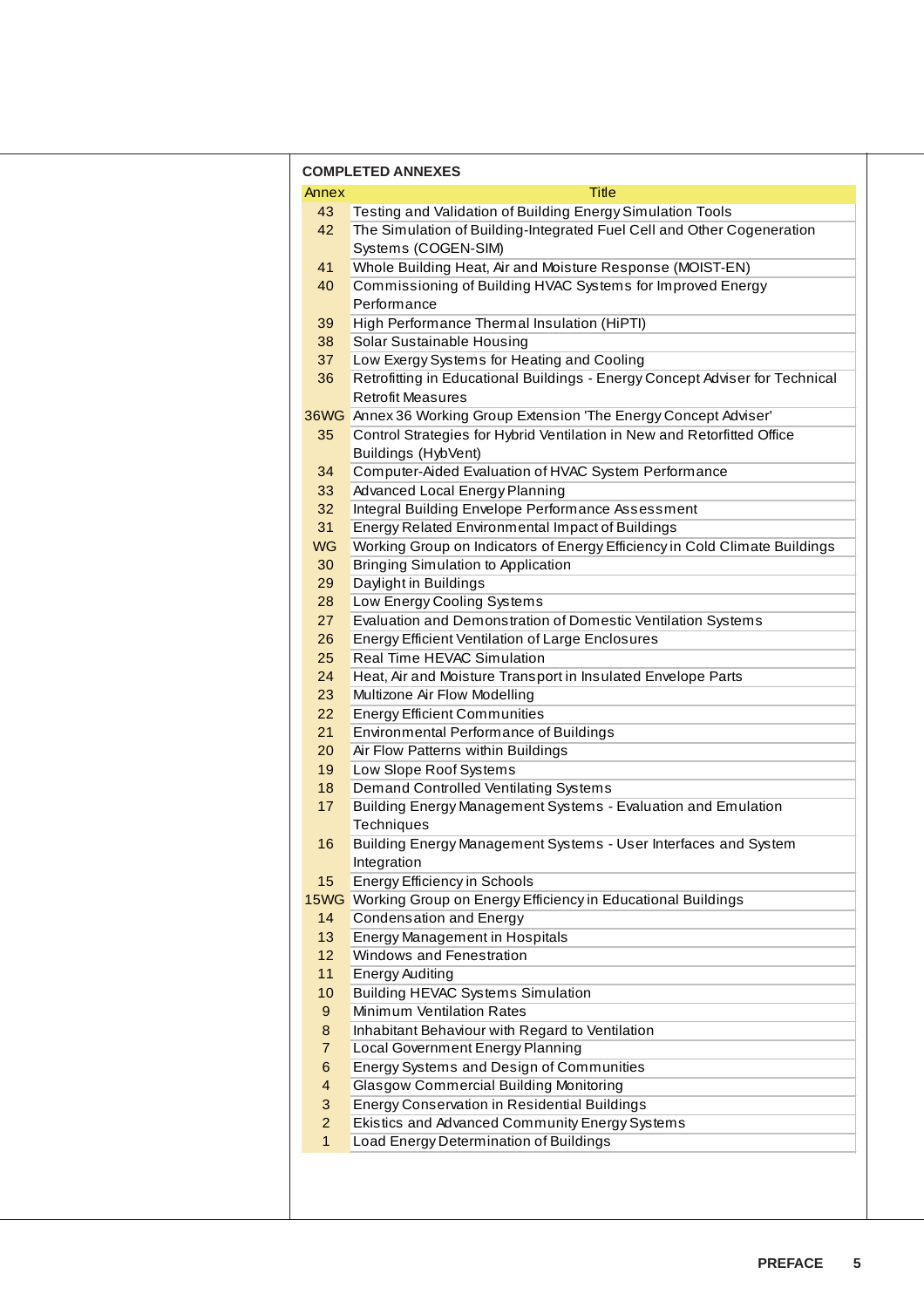## **ACKNOWLEDGEMENTS**

The material presented in this publication was collected and developed within an Annex of the IEA Implementing Agreement Energy Conservation in Buildings and Community Systems (IEA ECBCS), Annex 45 Energy Efficient Electric Lighting for Buildings.

The Summary Report and the Guidebook are the result of a joint effort by many countries. All those who have contributed to the project by taking part in the writing process or the numerous discussions are gratefully acknowledged. A list of the 20 participating and corresponding countries and members can be found in Chapter 14 of the Guidebook. Some of the Annex participants have taken more responsibility for collecting the information or writing the chapters in the Guidebook. They are:

| Peter Dehoff            | Zumtobel Lighting                        | Austria            |                                   |
|-------------------------|------------------------------------------|--------------------|-----------------------------------|
| <b>Wilfried Pohl</b>    | Bartenbach LichtLabor GmbH               | Austria            | Subtask B leader                  |
| <b>Arnaud Deneyer</b>   | <b>CSTC</b>                              | Belgium            |                                   |
| Alexander Rosemann      | University of British Columbia           | Canada             |                                   |
| Chen Yuming             | <b>Fudan University</b>                  | China              |                                   |
| Liisa Halonen           | <b>Aalto University</b>                  | Finland            | <b>Operating Agent</b>            |
| Eino Tetri              | <b>Aalto University</b>                  | Finland            | Subtask D leader                  |
| <b>Pramod Bhusal</b>    | <b>Aalto University</b>                  | Finland            |                                   |
| Marjukka Puolakka       | <b>Aalto University</b>                  | Finland            |                                   |
| Paulo Pinho             | <b>Aalto University</b>                  | Finland            |                                   |
| Ahmad Husaunndee        | Veolia Environnement                     | France             |                                   |
| <b>Laurent Escaffre</b> | Ingelux                                  | France             |                                   |
| Marc Fontoynont         | École Nationale des Travaux              | France             | Subtask A leader                  |
|                         | Publics de l'État (ENTPE)                |                    |                                   |
| Mireille Jandon         | <b>CSTB</b>                              | France             | Subtask C leader from April 2006  |
| Nicolas Couillaud       | <b>CSTB</b>                              | France             | Subtask C leader from April 2006  |
| <b>Felix Serick</b>     | Technische Universität Berlin            | Germany            |                                   |
| <b>Heinrich Kaase</b>   | Technische Universität Berlin            | Germany            | Subtask C leader until April 2006 |
| Fabio Bisegna           | Università di Roma "La Sapienza"         | Italy              |                                   |
| Simonetta Fumagalli     | <b>ENEA</b>                              | Italy              |                                   |
| Truus de Bruin-Hordijk  | <b>TU Delft</b>                          | <b>Netherlands</b> |                                   |
| Barbara Matusiak        | Norwegian Univ. of Science and Tech.     | Norway             |                                   |
| Tore Kolås              | <b>NTNU</b>                              | Norway             |                                   |
| Zbigniew Mantorski      | WASKO S.A.                               | Poland             |                                   |
| Julian Aizenberg        | Svetotehnika, Light House Moscow, VNISI  | Russia             |                                   |
| Lars Bylund             | <b>BAS Bergen School of Architecture</b> | Norway             |                                   |
| Nils Svendenius         | <b>Lund University</b>                   | Sweden             |                                   |
| Peter Pertola           | WSP Ljusdesign                           | Sweden             |                                   |

On behalf of all the participants, the members of the Executive Committee of IEA ECBCS, as well as the funding bodies, are also gratefully acknowledged.

The authors want to acknowledge the financial and other support from the following: Federal Ministry of Transport, Innovation, and Technology (BMVIT), Austria; BBRI through funding of the Walloon Region, Belgium; Tekes – the Finnish Funding Agency for Technology and Innovation, Helvar, Senate Properties, Philips Valaistus, Finland; SenterNovem, Netherlands; WASKO S. A., Poland; Swedish Energy Agency, Sweden.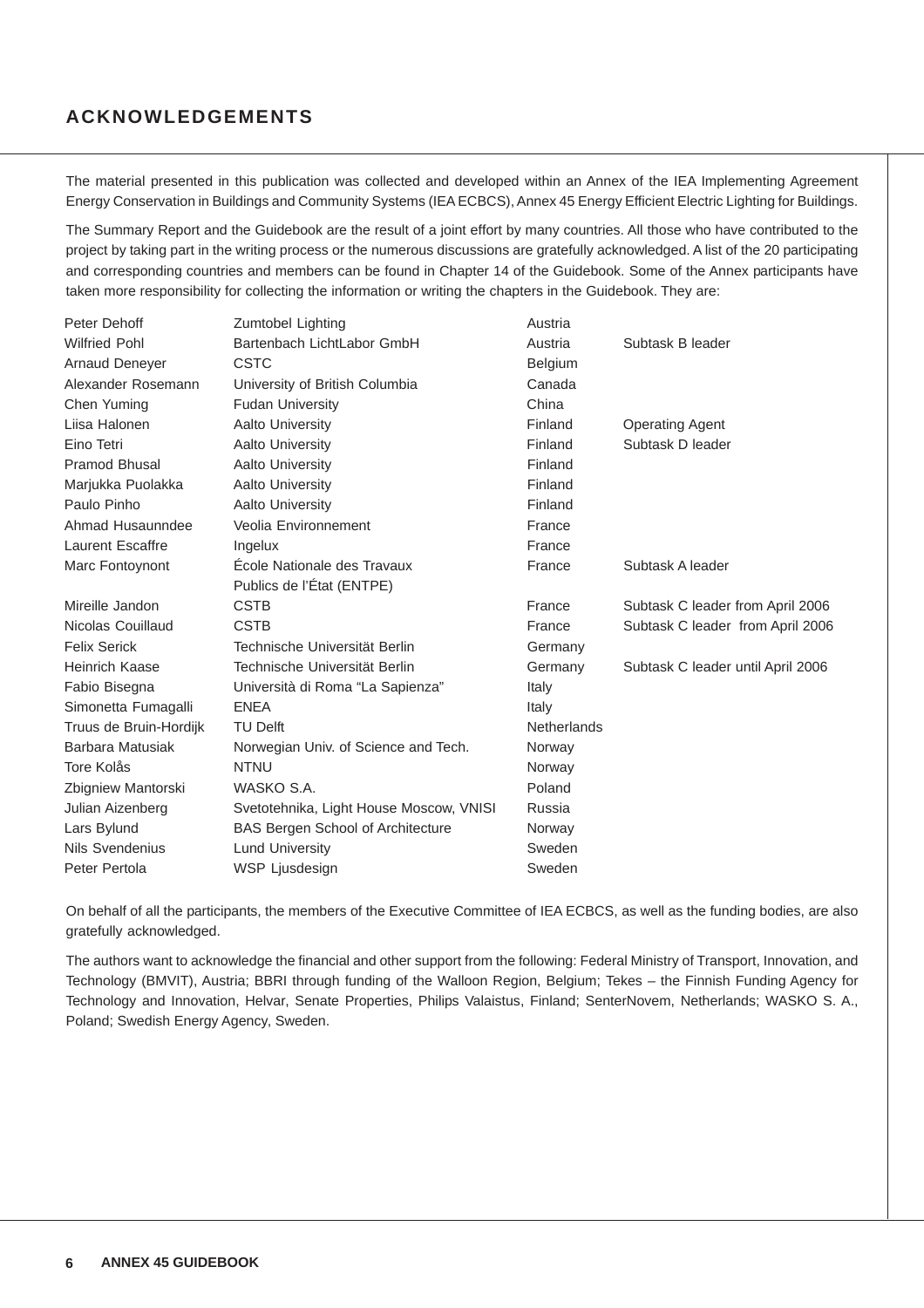## **CONTENTS**

T

| 8. LIGHTING DESIGN AND SURVEY ON LIGHTING TODAY AND IN THE FUTURE  30 |  |
|-----------------------------------------------------------------------|--|
|                                                                       |  |
|                                                                       |  |
| 11. TECHNICAL POTENTIAL FOR ENERGY EFFICIENT LIGHTING AND SAVINGS  39 |  |
| 12. PROPOSALS TO UPGRADE RECOMMENDATIONS AND CODE  41                 |  |
|                                                                       |  |
|                                                                       |  |
|                                                                       |  |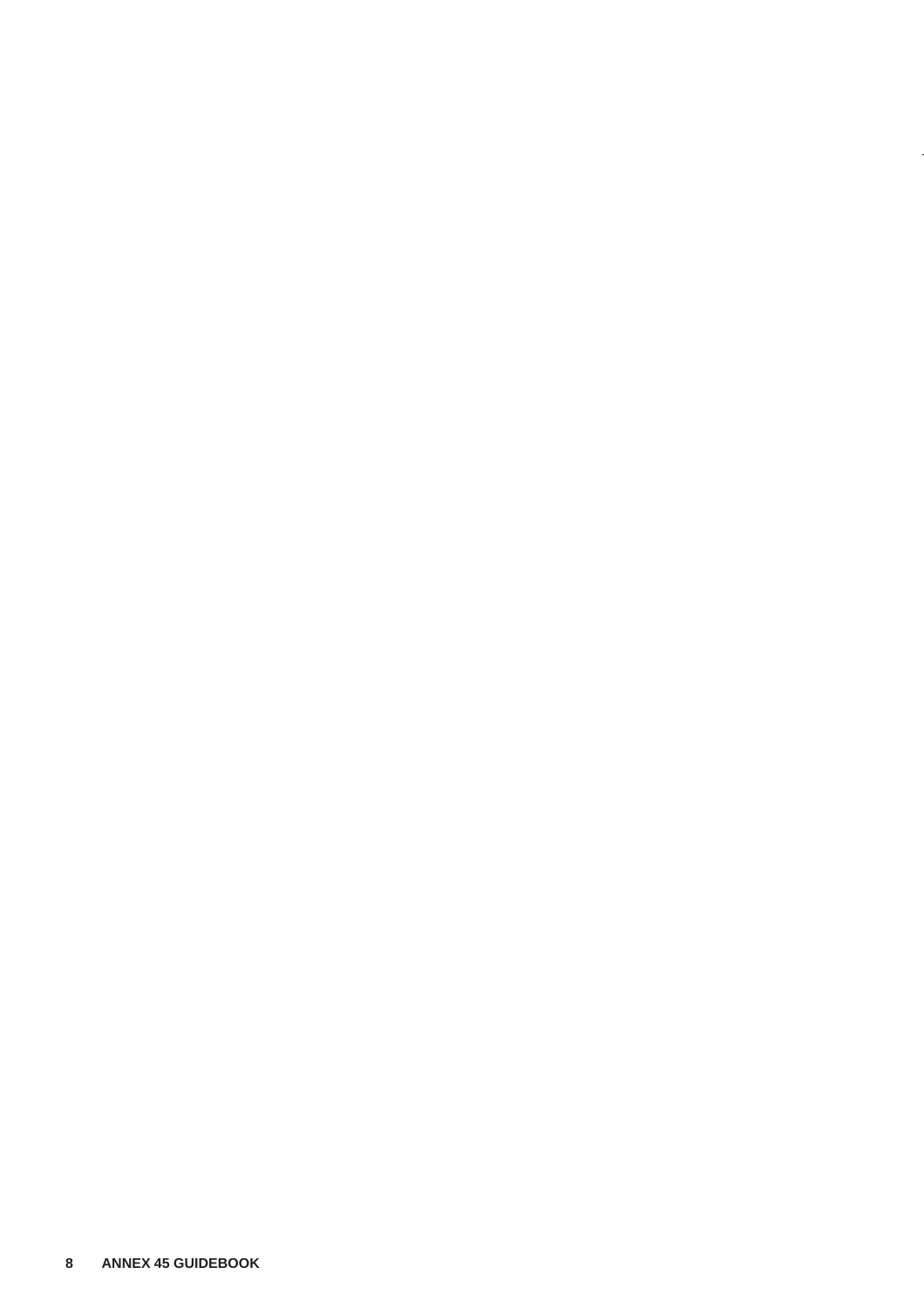## **1. INTRODUCTION**

This publication is a Summary Report presenting and summarizing the contents of the Energy Efficient Electric Lighting for Buildings Guidebook.

The Guidebook is the achievement of the work done in the IEA ECBCS Annex 45.

#### **HOW TO USE THE GUIDEBOOK**

This Guidebook is the achievement of the work done in the IEA ECBCS Annex 45 *Energy Efficient Electric Lighting for Buildings*. The Summary of the Guidebook is available as a printed copy. The whole Guidebook is available on the internet (http://lightinglab.fi/IEAAnnex45, and http:// www.ecbcs.org/). Additional information in the whole Guidebook includes Annex 45 newsletters, a brochure, appendices, etc.

This Guidebook is intended to be useful for lighting designers and consultants, professionals involved in building operation and maintenance, system integrators in buildings, end users/owners, and all others interested in energy efficient lighting.





#### **BACKGROUND**

Lighting is a large and rapidly growing source of energy demand and greenhouse gas emissions. In 2005 grid-based electricity consumption for lighting was 2650 TWh worldwide, which was about 19% of the total global electricity consumption. In addition, each year 55 billion liters of gasoline and diesel are used to operate vehicle lights. More than onequarter of the world's population uses liquid fuel (kerosene oil) to provide lighting (IEA 2006). Global electricity consumption for lighting is distributed approximately 28% to the residential sector, 48% to the service sector, 16% to the industrial sector, and 8% to street and other lighting. In the industrialized countries, national electricity consumption for lighting ranges from 5% to 15%, on the other hand, in developing countries the value can be as high as 86% of the total electricity use (Mills 2002).

More efficient use of the energy used for lighting would limit the rate of increase of electric power consumption, reduce the economic and social costs resulting from the construction of new generating capacity, and reduce the emissions of greenhouse gases and other pollutants into the environment. At the moment fluorescent lamps dominate in office lighting. In domestic lighting the dominant light source is still the inefficient incandescent lamp, which is more than a century old. At present, important factors concerning lighting are energy efficiency, daylight use, individual control of light, quality of light, emissions during the life cycle, and total costs.

In different studies lighting has been found to be a cost-effective way to reduce CO<sub>2</sub> emissions. The Intergovernmental Panel on Climate Change for non-residential buildings concluded that energy efficient lighting is one of the measures with the largest potential and also providing the cheapest mitigation options. Among all the measures that have potential for CO<sub>2</sub> reduction in buildings, energy efficient lighting comes first largest in developing countries, second largest in countries with their economies in transition, and third largest in the industrialized countries (Ürge-Vorsatz, Novikova & Levine 2008).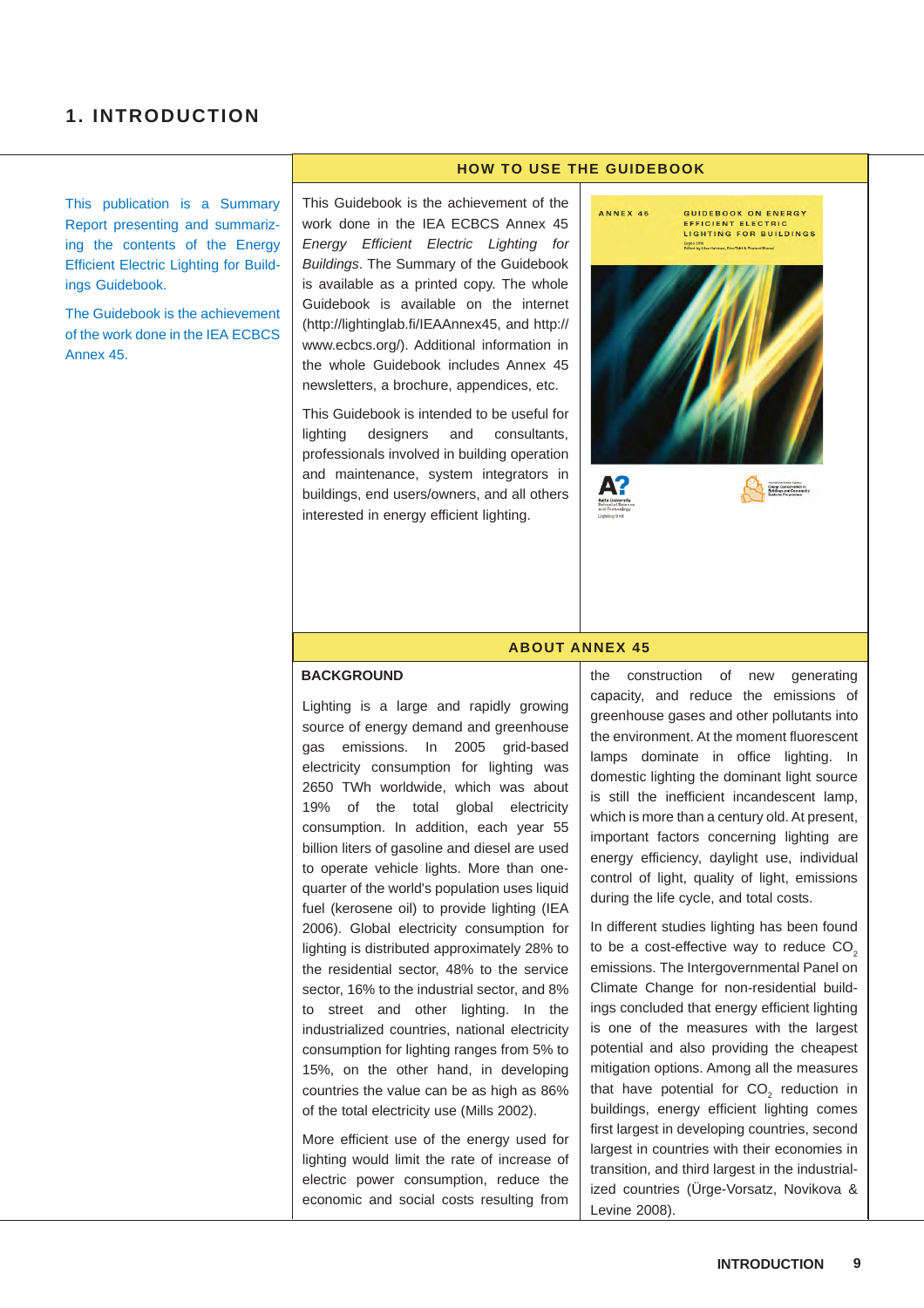*Figure 1. Costs of different CO<sub>2</sub> abatement opportunities. (McKinsey 2008)*

THE COST CURVE PROVIDES A "MAP" OF ABATEMENT OPPORTUNITIES Cost of abatement, 2030, C/tCO<sub>2</sub>e\* Industrial feeds ccs: substitution  $\alpha$ a CCS FOR **Abatement** Gt CO<sub>2</sub>e/year  $\overline{a}$ 10 11 12 19 20 21  $|_{22}$  $23 \t24$  $26$  $27$  $13$ 14 15 16  $28$ CCS  $n$ -CO. ccs  $-50$ conditioning  $-100$  $40$ \* Cubic feet of carbon equivalents.<br>Source: McKinsey and Vattenfall analysis

The global "carbon abatement cost" curve" shows the lighting systems that have the cost-effective potential for reducing  $\mathsf{CO}_2$  emissions.

The report by McKinsey (2008) shows the cost-effectiveness of lighting systems in reducing CO $_{\tiny 2}$  emissions: see Figure 1. The global "carbon abatement cost curve" provides a map of the world's abatement opportunities, ranked from the least-cost to the highest-cost options. This cost curve shows the steps that can be taken with technologies that either are available today or look very likely to become available in the near future. The width of the bars indicates the amount of CO $_{_2}$  emissions that could be abated, while the height shows the cost per ton abated. The lowest-cost opportunities appear on the left of the graph.

#### **OBJECTIVES AND SCOPE**

The goal of Annex 45 was to identify and to accelerate the widespread use of appropriate energy efficient high-quality lighting technologies and their integration with other building systems, making them the preferred choice of lighting designers, owners, and users.

The aim was to assess and document the technical performance of the existing promising, but largely under-utilized, innovative lighting technologies, as well as future lighting technologies. These novel lighting system concepts have to meet the functional, aesthetic, and comfort requirements of building occupants.

The guidebook mostly concerns the lighting of offices and schools.

#### **STRUCTURE**

The work of Annex 45 was conducted during 2005-2009. The work of Annex 45 was divided into four subtasks.

*Subtask A: Targets for Energy Performance and Human Well-Being*

The objectives of this subtask were to set targets for energy use, lighting quality and human well-being. Another aim was to propose an upgrade of lighting recommendations and codes to improve the energy performance of indoor lighting installations. The performance criteria include the quality of light and user acceptance. The energy criteria include the energy efficiency of lighting, life cycle energy considerations, and the maintenance and control of light. The economic criteria include the initial costs and operating costs.

*Subtask B: Innovative Technical Solutions*

The objective of this Subtask was to identify, assess, and document the performance, energy, and economic criteria of the existing promising and innovative future lighting technologies. The purpose was to reduce the energy use of buildings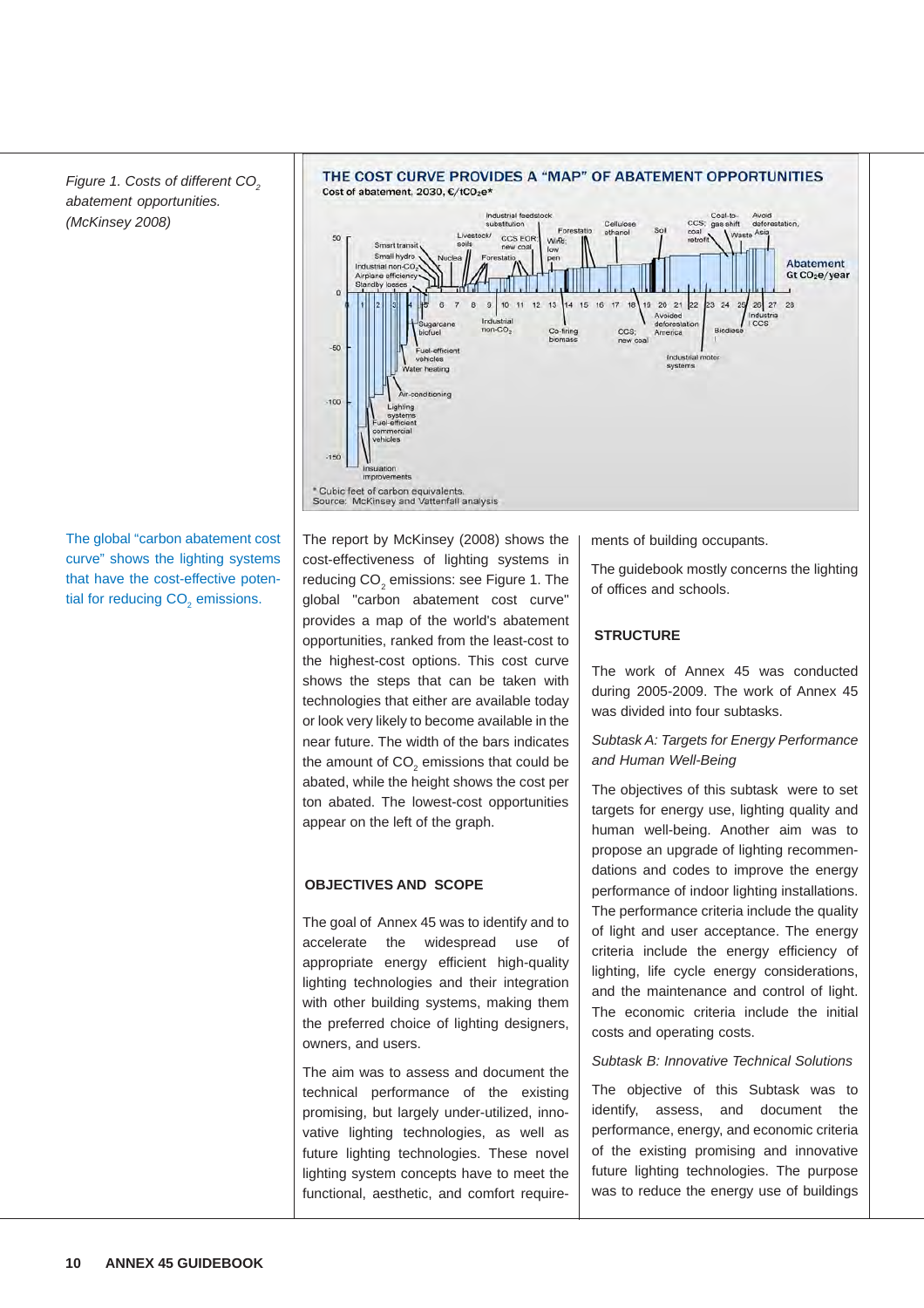The work of IEA Annex 45 was conducted during 2005-2009. The work of Annex 45 was divided into four subtasks.

by investigating the saving potential by comparing the existing and future technologies and by providing information on concepts, products, and lighting solutions. The technical solutions cover connection devices (ballast, control gear, current sources, etc.), light sources, luminaires, and control techniques.

#### *Subtask C: Energy-Efficient Controls and Integration*

Subtask C focused on the optimal use of controls that enable energy savings to be made whilst the user (occupant, facility manager, operation and maintenance team) has the chance to adjust the electric lighting according to their personal needs and preferences, within acceptable building operation requirements.

*Subtask D: Documentation and Dissemination*

The objective of Subtask D was to compile and widely disseminate the results of Subtasks A, B, and C and to identify ways to influence energy policies and regulations in order to promote the use of energy efficient lighting. The aim of Subtask D was to improve current lighting practices in a manner that accelerates the use of energy efficient products, improves overall building performance, and enhances the occupants' environmental satisfaction.

#### *Figure 2. Structure of Annex 45.*

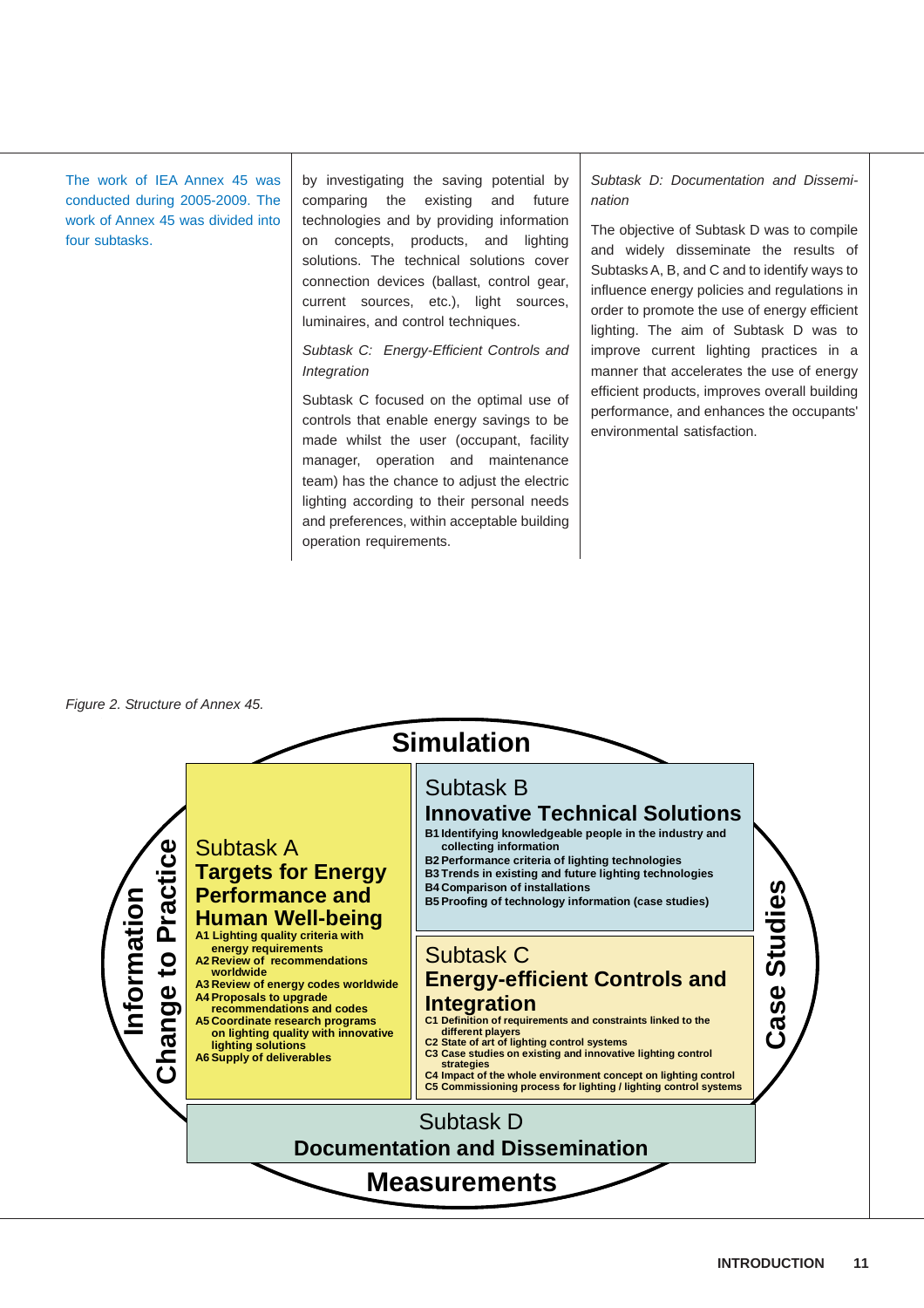## **2. LIGHTING ENERGY IN BUILDINGS**

Energy is an essential commodity in our lives and the use of energy is increasing with industrial development. Energy security and the environmental impacts of energy use are major concerns worldwide. Global energy consumption is rising continually every year. Total global primary energy consumption in 2006 was 472 quadrillion (1015) British thermal units (BTUs) (1 BTU = 1055.1 joules), which is equivalent to 138330 TWh (EIA 2006).

**GLOBAL ENERGY CONSUMPTION**

Buildings, including residential, commercial, and institutional buildings, account for more than one third of primary global energy demand. The building sector is the biggest energy consumer among the three energy-using sectors: transportation, industry, and building. The global energy demand in the building sector has been increasing at an average of 3.5% per year since 1970 (DOE 2006). Urban buildings usually have higher levels of energy consumption per unit of area than buildings in rural areas. According to a projection by the United Nations, the percentage of the world's population living in urban areas will increase from 49% in 2005 to 61% by 2030 (UN 2005). Thus the growth of energy consumption in building is expected to continue in the long term as a result of population growth, and also as a result of urbanization.

Energy is consumed in buildings for different end use purposes: space heating, water heating, ventilation, lighting, cooling, cooking, and other appliances. Heating (space and water) is the leading energy consumer in the domestic and commercial building sectors in the EU followed by lighting. Lighting is the leading energy consumer (25%) in US commercial buildings, ahead of space cooling (13%), while lighting energy consumption is less than that of space heating, space cooling, and water heating in residential buildings (DOE 2009).

The global consumption of electricity has been increasing at a faster rate than the overall energy consumption because of the versatile nature of the production of electricity, as well as its consumption (EIA 2006). Worldwide electricity consumption in 2006 was 16378 TWh, which was 11.8% of the total primary energy consumption (EIA 2006). Because of losses in the generation process of electrical energy, the amount of input energy for electricity generation is much higher than the amount of electricity at its point of use. Worldwide electricity generation uses 40% of the world's primary energy supply (Hore-Lacy 2003).

Commercial sector space heating 52% water heating 9% lighting 14% cooking 5%  $\Box$ cooling 4% other 16% Residential sector space heating 57% water heating 25% lighting +appliances 11% □ cooking 7% Commercial sector □ lighting 25% space cooling 13% □ space heating 12%  $\Box$ electronics 7% ventilation 7% water heating 6% **□** refrigeration 4% □ computers 4% cooking 2% others 22% Residential sector  $\Box$ lighting 12% space cooling 13% □ space heating 26% electronics 8% water heating 13% refrigeration 7% cooking 5% wet clean 6% computers 1% others 9%

*Figure 3. Energy consumption by end use in US commercial and residential buildings. (DOE 2009)*

*Figure 4. Energy consumption by end use in EU commercial and residential buildings. (EC 2007)*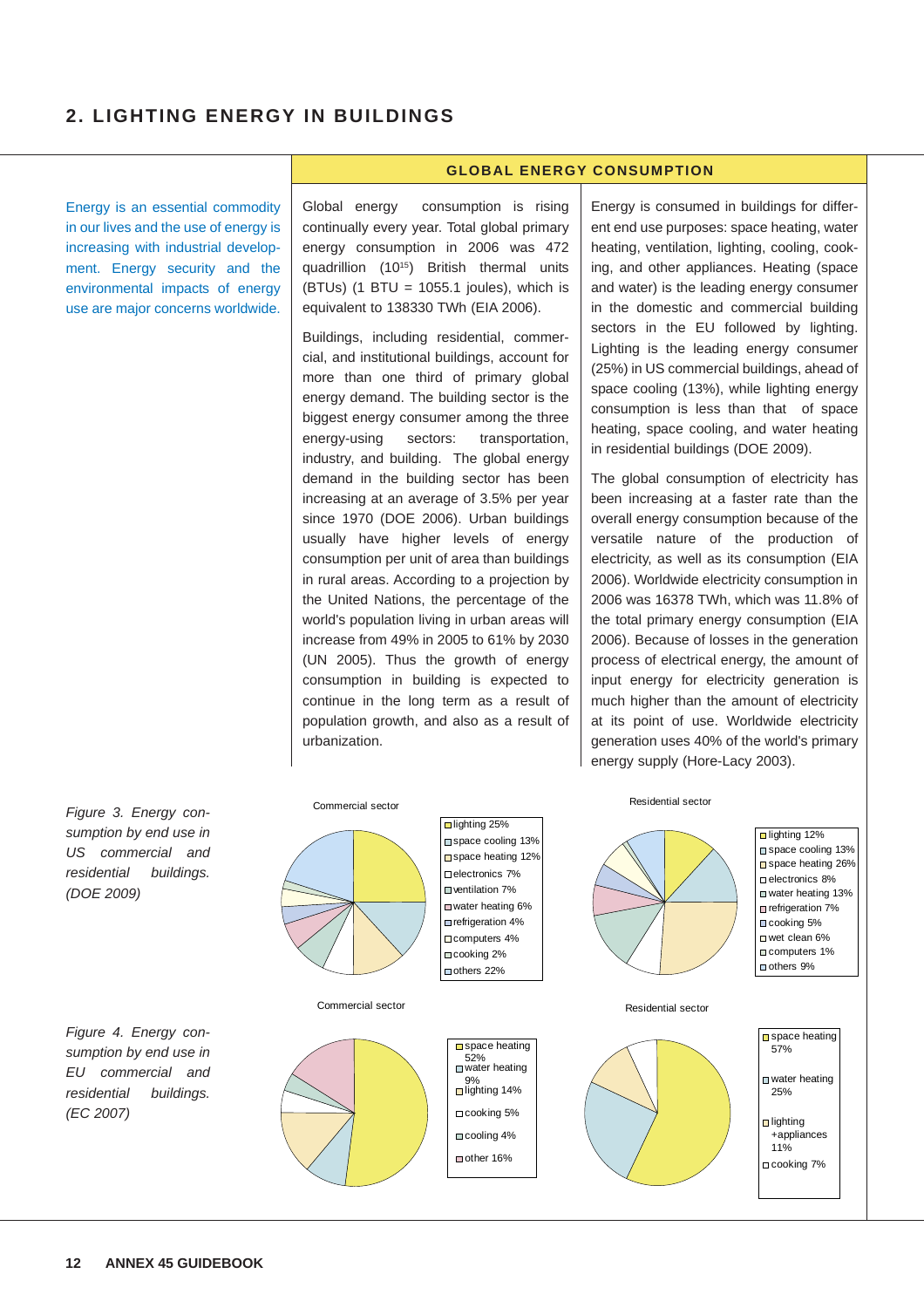#### **FACTS AND FIGURES ON LIGHTING ENERGY USAGE**

Currently, more than 33 billion lamps operate worldwide, consuming more than 2650 TWh of energy annually, which is 19% of the global electricity concumption.

#### **LIGHTING ENERGY USE**

Globally, almost one fifth of the total amount of electricity generated is consumed by the lighting sector. The total electricity consumption of lighting is more than the global electricity produced by hydro or nuclear power plants, and almost the same as the amount of electricity produced from natural gas. More than 50% of the electricity used by lighting is consumed in IEA member countries, but this is expected to change in the coming years because of the increasing growth rate of lighting electricity use in non-IEA countries. (IEA 2006)

Almost half of the global lighting electricity (48%) is consumed by the service sector. The rest is distributed between the residential sector (28%), industrial sector (16%), and street and other lighting (8%). The share of electricity consumption of lighting of total electricity consumption varies from 5% to 15% in the industrialized countries, whereas the share is up to 86% (Tanzania) in developing countries (Mills 2002).

Lighting accounts for a significant part of electricity consumption in buildings. For example, in the US, over 10% of all energy is used for lighting in buildings (Loftness 2004). The amount of electricity used for lighting in buildings differs according to the type of buildings. In some buildings, lighting is the largest single category of electricity consumption.

The global residential lighting electricity consumption in 2005 was estimated by the IEA (IEA 2006) to be 811 TWh, which accounts for about 31% of total lighting electricity consumption and about 18.3% of residential electricity consumption. The household energy consumption for lighting varies greatly among different countries. The share of lighting electricity consumption of total electricity consumption in homes is very high in developing countries compared to OECD countries.

Residential lighting is dominated by the use of incandescent lamps but compact fluorescent lamps (CFLs) are taking their share gradually and LED lamps will do so in the future. The high purchase price of CFLs compared to incandescent lamps has been a major barrier to their market penetration, even though they last much longer, save energy, and have short payback periods.

Lighting is one of the single largest electricity users in most of the commercial buildings. In 2005, the global lighting electricity consumption of commercial buildings was equivalent to 43% of the total lighting electricity consumption and over 30% of total electricity consumption (IEA 2006). Offices, retail buildings, warehouses, and educational buildings were the largest users of lighting electricity in the commercial sector.

Most of the light delivered to commercial buildings is provided by fluorescent lamps. In OECD commercial buildings in 2005, linear fluorescent lamps provided 76.5% of the light output and the rest of the light output was provided by a mixture of incandescent, compact fluorescent, and HID lamps (IEA 2006). Similarly, fluorescent

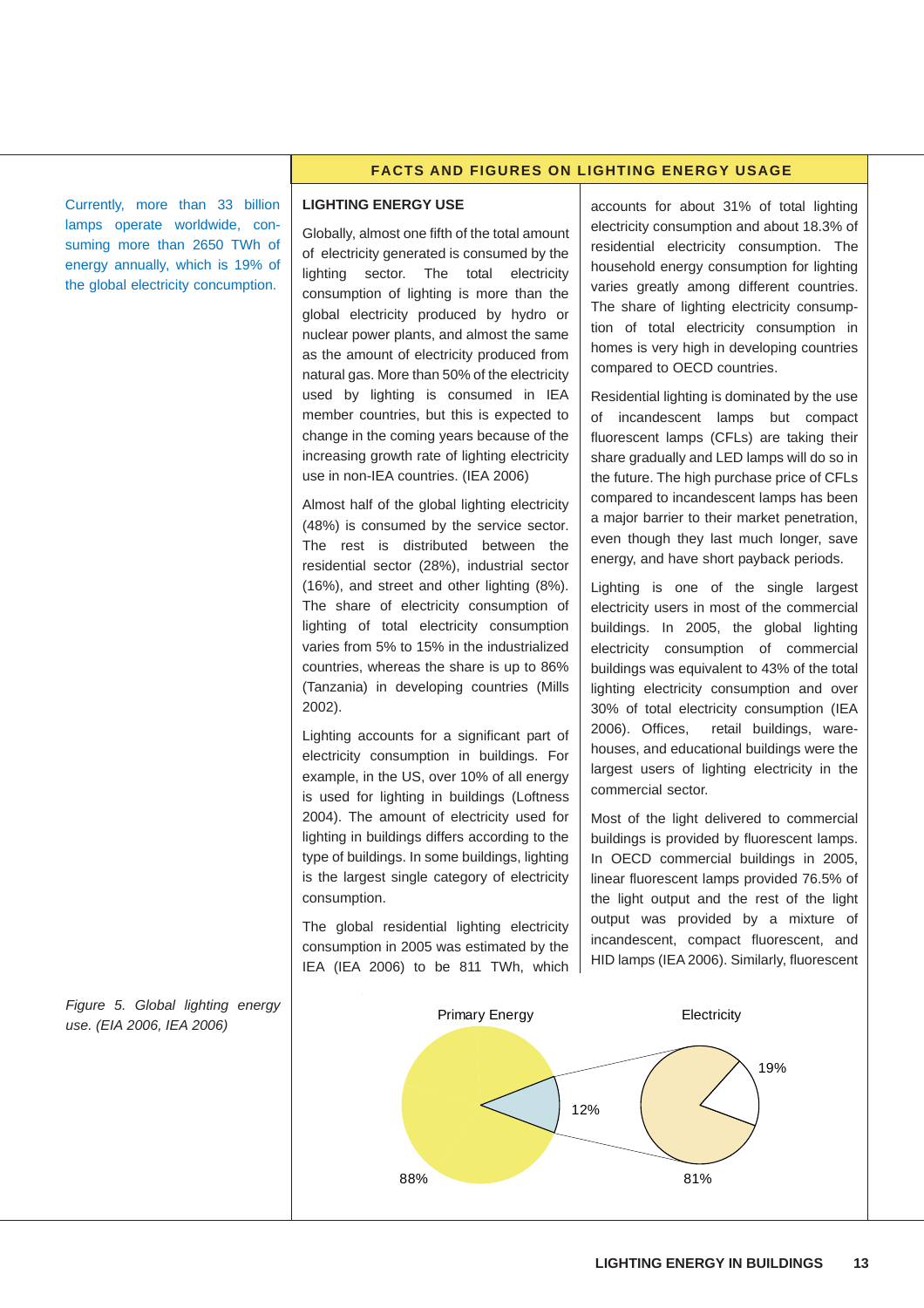The total lighting-related carbon dioxide (CO $_{2}$ ) emissions were estimated to be 1900 million tons (Mt) in 2005, which was about 7% of the total global  $\mathsf{CO}_2$  emissions from consumption and flaring of fossil fuels

Fuel based lighting used in developing countries is not only inefficient and expensive, but also results in 244 million tones of  $CO<sub>2</sub>$ to the atmosphere every year, which is 58% of the CO $_{\rm 2}$  emissions from residential electric lighting globally (Mills 2002).

lamps were the major light sources in US commercial lighting in 2001 (Navigant 2002).

Most of the electricity in industrial buildings is used for industrial processes. Although the share of lighting electricity of total electricity consumption in industrial buildings was only 8.7%, it accounted for about 18% of total global lighting electricity consumption in 2005 (IEA 2006).

Industrial lighting has the highest lumen efficacy among the three sectors: residential, commercial, and industrial. The electricity consumption for global industrial lighting was 490 TWh in 2005, which produced 38.5 Plmh of light with an average lumen efficacy of 79 lm/W (IEA 2006). This is due to the fact that most light in industrial buildings comes from efficient fluorescent lamps and HID lamps.

#### **FUEL-BASED LIGHTING**

Despite the dominance of lighting energy use by electric lighting, a significant amount of energy is also used in off-grid fuel-based lighting. More than one quarter of the world's population is still without access to electricity networks and uses fuel-based lighting to fulfill their lighting needs (Mills 2002). IEA (IEA 2006) estimates that the amount of energy consumed annually in fuel-based lighting is equivalent to 65.6 million tons of oil equivalent (Mtoe) of final energy usage.

The estimated amount of global primary energy used for lighting is 650 Mtoe. The fuel-based light sources include candles, oil lamps, ordinary kerosene lamps, pressurized kerosene lamps, biogas lamps, propane lamps, and resin-soaked twigs, as used in remote Nepali villages (Bhusal et al. 2007). In developing countries, the most widely used fuel-based lighting is ordinary wick-based kerosene lamps. For example, nearly 80 million people in India alone light their houses using kerosene as the primary fuel for lighting (Shailesh 2006).

## **IMPACT ON THE ENVIRONMENT**

The environmental impacts of lighting are caused by the energy consumption of lighting, the materials used to produce lighting equipment, and the disposal of used equipment. Emissions during the production of electricity and also as a result of the burning of fuel in vehicle lighting and in fuel-based lighting are responsible for most of the lighting-related greenhouse gas emissions.

Lighting is one of the biggest causes of energy-related greenhouse gas emissions. The total lighting-related carbon dioxide  $\left(\mathsf{CO}_2\right)$  emissions were estimated to be 1900 million tons (Mt) in 2005, which was about 7% of the total global CO<sub>2</sub> emissions from the consumption and flaring of fossil fuels (EIA 2007, IEA 2006). Energy efficient lighting reduces the lighting energy consumption and is a means to reduce CO<sub>2</sub> emissions.



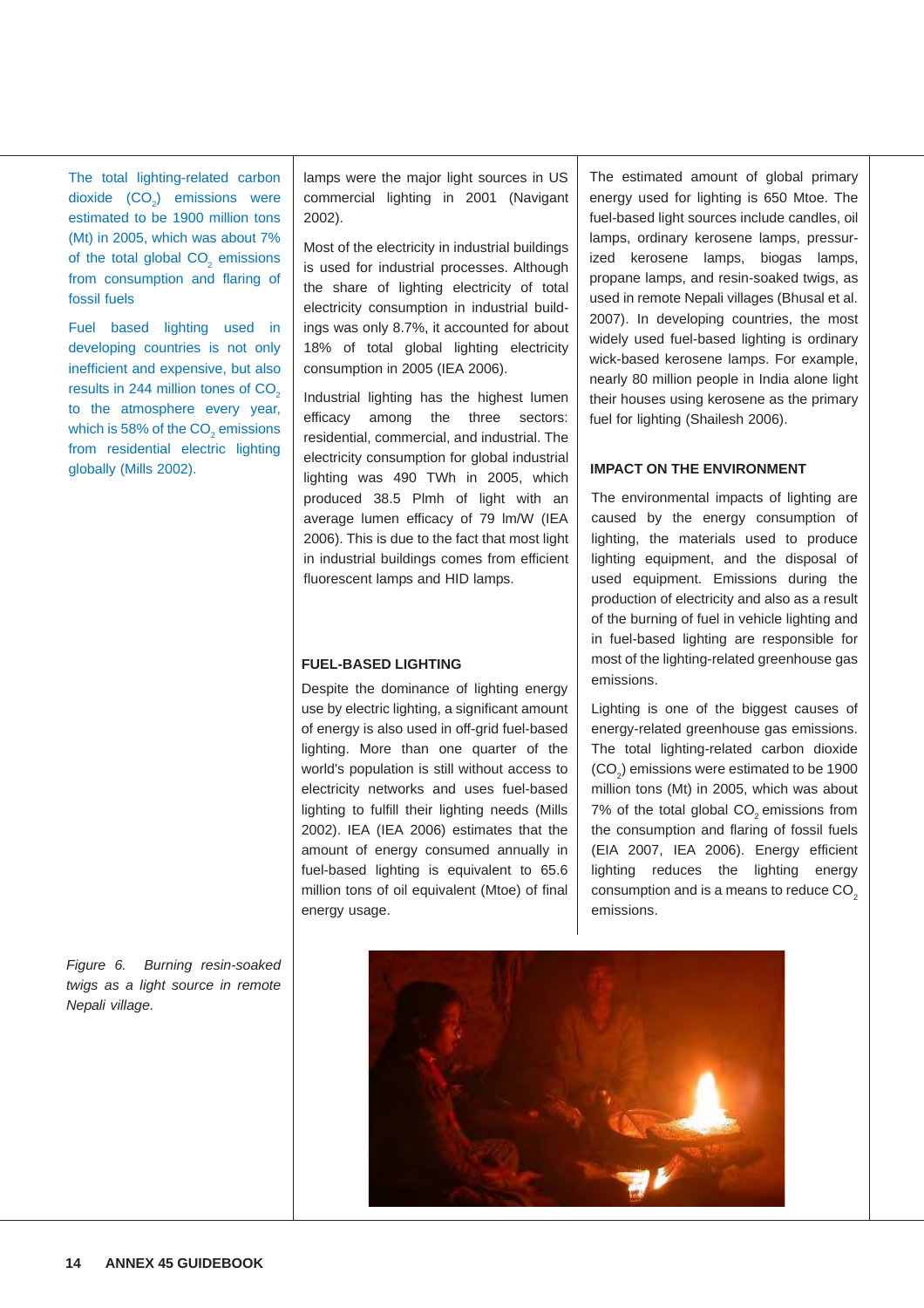## **3. LIGHTING QUALITY**

Lighting quality cannot be expressed simply in terms of photometric measures, nor can there be a single universally applicable recipe for good-quality lighting.

Any attempt to develop an energy efficient lighting strategy should, as the first priority, guarantee that the quality of the luminous environment is as high as possible.

There is no complete definition of lighting quality. Lighting quality is dependent on several factors. It depends largely on people's expectations and past experiences of electric lighting. People who experience elementary electric lighting for the first time, for example, in remote villages in developing countries, have different expectations and attitudes towards lighting from office workers in industrialized countries. There are also large individual differences in what is considered comfortable lighting, as well as cultural differences between different regions.

Visual comfort is also highly dependent on the application; for example, lighting that is considered comfortable in an entertainment space may be disliked and regarded as uncomfortable in a working space (Boyce 2003). Lighting quality is much more than just providing an appropriate quantity of light. Other factors that are potential contributors to lighting quality include e.g. illuminance uniformity, luminance distributions, light color characteristics, and glare (Veitch and Newsham 1998).

There are many physical and physiological factors that can influence the perception of lighting quality. Lighting quality cannot be expressed simply in terms of photometric measures, nor can there be a single universally applicable recipe for goodquality lighting (Boyce 2003, Veitch 2001). Light quality can be judged according to the level of visual comfort and performance required for our activities. It can also be assessed on the basis of the pleasantness of the visual environment and its adaptation to the type of room and activity. There are also long-term effects of light on our health, which are related either to the strain on our eyes caused by poor lighting or to the effects of light on the human circadian system.

**WHAT DOES LIGHTING QUALITY MEAN?**

A number of different approaches have been suggested to define lighting quality (Bear and Bell 1992, Loe and Rowlands 1996, Veitch and Newsham 1998, Boyce and Cuttle 1998). The definition that seems most generally applicable is that lighting quality is given by the extent to which the installation meets the objectives and constraints set by the client and the designer (Boyce 2003). In this way lighting quality is related to objectives such as enhancing the performance of relevant tasks, creating specific impressions, generating desired patterns of behavior, and ensuring visual comfort. The constraints may be set by the financial budgets and resources available, set timelines for completing the project and possible predetermined practices and design approaches that need to be followed.

Lighting quality is also a financial issue. In an office environment, poor lighting conditions can easily result in losses in the productivity of the employees and the resulting production costs of the employer can be much higher than the annual ownership cost of lighting. In the search for highly efficient lighting schemes, it is essential to fully understand the detailed lighting specification of the given environment and integrate this knowledge into lighting design, offering a combination of energy performance and lighting quality.

*Figure 7. LEDs are used today to provide lighting in versatile applications, ranging from the lighting of homes in developing countries to the lighting of office buildings.*

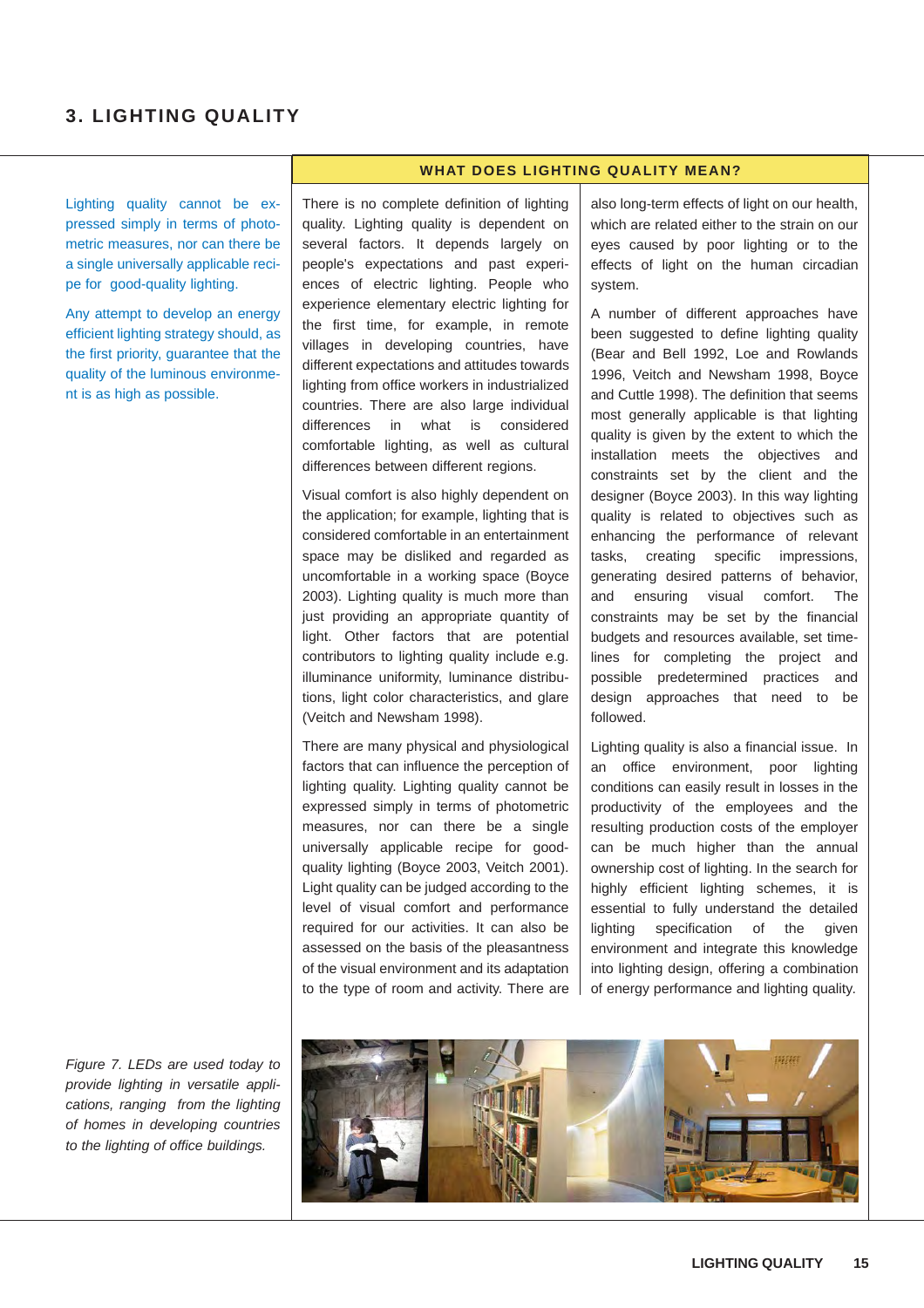#### **LIGHTING QUALITY ASPECTS**

The traditional judgement of lighting on the basis of visibility is not adequate for describing the complex, but undeniable, effects lighting can have on humans. This opens up windows for designing healthier living and working conditions for people in the future.

#### **VISUAL ASPECTS**

One of the major aspects of the lighting practice and recommendations is to provide adequate lighting for people to carry out their visual tasks. Visual performance is defined by the speed and accuracy of performing a visual task. Light levels that are optimized in terms of visual performance should guarantee that the visual performance is reachable well above the visibility threshold limits.

Ensuring adequate and appropriate light levels is only an elementary step in creating good-quality luminous and visual environments. Lighting that is adequate for visual tasks should also avoid visual discomfort. In addition to adequate lighting for visual tasks, light distribution in a space, the limitation of glare, and the light color characteristics of the lighting that is provided are of great importance in good-quality lighting. Attention also needs to be paid to the elimination of veiling reflections and to the formation of shadows in the space.

The color characteristics of light in space are determined by the spectral power distribution (SPD) of the light source and the reflectance properties of the surfaces in the room. The color of light sources is usually described by two properties, namely the correlated color temperature (CCT) and general color rendering index (CRI). The general CRI of the CIE has its limitations. The shortcomings of the CRI may become evident when applied to LED light sources as a result of their peaked spectra.

Room surface reflectances are an important part of a lighting system and affect both the uniformity and energy usage of lighting. Compared to a conventional uniform office lighting installation with fluorescent lamps, LEDs provide opportunities to concentrate light more on actual working areas and to have light where it is actually needed. This provides opportunities to increase the energy efficiency of lighting in the future.

Glare is caused by high luminances or

excessive luminance differences in the visual field. In indoor lighting the main concern is about discomfort glare. This is visual discomfort in the presence of bright light sources, luminaires, windows, or other bright surfaces.

LEDs are small point sources with high intensities and arrays of these individual sources can form luminaires with very different shapes and sizes. In illuminating the space with LEDs, special care has to be taken to avoid glare.

#### **PSYCHOLOGICAL ASPECTS**

People perceive their luminous environment through their eyes, but they process this information with their brain. Light scenes are therefore judged in connection with references and expectations. Variations of luminances and colours can strengthen attractiveness, trigger emotions, and affect our mood, the impact of lighting depending much on individuals and their state of mind. A lighting installation that does not meet the user's expectations can be considered unacceptable even if it provides the conditions for adequate visual performance. Unacceptable lighting conditions may impact on task performance and thus productivity through motivation. (Boyce 2003, Gligor 2004)

#### **NON-VISUAL ASPECTS**

Light also has effects that are fully or partly separated from the visual system. These are called the non-visual, non-imageforming (NIF) or biological effects of light and are related to human circadian photoreception.

The discovery of the novel third photoreceptor, the intrinsically photoreceptive retinal ganglion cell (ipRGC), in 2002 has aroused huge interest in both the circadian biology and lighting research communities (Berson et al. 2002). The ipRGC has been noticed to be the main photoreceptor responsible for entraining humans to the environmental light/dark cycle, along with other biological effects. It represents a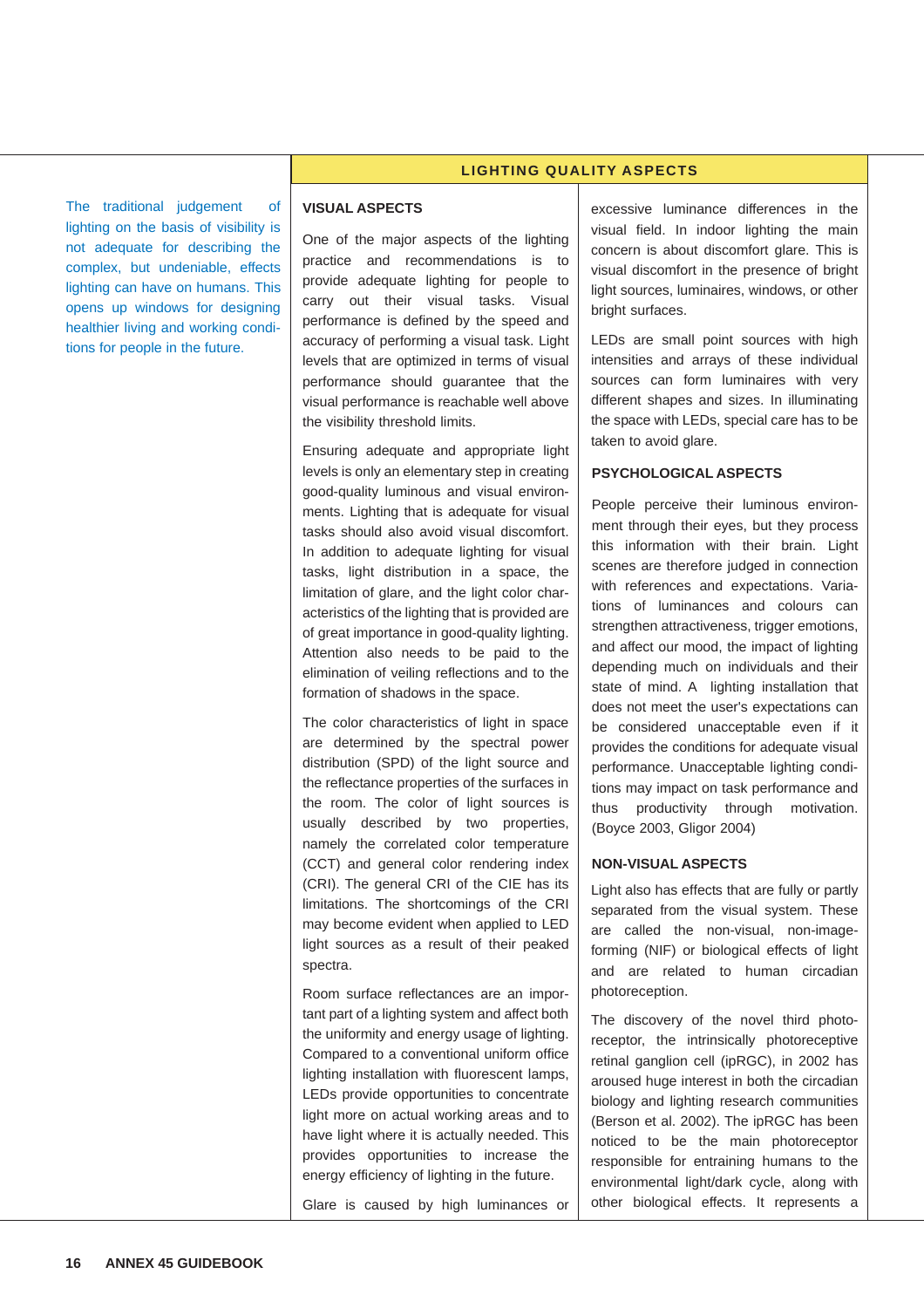With appropriate lighting the ability to perform visual tasks can be improved and visual discomfort can be avoided. This can provide conditions for better visual and task performance and finally productivity.

missing link in describing the mechanism of biological effects as controlled by light and darkness. The human biological clock drives most daily rhythms in physiology and behavior. Light is thought of as an external cue that entrains the internal clock to work properly. Besides the shifting of the phase of the endogenous clock by light, there is evidence of the involvement of the ipRGC in pupillary reflex, alertness, mood, and human performance (Dacey et al. 2005, Duffy and Wright 2005, Whiteley et al. 1998).

The biological effects of light and their effects on human performance are not yet very well known. A considerable amount of research work is still required before we can understand the non-visual effects of light and consider them in lighting practice. Research work is needed to generate an improved understanding of the interaction of the effects of different aspects of lighting on behavioral visual tasks and cortical responses and on how the biological effects of lighting could be related to these responses.

#### **LIGHTING AND PRODUCTIVITY**

Lighting should be designed to provide people with the right visual conditions that help them to perform visual tasks efficiently, safely, and comfortably. The luminous environment acts through a chain of mechanisms on human physiological and psychological factors, which further influence human performance and productivity.

The effect of lighting on productivity is ambiguous. The difficulty in finding the relations between lighting and productivity is that there are several other factors that simultaneously affect human performance. These factors include motivation, the relationships between the workers and the management, and the degree of personal control over the working conditions (Boyce 2003). With appropriate lighting the ability to perform visual tasks can be improved and visual discomfort can be avoided. This can provide conditions for better visual and task performance and, ultimately, productivity. The difficulty of field studies in working environments is the degree of experimental control required. In making changes to lighting, which lighting aspects are changed and whether there are other factors that are simultaneously changed in the working conditions need to be controlled and analyzed.



*Figure 8. Luminous environment and human performance. (Gligor 2004)*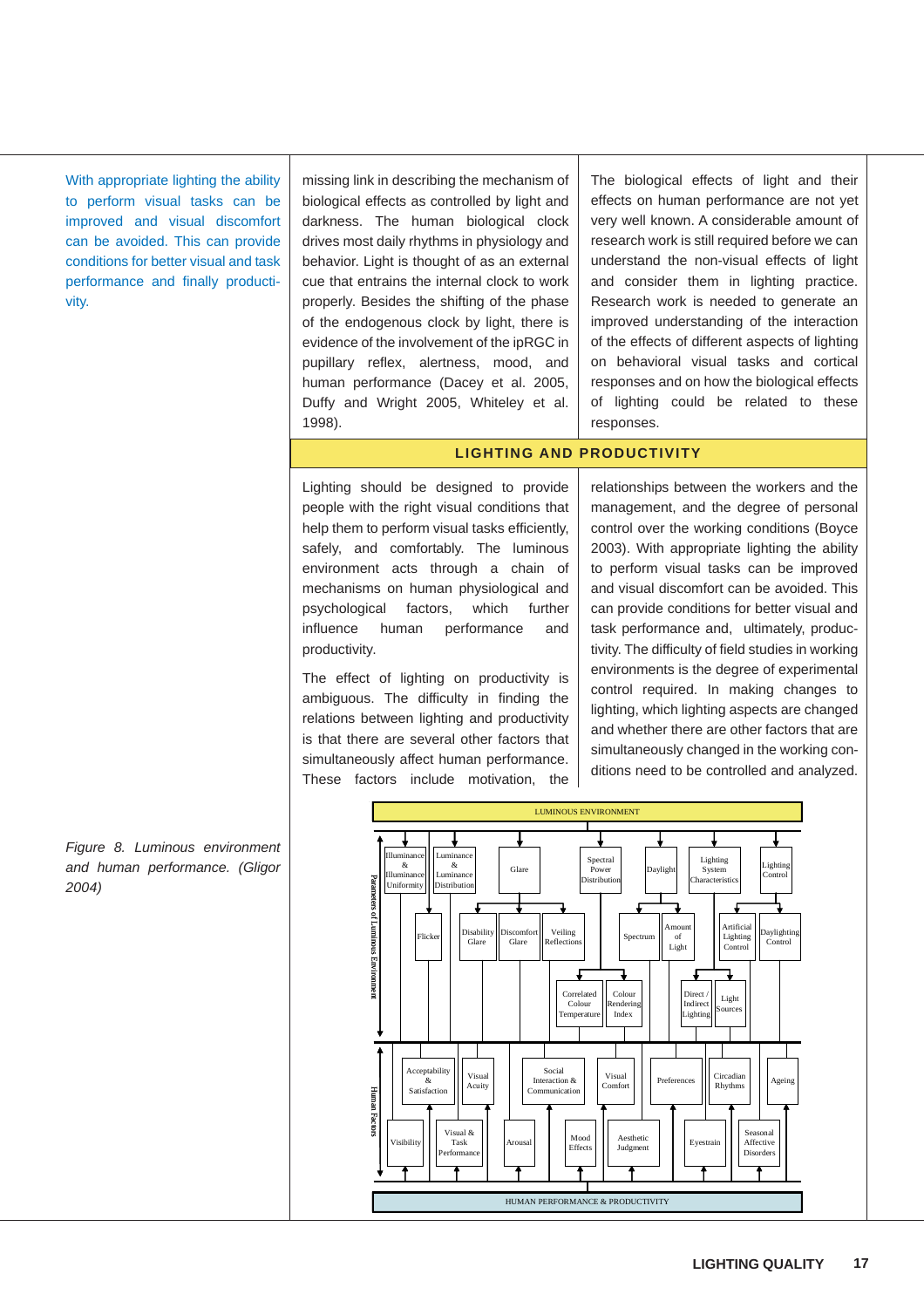The CIE has published several recommendations for indoor lighting and has contributed to a joint ISO-CIE standard (ISO 8995-1) concerning indoor workplaces. The recommendations of the CIE have been interpreted in different manners in different countries.

The major international organization in charge of coordinating the management of standards, recommendations and technical reports in the field of lighting is the Commission Internationale de l'Eclairage (CIE). The CIE has published several recommendations for indoor lighting and has contributed to a joint ISO-CIE standard ISO 8995-1 (CIE, 2001/ISO 2002) concerning indoor workplaces.

The recommendations of the CIE have been interpreted in different manners in different countries. Hence some discrepancies exist among lighting recommendations worldwide. Furthermore, in North America, the Illuminating Engineering Society of North America (IESNA) is active in developing its own recommendations. The best known documents are the IES Lighting Handbooks which are regularly updated. The working groups of the IESNA have their own references and it is quite typical that some approaches differ from those of the CIE. For example, IESNA uses the term Visual Comfort Probability (VCP) for glare rating issues (Rea 2000), whereas the CIE glare rating is called the Unified Glare Ratio (UGR) (CIE 1995).

Comparisons of the lighting recommendations worldwide are presented in the Chapter 4.1 of the Guidebook. Most lighting recommendations include specifications on:

- minimum illuminance levels on a work plane
- minimum illuminance when working on computers
- minimum illuminance in the surroundings
- luminance ratios near task areas
- glare rating
- luminances on the ceiling and shielding angle
- indoor surface reflectance.

#### The comparison is useful in identifying the potential for amending these standards, considering the growing need for the increasing energy efficiency of lighting. The review focused on office buildings.

**WORLDWIDE LIGHTING STANDARDS**

The summary of the lighting recommendations presented in the Guidebook indicates the following.

- Minimum values of illuminance on work planes for office work, drawing, and conference rooms vary from 200 to 500 lx, which leads to a total discrepancy of lighting power of 1:2.5 if the lighting uniformities delivered in the rooms are identical.
- Recommendations concern minimum horizontal and vertical illuminance values. The recommendations do not take into account the luminances of computer screens.
- Ratios of luminance in the field of vision are rather consistent and similar to the CIE recommendations.
- Glare ratings use either the Unified Glare Ratio (UGR) of the CIE or the Visual Comfort Probability (VCP) of the IESNA. These specifications are rather consistent.
- Ceiling luminance and shielding seem to be rather consistent. This is essential with the development of direct/indirect luminaires. However, no specification takes into account the risk of overhead glare, which is an issue under discussion at the CIE.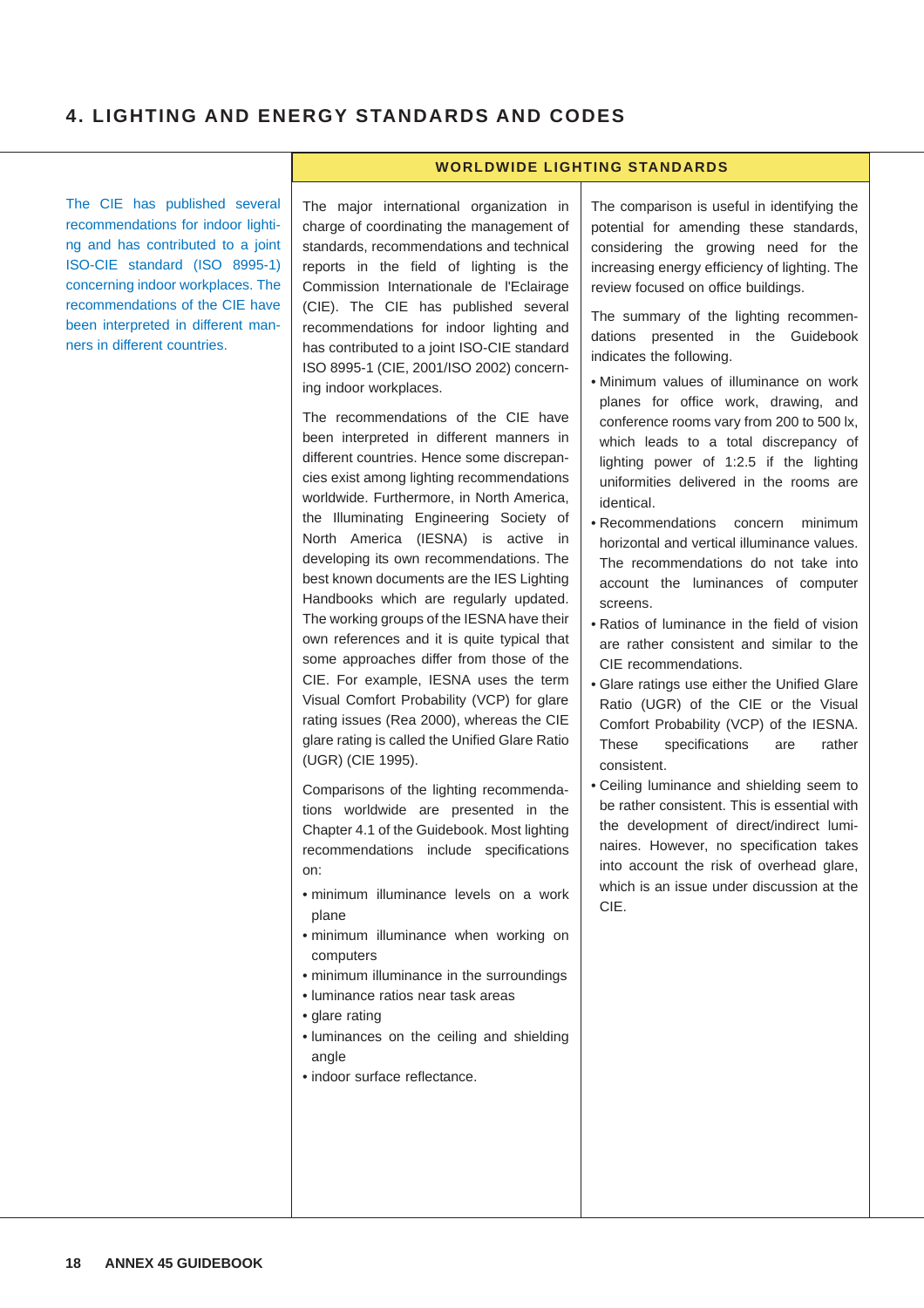#### **ENERGY CODES AND POLICIES**

The measures recommended by the International Energy Agency to the G8 related to lighting energy efficiency are a) the use of best practice lighting and the phasing out of incandescent lamps, and b) ensuring least-cost lighting in nonresidential buildings and the phasing out of inefficient fuelbased lighting.

*Table 1. European Commission regulation 244/2009 with regard to ecodesign requirements for nondirectional household lamps: the regulation will phase out inefficient lamps from the European market.*

Summaries of the lighting energy policies, codes, standards, and lighting-related energy programs in different countries and regions around the world are presented in Chapter 4.2 - 4.4 of the Guidebook.

In the European Union, many directives, regulations and other pieces of legislations, related to lighting energy use are in force or under development. The most important directives and other pieces of legislations at the European level regarding the lighting sector are:

- EuP, Energy-using Products Directive (EC 2005) which was recast in 2009 by a directive on ecodesign requirements for energy-related products.
- Ballast Directive (EC 2000)
- EPBD, Energy Performance of Buildings Directive (EC 2002)
- ESD, Energy Services Directive (EC 2006)
- EEL, Energy Efficiency Label (EC 1998)

In the United States, the Energy Policy Act (EPAct 2005), Energy Independence and Security Act (EISA 2007), and American Recovery and Reinvestment Act (ARRA 2009) require different standards and programs for energy efficient lighting in buildings.

China has set a target of improving energy efficiency in its 11th Five-Year Plan (Wang 2009). The key goal is that energy intensity relative to the country's gross domestic product should be reduced by 20% from

2005 to 2020. To achieve this goal, targets are set for the energy performance of buildings including lighting.

Similarly, Brazil and South Africa have laws and standards to improve the energy efficiency of buildings. These laws set out the general requirements for improving energy efficiency in all types of buildings. The South African energy strategy, created in 2004, aims to replace incandescent lamps in government buildings by energy efficient lighting by 2012.

Energy efficiency policy recommendations made by the International Energy Agency (IEA) to the G8 cover 25 fields of action across seven priority areas: cross-sectoral activity, buildings, appliances, lighting, transport, industry and power utilities. It is noted that making savings by adopting efficient lighting technology is very costeffective and that buildings account for about 40% of the total energy used in most countries. The fields of action of lighting are suggested as:

- best practice lighting and the phasing out of incandescent lamps
- ensuring least-cost lighting in nonresidential buildings and the phasing out of inefficient fuel-based lighting.

Examples of lighting-related energy programs are ENERGY STAR in the USA and Top Runners in Japan. In both programs target values for energy efficiency are set for products.

| <b>Stage</b> | Date        | Lamps to be banned (i.e. can not be "placed on the market" anymore)                                                                                   |
|--------------|-------------|-------------------------------------------------------------------------------------------------------------------------------------------------------|
| Sept 2009    |             | All non-clear lamps not equivalent-class A (any power)                                                                                                |
|              |             | Clear lamps equivalent-class D, E, F, G with luminous flux $\geq$ 950 lm (e.g. power $\geq$<br>100 W incandescent lamps, 230 V > 60 W halogen lamps)  |
|              |             | Clear lamps with luminous flux < 950 lm equivalent-class F, G                                                                                         |
| 2            | 1 Sept 2010 | Clear lamps equivalent-class D, E, F, G with luminous flux $\ge$ 725 lm (e.g. power $\ge$<br>75 W incandescent lamps, 230 V = 60 W halogen lamps)     |
|              |             | Clear lamps with luminous flux $<$ 725 lm equivalent-class F, G                                                                                       |
| 3            | 1 Sept 2011 | Clear lamps equivalent-class D, E, F, G with luminous flux $\ge$ 450 lm (e.g. power $\ge$<br>60 W incandescent lamps, 230 $V \ge 40$ W halogen lamps) |
|              |             | Clear lamps with luminous flux $<$ 450 lm class F, G or equivalent                                                                                    |
| 4            | Sept 2012   | Clear lamps equivalent-class D, E, F, G any power                                                                                                     |
| 5            | 1 Sept 2013 | Enhanced functionality requirements                                                                                                                   |
| 6            | Sept 2016   | Poor efficiency halogens (C)                                                                                                                          |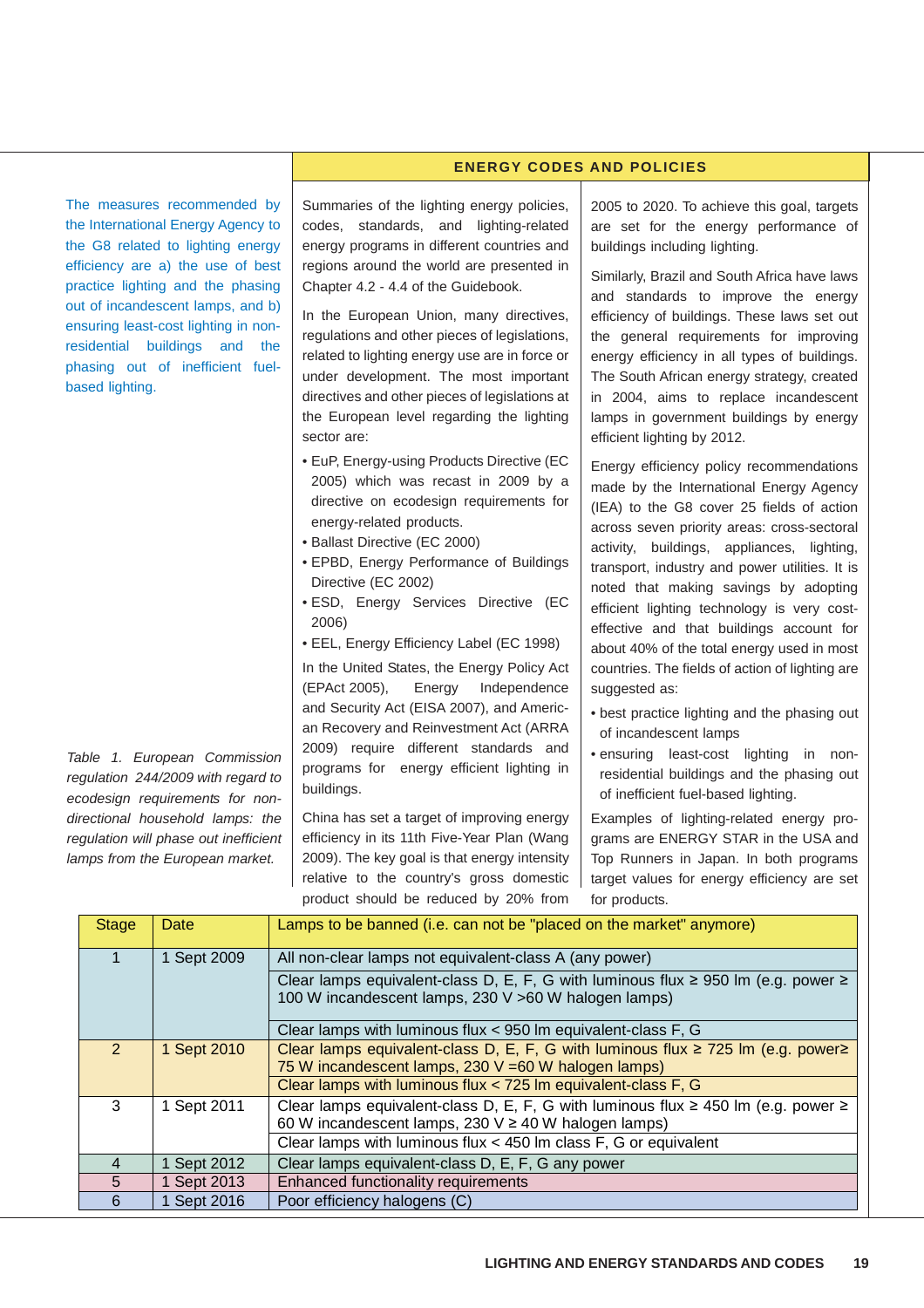## **5. LIGHTING TECHNOLOGIES**

The best lamp, if coupled with poor or incompatible luminaire or ballast, loses most of its advantages. Combination of a good lamp, ballast and a luminaire but in a wrong installation may not meet the user needs or provide the lighting service in an inefficient way.

Artificial lighting is being used more and more in the world. The usage is quite nonhomogeneous. In developing countries, we can still find the widespread use of fuelbased lighting but nowadays the situation is changing and the demand for electricitybased lighting is growing. Electricity-based lighting accounts for about 19 % of the world's total electricity use. Improvements in the energy efficiency of lighting can have a great influence on global energy consumption and, indirectly, on the environment.

**CHARACTERISTICS OF LIGHT SOURCES**

To provide the artificial lighting that is needed, it is important to search for the technological solutions which meet human needs with the lowest impact on the environment during operation, when most of the impacts take place. The environmental impacts also include the production and disposal of lamps and related materials.

 Artificial lighting is based on systems: lamps, ballasts, starters, drivers, luminaires, and controls. Ballasts are needed for discharge lamps to connect the lamp to the mains. Lamps, ballasts, and starters are mounted in the luminaire with the wiring and lamp bases, reflectors distribute and redirect the light emitted from the lamp and louvers shield the user from glare. The best lamp, if coupled with a poor or incompatible luminaire or ballast, loses most of its advantages. The combination of a good lighting system in a well-designed installation derives a strong advantage from control devices to drive the lighting system according to, for instance, the availability of daylight, and occupancy. In the case of new buildings the integration of daylight is important in order to reduce the energy consumption.

In this chapter (Chapter 5) of the Guidebook, an overview of the current technologies of light sources, luminaries, and ballasts is presented. The chapter also illustrates their potential and describes the trends of the most promising technology. Integral lighting systems that utilize daylight together with electrical lighting systems are also presented.



*Figure 9. The development of luminous efficacies of light sources. (DOE 2010, Krames 2007)*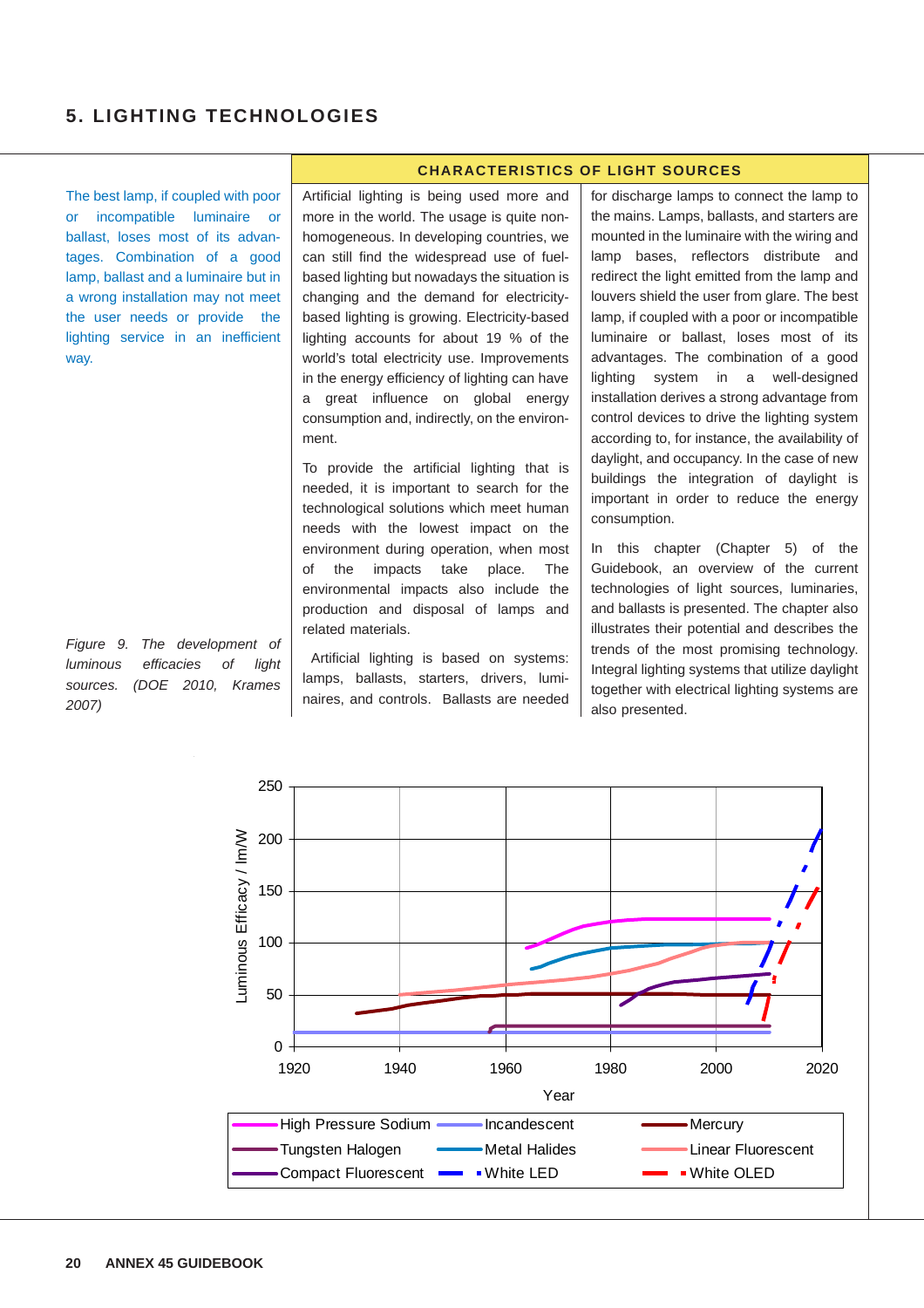*Table 2. Lamp types and their typical characteristics.*

|                                                            |                                |                   |                                  |                       | <b>Characteristics</b> |                         |                      |                                                           |
|------------------------------------------------------------|--------------------------------|-------------------|----------------------------------|-----------------------|------------------------|-------------------------|----------------------|-----------------------------------------------------------|
| Lamp type                                                  | Luminous<br>efficacy<br>(lm/W) | Lamp<br>life<br>h | Dimming<br>control               | Re-<br>strike<br>time | <b>CRI</b>             | Cost of<br>installation | Cost of<br>operation | Applications                                              |
| <b>GLS</b>                                                 | $5 - 15$                       | 1000              | excellent                        | prompt                | very<br>good           | low                     | very high            | general<br>lighting                                       |
| Tungsten<br>halogen                                        | $12 - 35$                      | 2000-<br>4000     | excellent                        | prompt                | very<br>good           | low                     | high                 | general<br>lighting                                       |
| <b>Mercury</b><br>vapour                                   | 40-60                          | 12000             | not<br>possible                  | $2-5$ min             | poor<br>to<br>good     | moderate                | moderate             | outdoor<br>lighting                                       |
| <b>CFL</b>                                                 | 40-65                          | 6000-<br>12000    | with<br>special<br>lamps         | prompt                | good                   | low                     | low                  | general<br>lighting                                       |
| <b>Fluorescent</b><br>lamp                                 | 50-100                         | 10000-<br>16000   | good                             | prompt                | good                   | low                     | low                  | general<br>lighting                                       |
| Induction<br>lamp                                          | 60-80                          | 60000-<br>100000  | not<br>possible                  | prompt                | good                   | high                    | low                  | places where<br>access for<br>maintenance<br>is difficult |
| <b>Metal halide</b>                                        | 50-100                         | 6000-<br>12000    | possible<br>but not<br>practical | $5 - 10$<br>min       | good                   | high                    | low                  | shopping<br>malls,<br>commercial<br>buildings             |
| High<br>pressure<br>sodium<br>(standard)                   | 80-100                         | 12000-<br>16000   | possible<br>but not<br>practical | $2-5$ min             | fair                   | high                    | low                  | Outdoor,<br>streets<br>lighting,<br>warehouse             |
| High<br>pressure<br>sodium<br>(colour<br><i>improved</i> ) | 40-60                          | 6000-<br>10000    | possible<br>but not<br>practical | $2-6$ min             | good                   | high                    | low                  | outdoor,<br>commercial<br>interior<br>lighting            |
| <b>LEDs</b>                                                | 20-120                         | 20000-<br>100000  | excellent                        | prompt                | good                   | high                    | low                  | all in near<br>future                                     |

*Figure 10. EU member countries' lamp sales on 2004, the estimated number of light spots in use, the energy used by lamps, and the* amount of light produced.

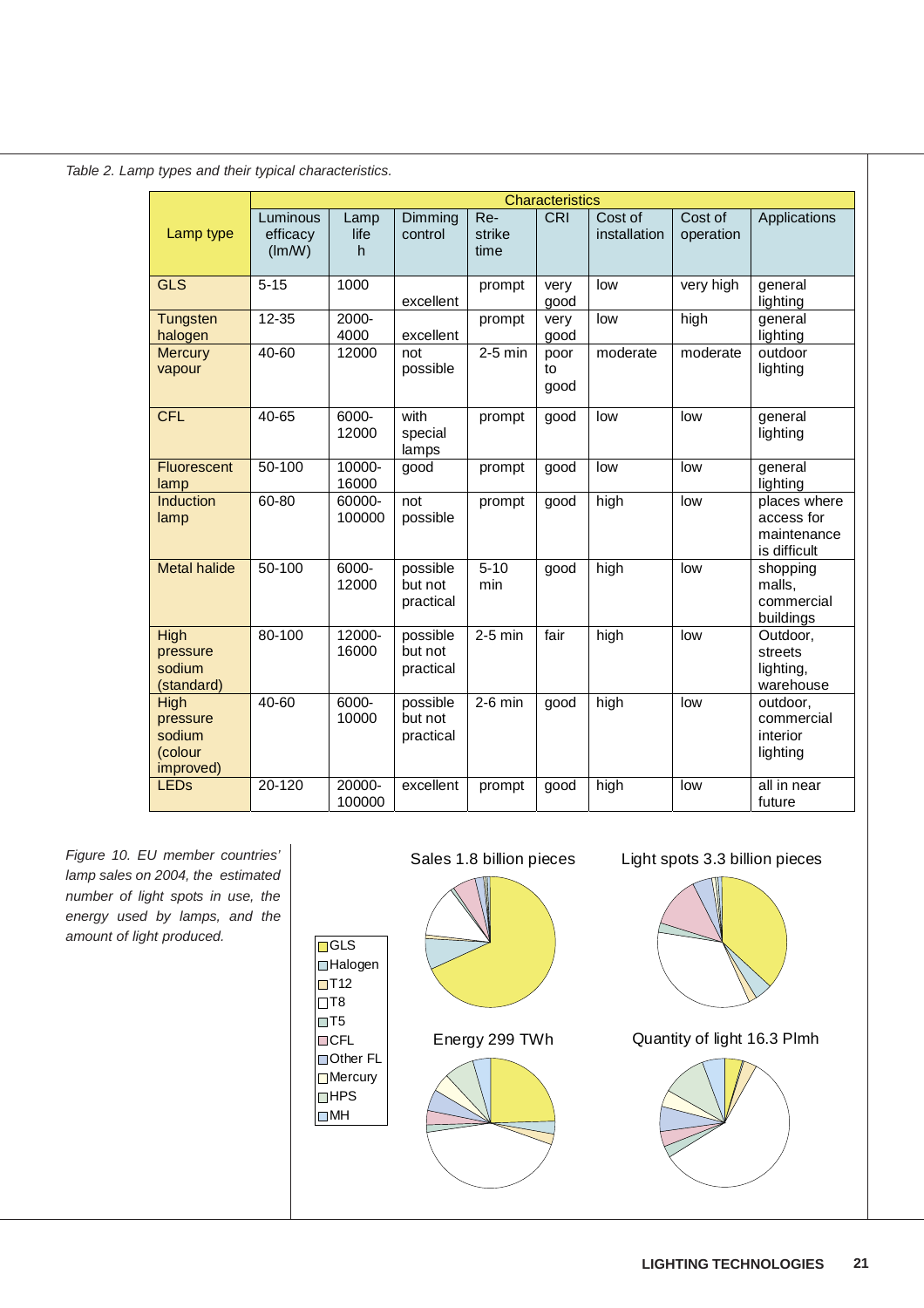#### **SOLID-STATE LIGHTING (SSL)**

The future developments of the solid-state lighting technology are difficult to predict. However, the trend is towards the increasing and gradual adoption of this technology to replace conventional light sources, just as the transistor replaced the valve in the past.

Solid-state lighting (SSL) commonly refers to illumination where light-emitting diodes (LED) and organic light-emitting diodes (OLED) are used. Although there is still no official definition of solid-state lighting, the expression "solid-state" refers to a semiconductor crystal where charge carriers (electrons and holes) flow and originate photons (i.e. light) after radiative recombinations.

The history of commercially available LEDs started in the early 1960s with the first red LED, with its peak emission at 650 nm (Holonyak, Bevacqua 1962). Since then, LEDs have experienced fast technological development over the past four decades. Modern LED components cover peak wavelength regions from the ultraviolet to the infrared region.

White LEDs can be realized by mixing the emission of different colored LEDs or by the utilisation of phosphors. Phosphorconverted white LEDs are usually based on blue or ultraviolet LEDs. In the color mixing approach, usually only two colored LEDs are needed to produce white light. However, to achieve high color rendering properties, at least three colored LEDs are usually required.

The advantages of LEDs are:

- small size (heat sink can be big)
- good physical robustness
- long lifetime expectancy
- switching has no effect on life
- contain no mercury
- high luminous efficacy
- new luminaire design possibilities
- possibility of changing colors
- easy to dim.

Disadvantages of LEDs are:

- lack of standardization
- high price
- CRI can be low
- risk of glare as a result of small lamp size
- need for thermal management.

Similarly to inorganic light-emitting diodes, the organic light-emitting diode (OLED) promises the realization of highly efficient large-area light sources. Typically, an OLED is composed of one or several organic emissive materials sandwiched between two metal contacts. White OLEDs have been realized by piling three thin layers, emitting red, green, and blue light, respectively.

The main advantages of the OLED technology are the simplicity of their



*Figure 11. Schematic representation of the main approaches to creating white light using LEDs.*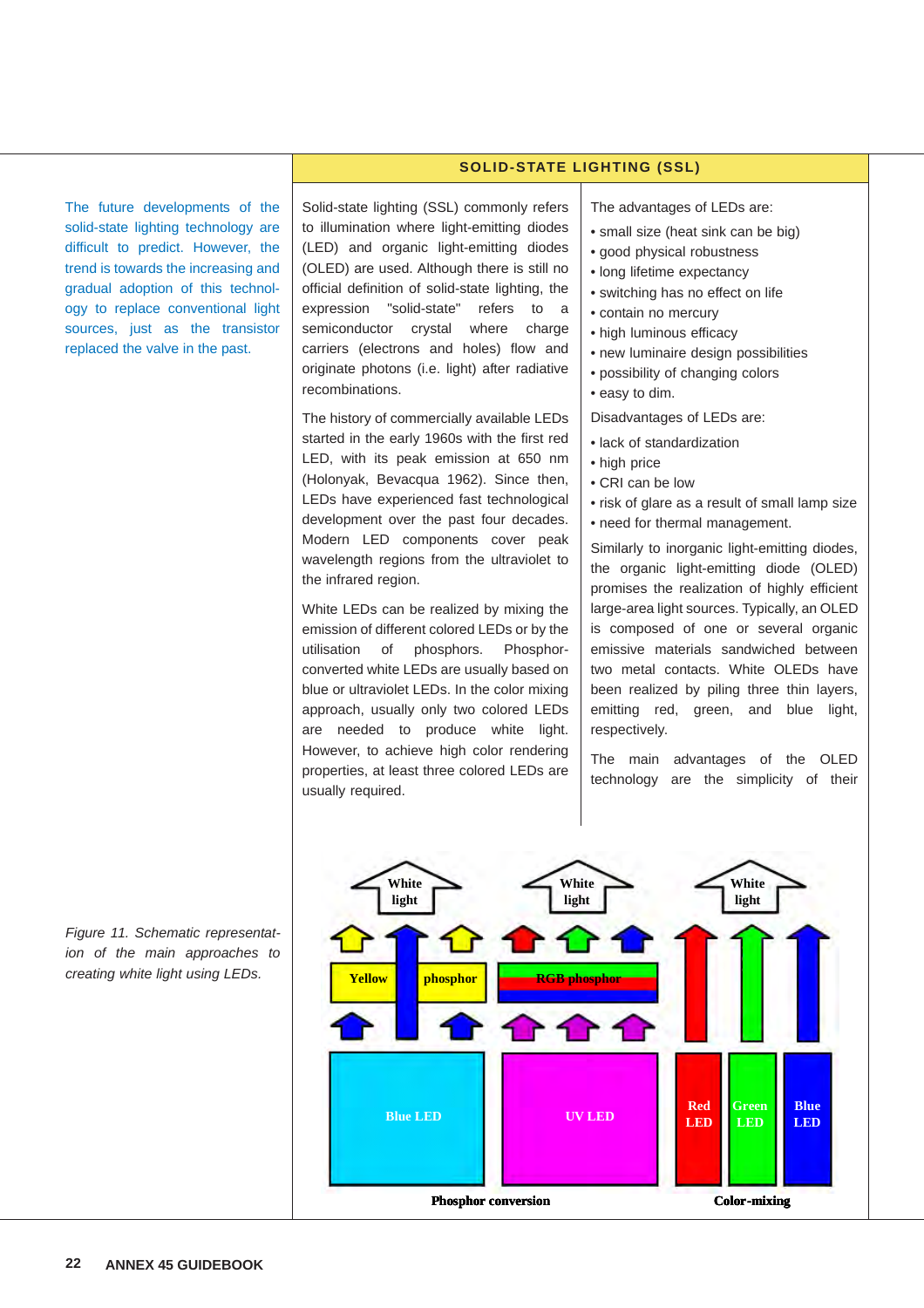processing techniques, the availability of a wide range of organic luminescent materials and colors emitted, and the possibility of producing large and flexible surfaces. The disadvantages of the OLED technology are its low luminous efficacy and high price.

Further technological developments on

electroluminescent light sources are forecast. These developments involve improvements in the efficiency and light output of the device and the cost of lumens per package. These developments will expand the possibilities of electroluminescent light sources being utilized in applications that were dominated until now by conventional lighting technologies.

#### **LED ROADMAPS**

The high energy-efficiency potential has been one of the main drivers for the fast technological development of LEDs during the last three decades. Currently, the main R&D trends in the LED technology are the improvement of their efficiency and the increase of their light output. The acceptance of solid-state lighting in niche applications such as horticultural lighting is dependent on future improvements in conversion efficiency and light output per package. The trend in LED light output and light cost is continuing to follow Haitz's law, according to which the evolution of red LEDs in terms of light output increases by a factor of 20 per decade, while the costs decrease by a factor of 10 (Haitz, Kish et al. 1999).

Theoretically, the LED technology can achive a conversion efficiency from electricity to light of 100%. Zukauskas et al. (2008) have also shown that, using phosphor-converted white LEDs, good color rendering can be attained at different color temperatures, while keeping luminous efficacies relatively high, i.e. 250 to 280 lm/ W.

Table 3 shows LED package efficacy and luminaire efficiency projections. With an LED luminaire efficiency of 90% in 2020, and with an LED package efficacy of 243 lm/W (commercial cool white, color rendering index 70-80, CCT 4746-7040 K, current density 35 A/cm<sup>2</sup>) LED luminaire efficacy would be 219 lm/W in 2020.



*Figure 12. Haitz's law, showing that every decade, the cost per lumen falls by a factor of 10, while the amount of light generated per LED package increases by a factor of 20.*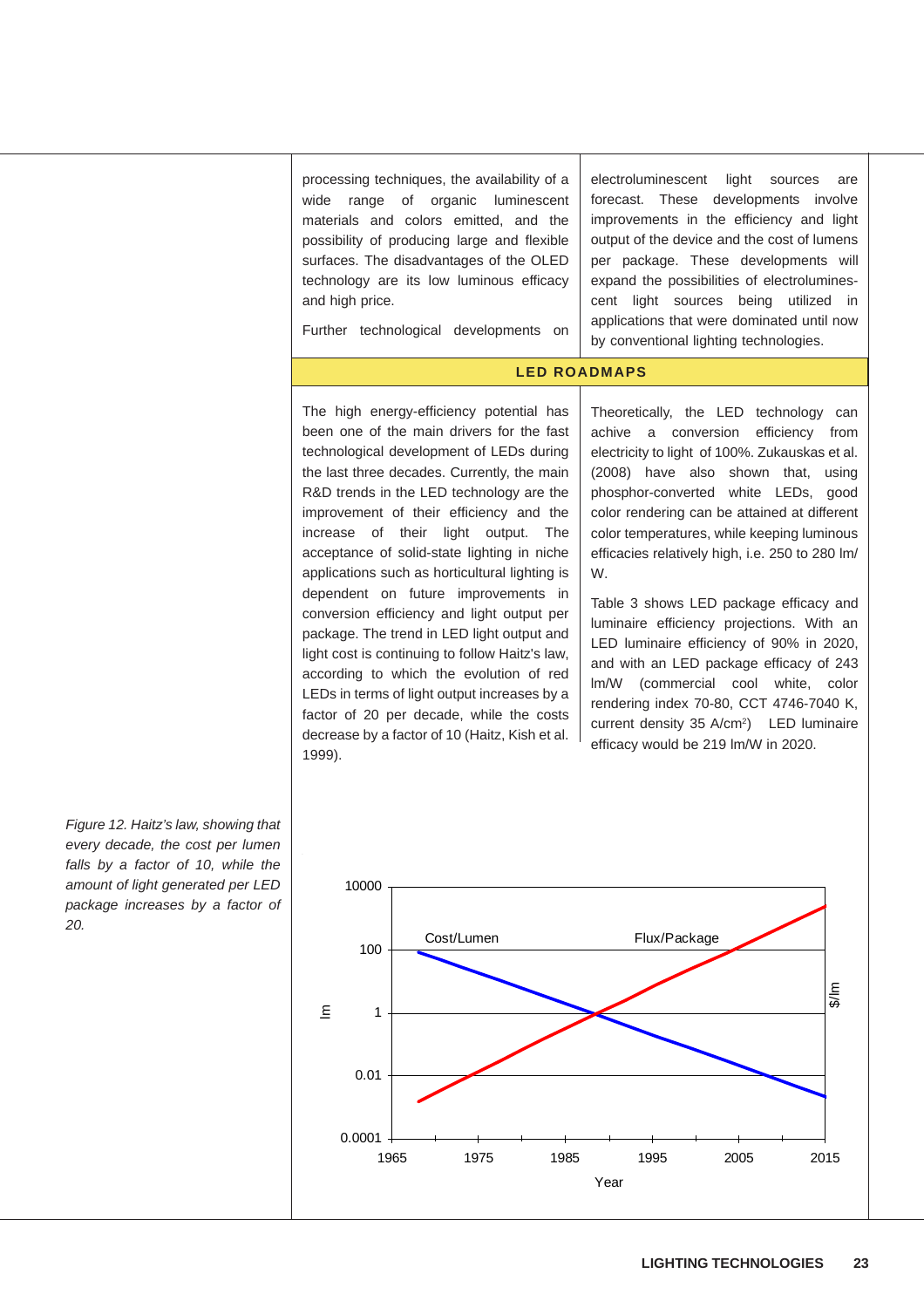



|  | Table 3. Summary of LED lu-   |  |  |
|--|-------------------------------|--|--|
|  | minaire performance and price |  |  |
|  | projections. (DOE 2010)       |  |  |

| <b>Metric</b>                                             | 2009 | 2010 | 2012 2015 |     | 2020 |
|-----------------------------------------------------------|------|------|-----------|-----|------|
| Package efficacy - commercial<br>cool white (Im/W, 25 °C) | 113  | 134  | 173       | 215 | 243  |
| Cool white package price<br>(\$/klm)                      | 25   | 13   | 6         | 2   | 1    |
| Package efficacy - commercial<br>warm white (Im/W, 25 °C) | 70   | 88   | 128       | 184 | 234  |
| Warm white package price<br>(\$/klm)                      | 36   | 25   | 11        | 3.3 | 1.1  |
| <b>Thermal efficiency</b>                                 | 87%  | 89%  | 92%       | 95% | 98%  |
| <b>Efficiency of driver</b>                               | 86%  | 87%  | 89%       | 92% | 96%  |
| <b>Efficiency of fixture</b>                              | 81%  | 83%  | 87%       | 91% | 96%  |
| <b>Resultant luminaire efficiency</b>                     | 61%  | 64%  | 71%       | 80% | 90%  |
| Luminaire efficacy- commercial<br>cool white (Im/W)       | 69   | 86   | 121       | 172 | 219  |
| Luminaire efficacy- commercial<br>warm white (Im/W)       | 43   | 56   | 91        | 147 | 211  |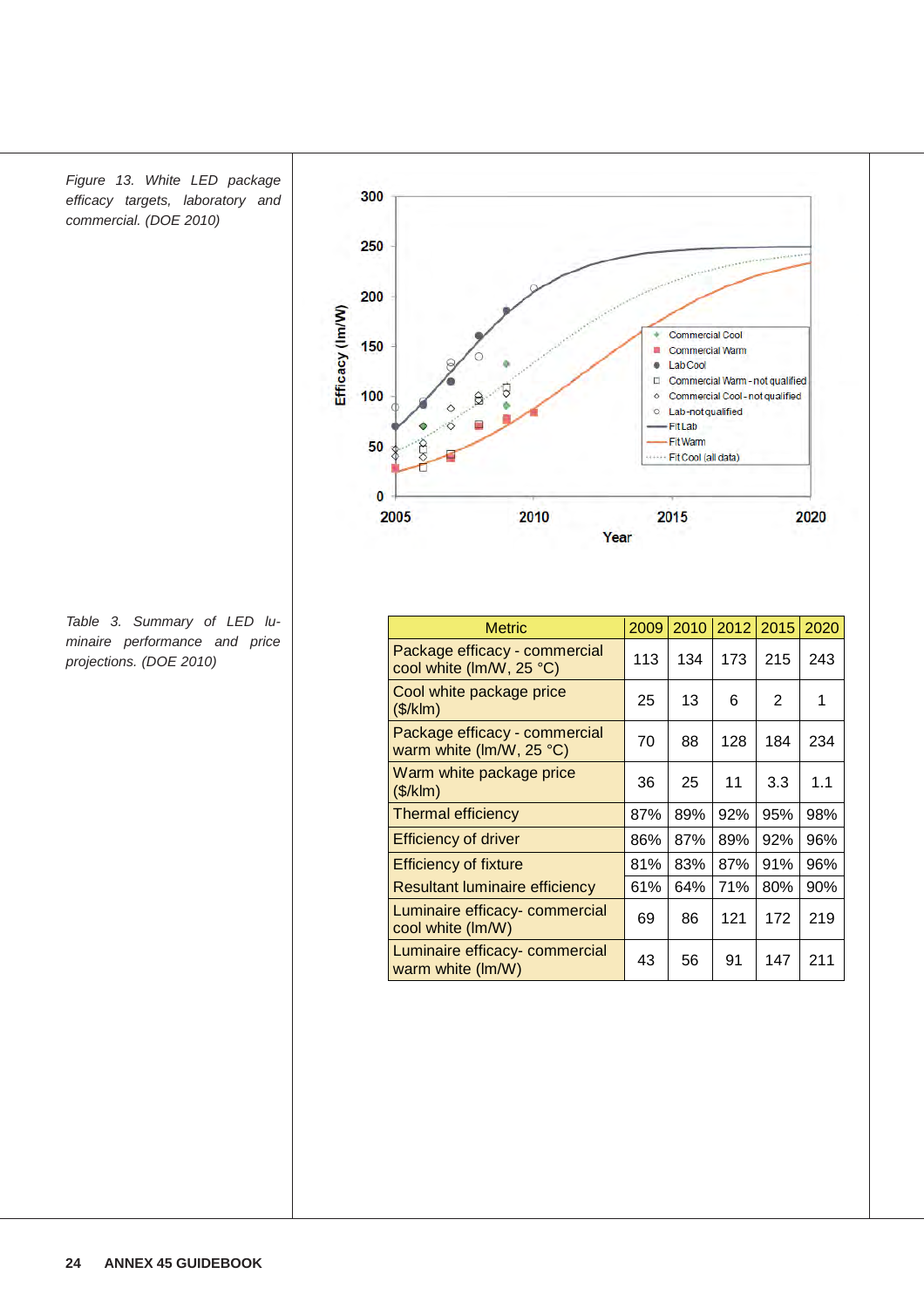The main purpose of the use of lighting control systems is to reduce energy consumption while providing a productive visual environment. The lighting control system adopted should be able to allow the building operator to provide the right amount of light where and when it is needed.

The objective of lighting control systems and strategies is to provide optimal lighting for the tasks being performed using the most efficient light source suitable for application, and providing light only when and where it is needed. The main purpose of these systems is to reduce energy consumption while providing a productive visual environment.

Lighting control is a continuously-evolving matter because of the constant evolution of visual comfort and the increasing demand for lighting energy savings. The need for light control will depend on the lighting needs of thev zone being considered, the users' needs and the characteristics of the zone/area that is controlled. The Guidebook proposes a questionnaire in order to help the designer to identify the lighting control needs so that appropriate solutions can be adopted. The questionnaire, available in Appendix B of the Guidebook, provides information on:

- the different uses within the building
- the perception of the control barriers
- the control type needed
- 
- the area that is controlled
- the flexibility and modularity of the lighting control system
- the maintenance scheme and needs.

The identification of the usages helps the designer to understand the way he has to design the installation. In a basic school, an On/Off system coupled with daylight dimming may be adequate but in some offices, it could be necessary to go one step further by integrating more advanced techniques. Similarly, asking the perception of the people on the barriers of lighting control may give information about the type and quality of lighting control system that can be used (basic On/Off system, advanced daylight dimming system, etc.).

An optimal system performance needs not only to reach a good performance with respect to saving electrical energy but also to be accepted by the end user. The end user may be disturbed by the operation of the system and disable it. A high level of user acceptance guarantees undisturbed operations and consequent energy savings.

#### **OCCUPANT'S NEEDS TO CONTROL THE SYSTEM**

Within the limits of comfort, it is difficult to define exactly what the occupant's needs and priorities are. They vary from one occupant to another. They also vary with time for the same occupant. For instance, some occupants can be concerned by energy savings, and some prefer a better algorithmic lighting scenes even if it requires more energy and generates higher costs. Therefore, it is recommended that the occupants should have the possibility to adapt the system's behaviour according to their will.

#### **OCCUPANT'S NEEDS TO UNDERSTAND THE SYSTEM**

The user acceptance of a lighting control system is better if the system and its working principle have been explained. Onsite visits by practitioners and informal discussions with end-users showed that about 90% of them accept the operation of the system if they know/understand what its aims and working principles are. It has also been demonstrated that occupants react to a need (a specific condition) but do not necessarily react to the disappearance of this need. For example, if an occupant switches on the lights because of a sudden obstruction of the sun, the probability that he will switch them off under a high level of daylight level is low.

#### **LIGHTING CONTROL SYSTEM MUST BE EASY TO USE**

The usability of the system must be defined to address all the types of users (building operators, occupants, facility managers, maintenance teams, installers, etc.). Usability expresses the quality of a user's experience when interacting with a system. The combination of factors affecting the user's experience with the product or system have to be considered.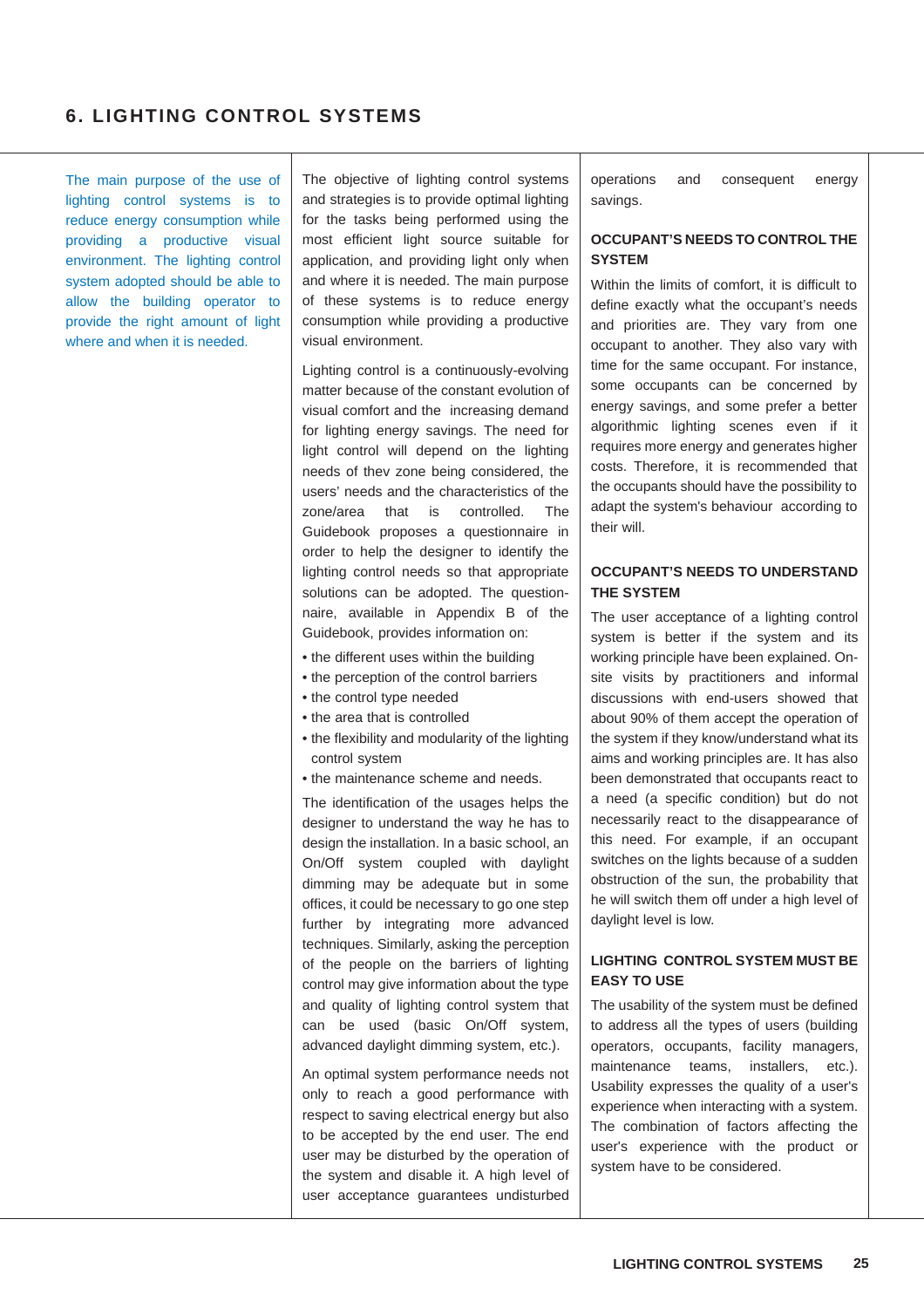#### **LIGHTING CONTROL STRATEGIES**

The coupling of different lighting control strategies results in the greatest energy gains; for instance, daylight harvesting and real occupancy achieves gains of more than 50% gains. These gains are the function of the room and window sizes, the orientation of the building, and the sensor position.

A manual switch to turn luminaires on or off is the most widely used and simplest lighting control system.This kind of control is not robust enough with respect to energy efficiency. It relies solely on the behavior of the occupants, who are not necessarily concerned about energy savings. Lighting control strategies provide additional cost savings through real-time pricing and load shedding. Reducing lighting power during electricity peak-use periods when energy rates are at the highest can also be achieved through a Lighting Management System (LMS).

The energy efficiency of lighting control systems depends on the strategies implemented, as presented below.

#### **PREDICTED OCCUPANCY CONTROL**

The predicted occupancy control strategy (POCS) is used to reduce the operating hours of the lighting installation. It generates energy savings by turning lighting on and off according to preset daily time schedule. Schedules usually vary on a daily basis, according to the occupancy of the building. By automatically turning off lights at a preset time, the systems assist building operators/facility managers to avoid to leaving the luminaires to burn during unoccupied hours, mainly at night and at weekends. Different schedules can be programmed for different areas of the building on the basis of the occupant needs.

#### **REAL OCCUPANCY CONTROL**

Real occupancy control strategy (ROCS) limits the operating time of the lighting system on the basis of the occupancy time of a dedicated space. The system detects whether the room is occupied and then turns the lights on. If the system does not detect any activity in the room, it considers the room unoccupied and turns the lights off. Real occupancy control strategies are best used in applications where occupancy does not follow a set schedule and is not predictable. The savings potential of real occupancy control varies widely from 20 to 50 % (Maniccia et al. 2000, NBI 2003).

#### **CONSTANT ILLUMINANCE CONTROL**

The constant illuminance control strategy (CICS) uses a photocell to measure the lighting level within a space or determines the predicted depreciation (ageing) of the lighting level. If the light level is too high, the controller of the system reduces the lumen output of the light sources. If the light level is too low, the controller increases the lumen output of the light sources. The result is a system that minimizes lighting energy use while maintaining uniform and constant lighting levels.

#### **DAYLIGHT HARVESTING CONTROL**

The daylight harvesting control strategy (DHCS) allows facilities to reduce lighting energy consumption by using daylight, supplementing it with artificial lighting as needed to maintain the required lighting level.

The daylight harvesting control strategy uses a photocell to measure the lighting level within a space, on a surface or at a specific point. If the light level is too high, the controller of the system reduces the lumen output of the light sources. If the light level is too low, the controller increases the lumen output of the light sources. Sensors are often used in large areas, each controlling a separate group of lights in order to maintain a uniform lighting level throughout the area. The result is a system that minimizes lighting energy use while maintaining uniform lighting levels. This system can also provide the constant illuminance strategy.

Daylight harvesting systems are generally used in spaces that have relatively wide areas of windows or skylights. Typical applications include classrooms, high-rise office buildings and retail facilities. The savings potential varies from 20% (daylight harvesting alone) to more than 50% (daylight harvesting plus real occupancy). (NBI 2003)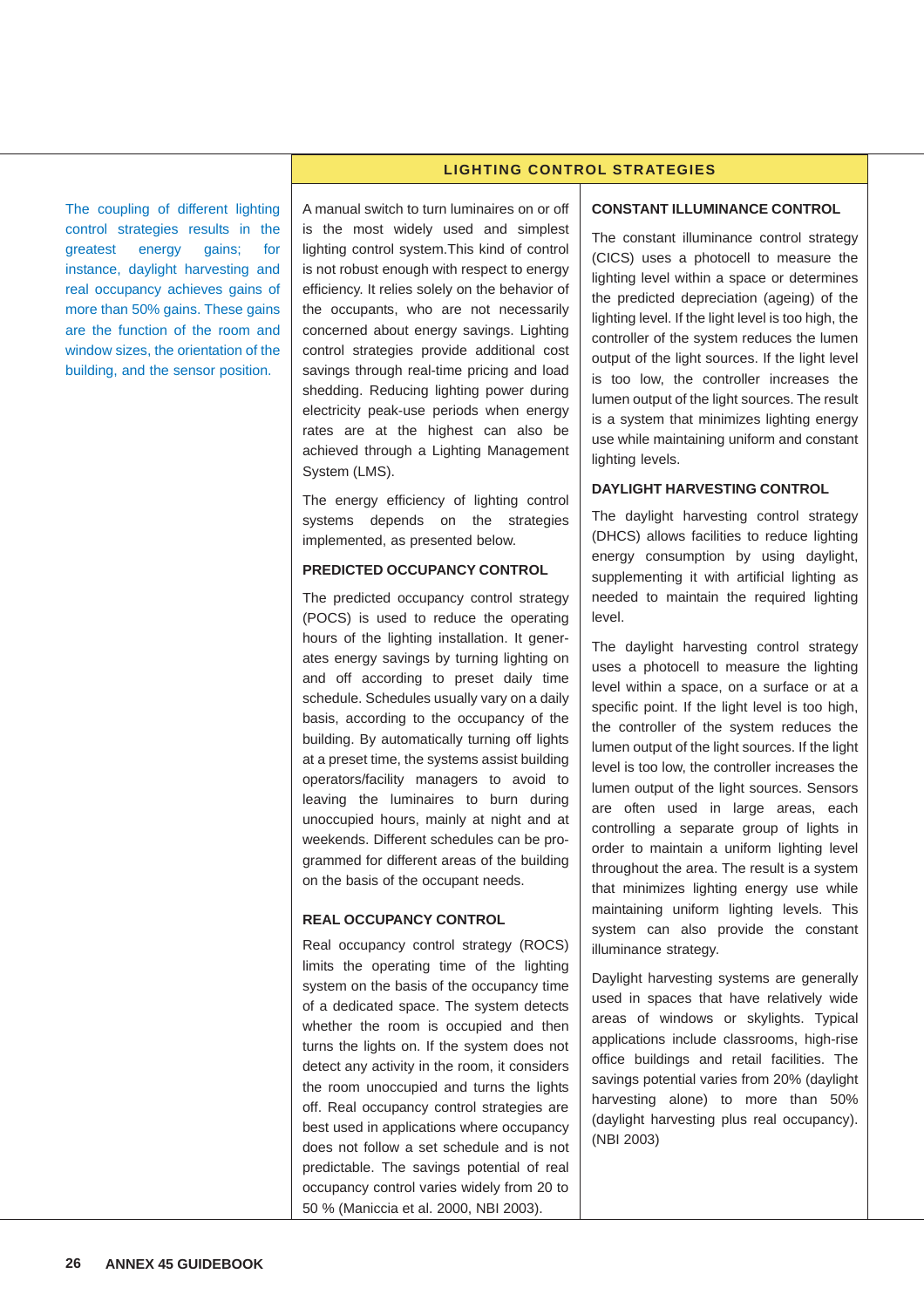#### **LIGHTING AND BUILDING MANAGEMENT SYSTEMS**

Lighting control systems can easily be associated with a building management system (BMS). This facilitates the smart integration of lighting systems with heating, ventilation, air conditioning, security, etc.

All the strategies described in the previous section can be applied in almost any building. They can be stand alone systems or part of a fully interoperable lighting management system (LMS). With an LMS one can monitor and schedule the light operations in any area within the building. The LMS gives facility managers the ability to remotely control building lighting energy consumption. It also enables the facility manager to perform load-shedding strategies in the event of high electricity demand in the building. The utilization costs are thus reduced as the control strategy turn off or dims some lights or lighting components during peak-use periods.

An LMS enables the building operators to be able to record lighting scenes or predefine scenarios. An LMS also provides the finest way to control lamps. Building operators will be able to manage lamps in one zone independently. An additional advantage of an LMS is their ability to monitor the operation of the lighting systems, such as the number of operating hours in a given area, the number of times the lights are switched on, etc. Using this information, maintenance operations such as like relamping can be scheduled.

If a building management system (BMS) is implemented, the management of the lighting system can be combined with heating, ventilation, air conditioning, security, etc. This type of integrated management system will allow the sharing of actuators and sensors.

#### **LIGHTING CONTROL INTEGRATION**

Lighting control systems can easily be associated with building management systems (BMS). This facilitates the smart integration of the lighting control systems with other technical equipment (e.g. HVAC and blinds). Three levels of integration can be distinguished for indoor lighting control:

- the first level takes into account the artificial lighting alone
- the second level takes into account artificial lighting and its control by external information such as daylighting, occupancy, etc.
- the third level takes into account artificial lighting and deals with artificial lighting plus external interaction with external elements such as HVAC systems and blinds.

*Table 4. Lighting control strategy and integration analysis.*

| <b>Strategy</b>                          | Level 1 Artificial<br>lighting alone     | Level 2 Artificial lighting<br>control based on external<br>information                     | Level 3 Artificial lighting<br>and daylight, and HVAC<br>system                             |
|------------------------------------------|------------------------------------------|---------------------------------------------------------------------------------------------|---------------------------------------------------------------------------------------------|
| <b>Complexity</b>                        | Low                                      | Intermediate                                                                                | High                                                                                        |
| <b>Potential for</b><br>energy<br>saving | Intermediate                             | High                                                                                        | High                                                                                        |
| Control<br>strategies<br>involved        | Predicted<br>occupancy<br>Real occupancy | Predicted occupancy<br>Real occupancy<br>Constant illuminance<br>Daylight harvesting (main) | Predicted occupancy<br>Real occupancy<br>Constant illuminance<br>Daylight harvesting (main) |
| Management<br>system                     | No LMS or BMS<br>needed                  | <b>LMS</b><br>BMS (optional)                                                                | <b>BMS</b> needed                                                                           |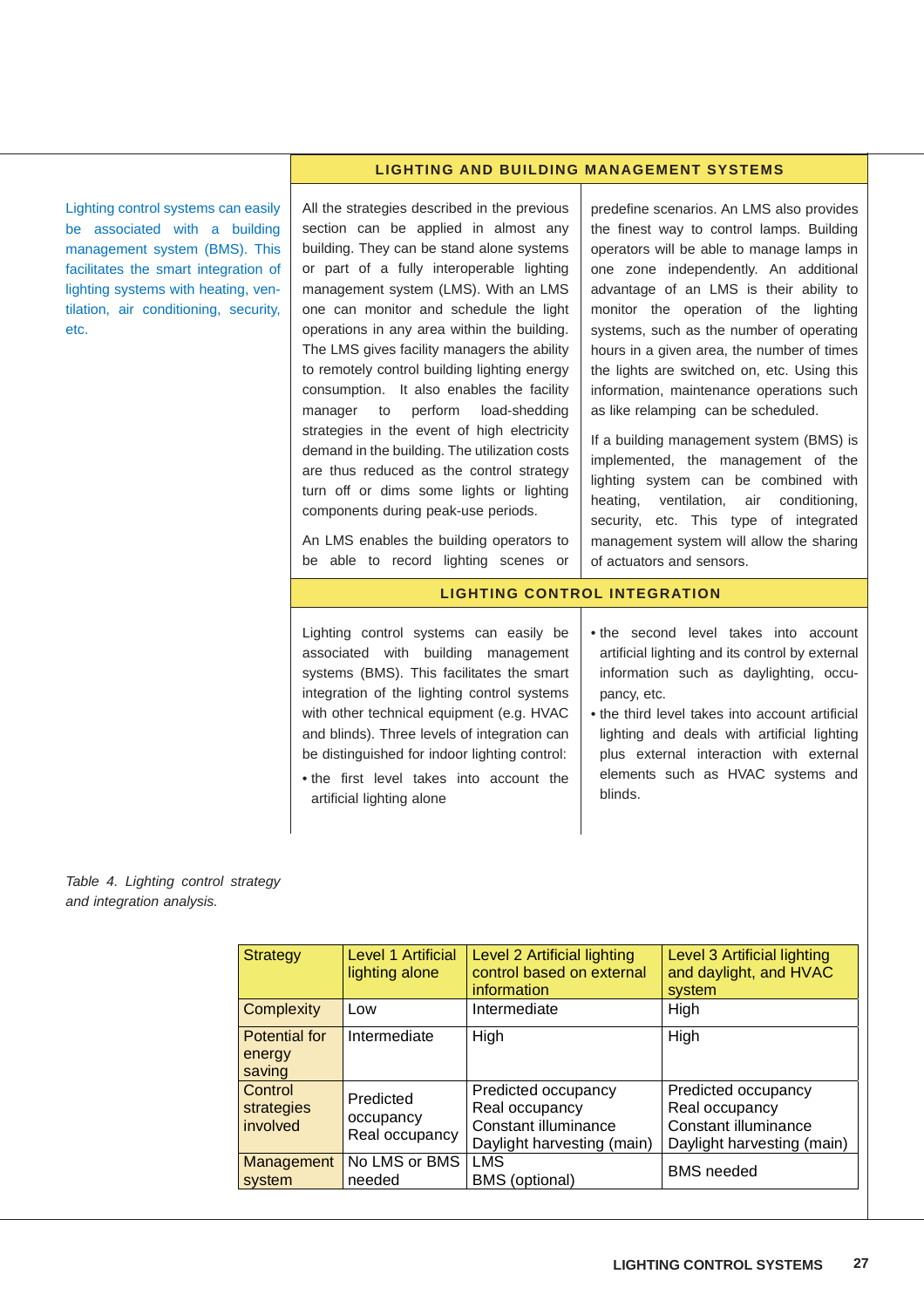## **7. LIFE CYCLE ANALYSIS AND LIFE CYCLE COSTS**

Usually, the energy use in the operating phase causes the biggest environmental impacts of the whole life cycle, especially when it comes to energy using products, such as lighting equipment.

Life cycle analysis (LCA) gives an overview of the usage of energy and raw materials of a product from cradle to grave. It also considers how much solid, liquid and gaseous waste and emissions are generated in each stage of the life of the product. (GDRC 2009)

The definition of the scope is very crucial in LCA. It defines what is included in the analysis, for example if the transport or mining of the raw materials are included, if the analysis concentrates on a specific life cycle phase, or if the whole life cycle is considered. It is very important to be define the energy resources used in the operating phase. Usually, the energy use in the operating phase causes the biggest environmental impacts of the whole life cycle, especially when it comes to energy using products, such as lighting equipment.

The LCA is a useful tool in environmentally conscious product design. The results of the LCA can be used to compare different lighting technologies, and the results indicate what to concentrate on in ecodesign. The results of an LCA are often given as environmental impact categories or as the so-called single-scale indices. Environmental impact categories are, for example, primary energy, toxicological impacts, global warming potential, and acidification potential. These allow the comparison from the point of view of one environmental impact. Single-scale indices weigh different environmental impacts and calculate them into one score to describe the total environmental performance of a product. This makes the comparison of the total environmental impact of the products easier.

Life cycle cost analysis has to be performed for the economic evaluation of different lighting solutions. It means that all cost categories, including initial and variable costs, must be considered over the lifetime of the whole lighting installation. Initial costs are e.g. the cost of the lighting design, lighting equipment, wiring and control devices, and the labour for the installation of the system. Variable costs may include the replacement of the burnt-out lamps (relamping), cleaning, energy, the replacement of other parts (reflectors, lenses, louvers, ballasts, etc.) or any other costs that are incurred. The energy costs of a lighting installation during its whole life cycle are often the largest part of the whole costs.

Examples of the LCA comparison of different lamp types are described in Chapter 7 of the Guidebook. An example of the distribution of life cycle costs in an office lighting installation is presented in Figure 14. Energy costs cover the majority of life cycle costs, as is usually the case. Other examples of the life cycle cost analysis of various lighting systems are also given in this chapter.



*Figure 14. An example of the distribution of costs for office lighting.*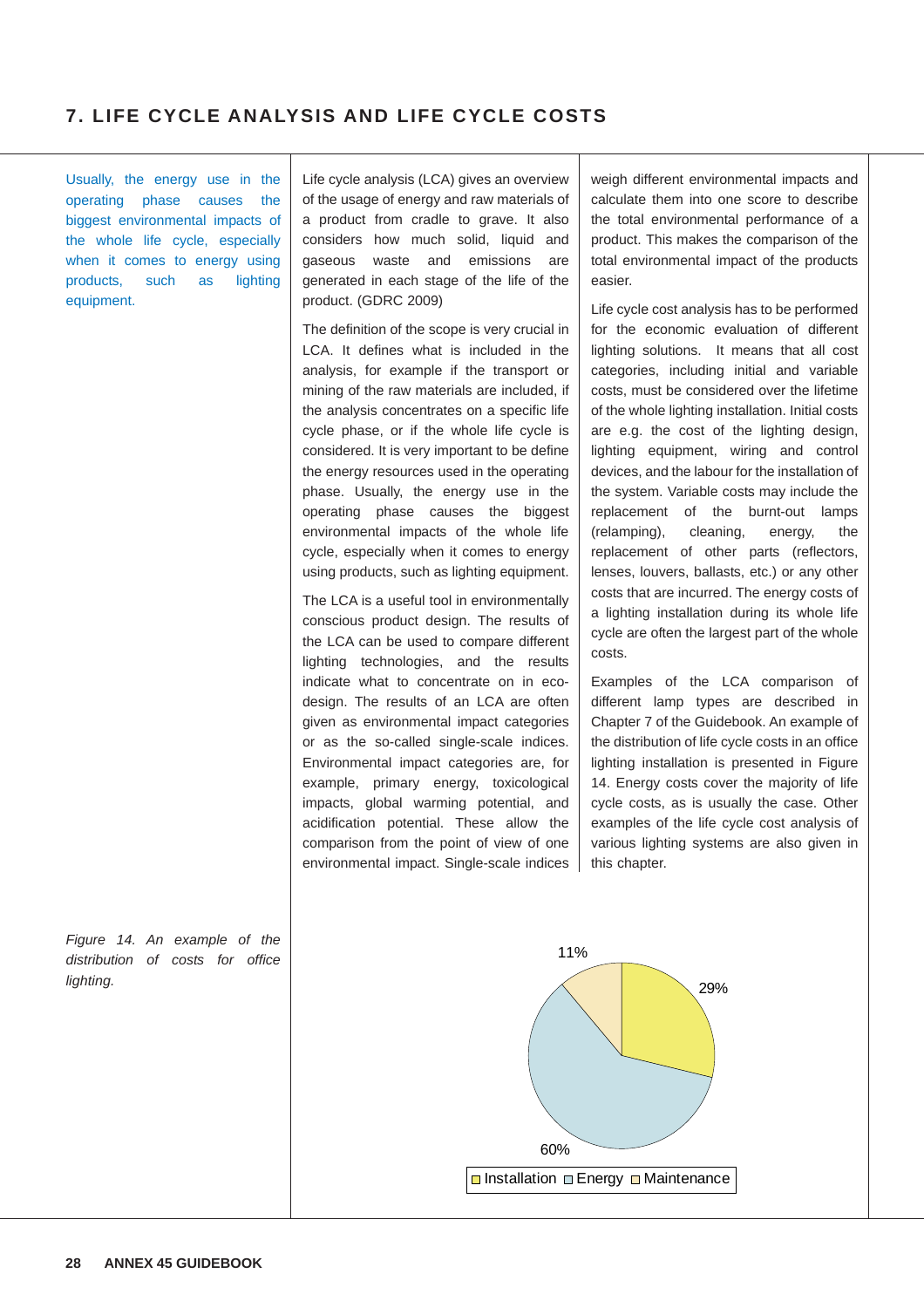Tungsten halogen lamps, when used continuously for lighting, are very expensive and need to be replaced by fluorescent lamps or LEDs.

*Figure 15. An example of Annual costs for various lighting and daylighting techniques (Fontoynont 2009).*

Financial data have been studied for the comparison of the costs of various daylighting and lighting techniques over long time periods. The techniques are compared on the basis of the illumination delivered to the work plane per year. The selected day-lighting techniques were: roof monitors, façade windows, borrowed light windows, light wells, daylight guidance systems, and off-grid lighting based on LEDs powered by photovoltaics. These solutions were compared with electric lighting installations consisting of various sources: fluorescent lamps, tungsten halogen lamps and LEDs. Figure 15 shows the annual costs for various options (euro/ Mlmh). (Fontoynont 2009)

The general results of the study were:

• Apertures in the envelope of the building are cost effective in directing light in the peripherical spaces of a building, particularly if they are durable and require little maintenance.

- Daylighting systems aimed at bringing daylight deep into a building are generally not cost effective, unless they use readymade industrial products with high optical performance and low maintenance, and collect daylight directly from the building envelope.
- Tungsten halogen lamps, when used continuously for lighting, are very expensive and need to be replaced by fluorescent lamps or LEDs.
- Depending on the evolution of the performance and costs of LEDs and photovoltaic panels, there could also be options to generalize lighting based on LEDs and possibly to supply them with electricity generated directly from photovoltaic panels.

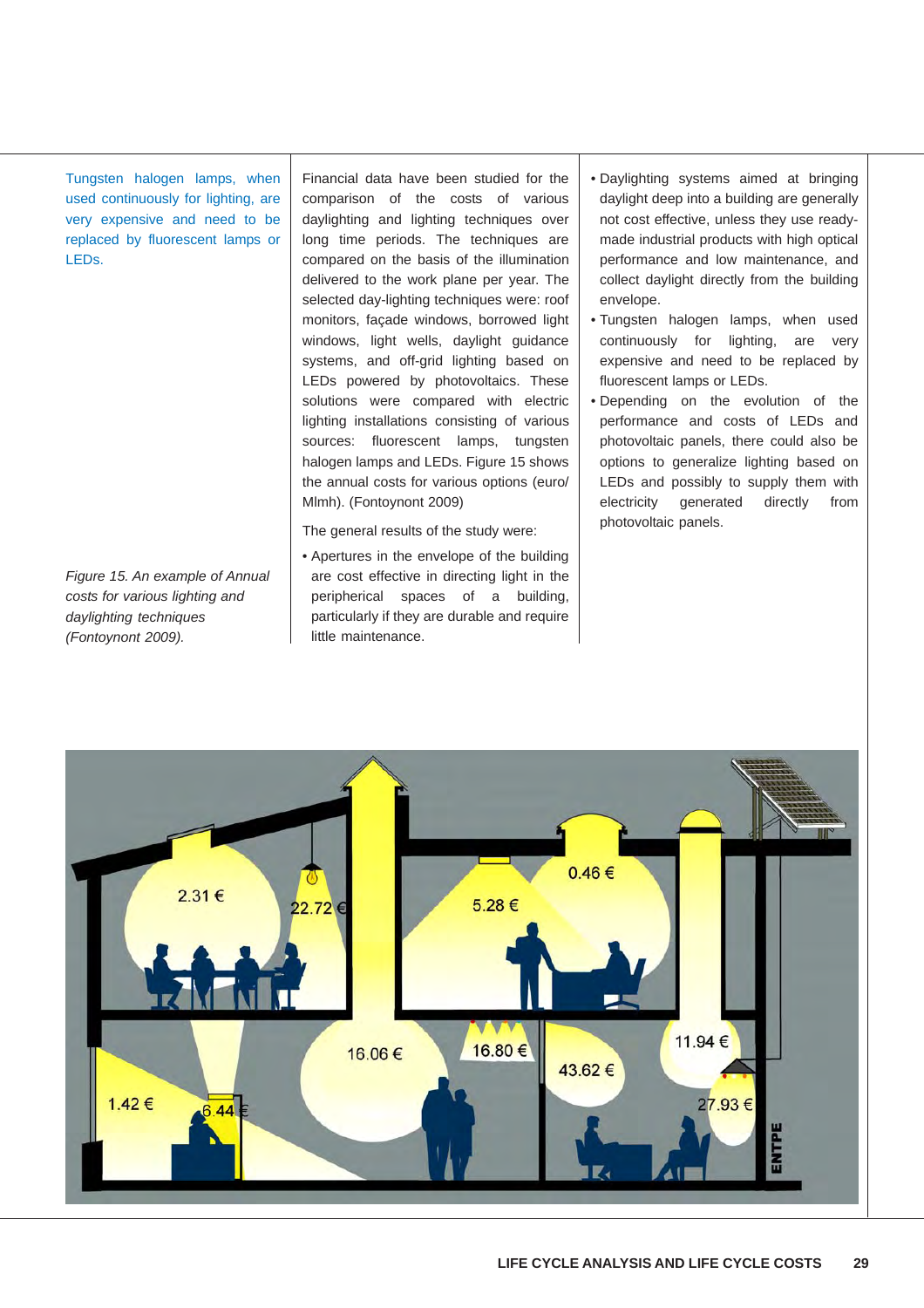**LIGHTING DESIGN**

The aim of an optimum lighting design is to achieve certain appearances and, at the same time, to fulfill the fundamental physiological and psychological visual requirements and to ultimately put the whole thing into effect in an energy efficient manner.

Lighting design is more than the planning of stipulated light intensities and luminance levels. Lighting design is also more than the fulfillment of the physiological visual requirements of visual perception. The fulfillment of these requirements belongs among the necessary prerequisites of illumination. Lighting design is more than just the fulfillment of normative guidelines. Lighting design means the creation of an appearance, which complies not only with the technical requirements but also with the emotional and aesthetic requirements of the user.

From an architectural point of view lighting is a mean to express and underline the desired character of the building space, which may be defined by an overall design style of the architect.

Different places need different types of lighting design.

- Environments designed for work and services to the public: places where functionality is the key element guiding the work of the designer, and the main aspects to satisfy are the rules of vision and ergonomics, safety and communication
- Environments designed for exhibitions and for sale purposes: places where the most important need is the image, be it faithful to the truth, or distant from the reality, virtual, and fascinating

#### • Environments designed for residence and tourism: places where light should satisfy the need for comfort, relaxation, aesthetic value, and status.

The aim of an optimum lighting design is to achieve certain appearances and, at the same time, to fulfill the fundamental physiological and psychological visual requirements and to ultimately put the whole thing into effect in an energy efficient manner.

From an energy point of view we can identify three groups of features that transform electrical energy into light: the lamp, the luminaire, and the room. The lamp transforms electrical power into luminous flux, the luminaire distributes the light in the room, and the room transforms this light into visible luminances by means of the surface reflections.

The energy consumption of the installation is further defined by the operating times, i.e. the need for artificial lighting should be minimized by intelligent architecture and daylight harvesting. To avoid needless operation of the artificial light proper controls (occupancy, daylight dependence, etc.) have to be installed.

The first key point for an energy efficient lighting installation is the choice of efficient lamps which produce the proper spectrum and offer the required operating features.



*Figure 16. Supply chain from the electrical power grid to the visual environment.*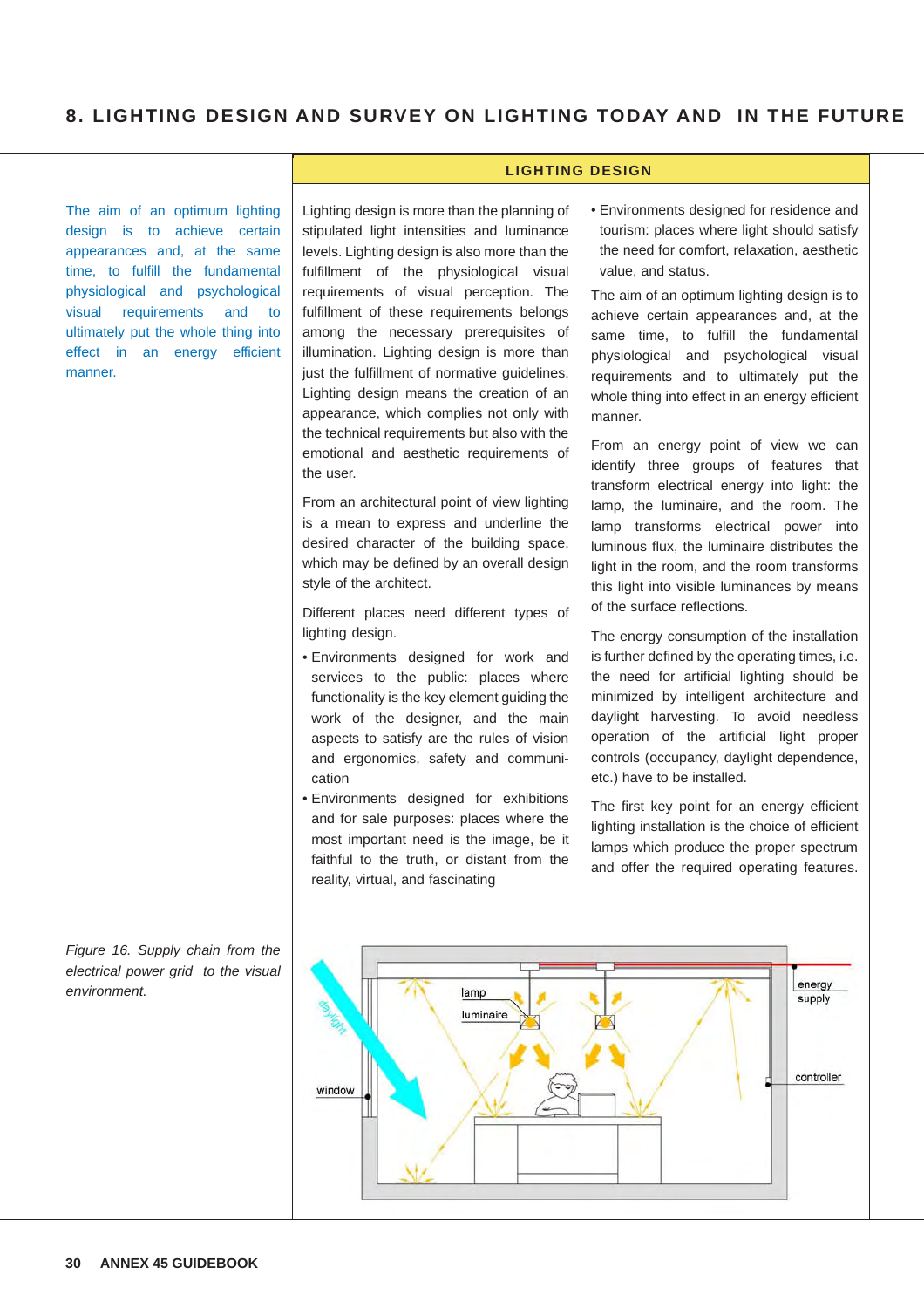Besides the use of energy efficient lamps, the application of high-quality luminaires, together with efficient room lighting concepts and clever controls, is important for the visual and ecological quality of the whole lighting installation.

The luminaire should not only be a decorative element, but rather a device to distribute the light of the lamp according to the illumination tasks in the room without causing glare, thus creating, together with the room surfaces, the desired visual environment.

With the emerging LED technology a new white light source is available which offers great potential for energy efficient lighting. With easy control and dimming possibilities, LEDs offer all the key features for energy efficient lighting. LEDs allow completely new designs and architectures for lighting solutions, thus opening a new and wide field of creativity for all lighting professionals. At the same time, some old rules and standards for a good lighting design are no longer applicable to LEDs.

Increased attention is being paid to the biological (non-visual) effects of lighting in the lighting community. For these different biological effects of light special light spectra may be needed. With a mixture of different LEDs it is possible to create almost any desired spectral distribution. This enables a lighting environment to be created with potential visual and biological effects for human beings.

#### The survey was conducted during 2006-2007 among knowledgeable people in the light community. The goal of the survey was to find out how lighting has developed in different countries within the last 5 to 10 years and how people see its development in the future.

#### **SURVEY ON LIGHTING TODAY AND IN THE FUTURE**

Part of the Annex 45 work was to identify knowledgeable people in the lighting community and to conduct a survey for the collection of information about current lighting practices and future trends. The goal was to find out how lighting has been developed in different countries within the last 5 to 10 years and how people see its development in the future. The experts were also asked what kind of information about (energy efficient) lighting is needed and in what form this information should be provided.

A questionnaire template was sent to key contacts. The survey was conducted during 2006-2007 and the opinions presented in the Guidebook reflect those of the respondents. Altogether twenty-five answers were received from the following eleven countries: Austria, Belgium, Canada, China, Finland, France, Germany, Italy, Russia, Turkey and Sweden. The respondents were from the research, manufacturing, or application spheres.



*Figure 17. Barriers to new light sources as selected by the number of experts participating in the survey.*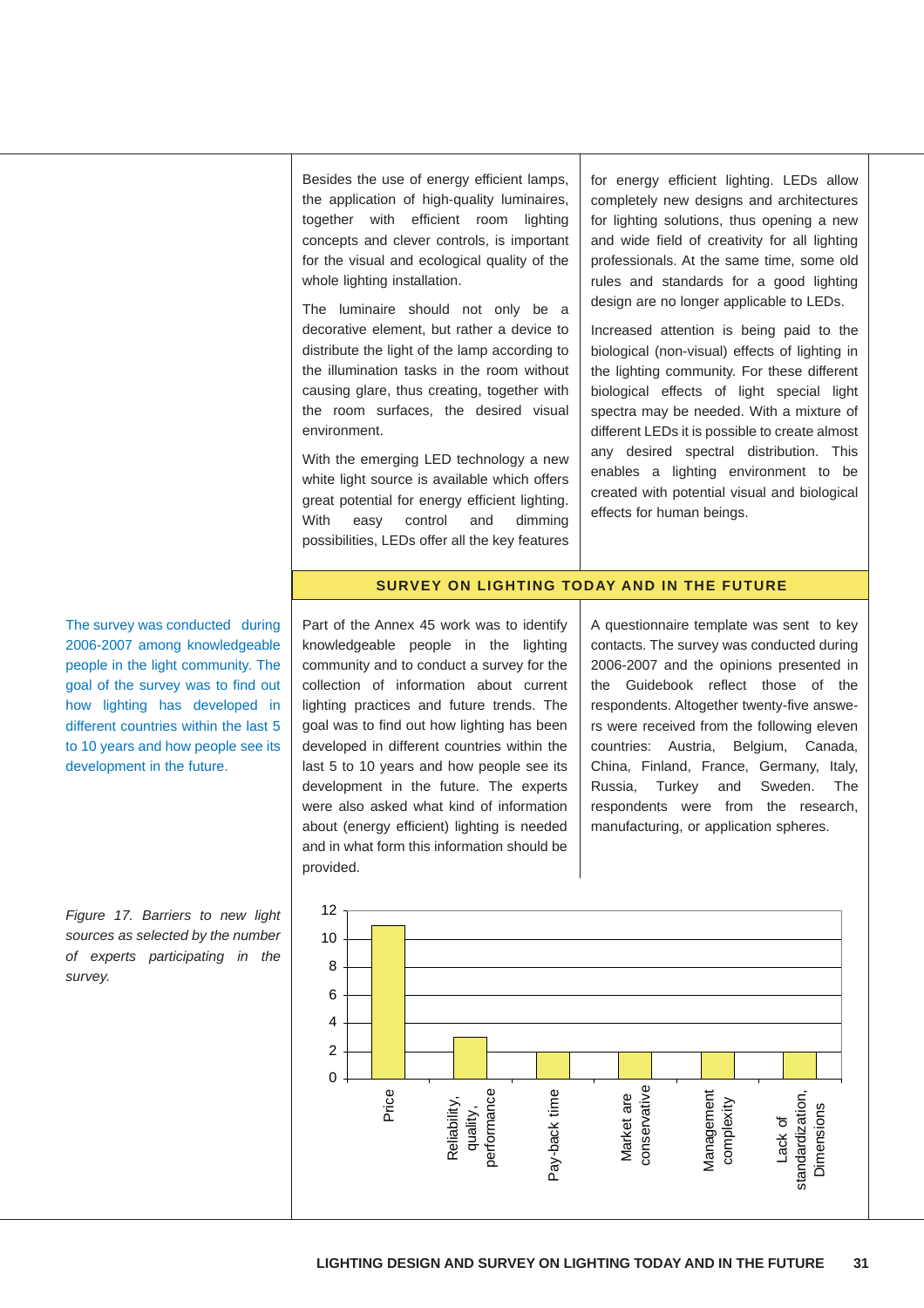#### **SUMMARY OF THE SURVEY**

According to the survey, the energy efficiency of lighting products has been increasing for the last 5 to 10 years, with new light sources, electronics, and control systems.

The view was that full advantage has not been taken of the new products which are already on the market, as the lighting market is conservative and the renovation rate is slow.

The survey indicated that the energy efficiency of lighting has been increasing during the last 5 to 10 years. This has happened through more efficient light sources, such as compact fluorescent lamps and T5-lamps, and also through the increase in the use of electronics (electronic ballasts) and controls. The problems of the current technology were seen to be its high price and reliability. On the other hand, it was seen that the market is slow and it takes time before a new technology can be established on the market. Further improvements in energy efficiency are still needed. When asked how manufacturers should improve their products, 14 respondents out of 25 said that they should improve their energy efficiency.

Human factors (well-being, health, productivity, and the visual environment) were considered very important. But the general opinion was that there is not enough knowledge about these and more research work is needed to understand the impact of lighting on human factors.

The survey indicated that in the future new light sources on the market will be LEDs and dimmable and/or low-wattage highpressure discharge lamps with longer lifetimes. It was also perceived that electronics, intelligence, dimming, sensors and communication are becoming more commonly used. The view was that the efficiency of luminaires is increasing. The barriers to new products were seen as being their price, the long payback time, the lack of information on the total costs, their reliability, and the conservativeness of the market. It takes time before new products are approved and on the other hand, since volumes are big, it also takes time for the manufacturers to change their volumes.

 The majority of the respondents answered that the payback time for the additional costs of energy efficiency should be less than 5 years (85% of answers) and, moreover, 37% answered that it should be less than 3 years. The attitude to the additional costs of environmentally friendly technology was parallel, 76% saying that the payback time should be less than 5 years and 36% said that it should be less than 3 years.

The respondents considered that in the future, energy efficiency will increase through technology and also because of increases in the price of electricity. Further causes of improvement in energy efficiency were seen as lying in the new directives and codes. Energy savings were found to be the most important factor to be gained from automation.

The respondents suggested that LEDs will be the light source of the future, with a broad field of applications. It was envisaged that LED luminaires will be smaller, and perhaps integrated in the furniture or construction elements. The main barriers to LEDs were seen to be their high price, thermal management issues, and their luminous efficacy. The lack of standards and glare and the durability of the installation were also mentioned as barriers.

The respondents' view was that education and also action on the part of society are needed to promote energy-efficient lighting; research institutes were seen as the best source of unbiased information. The survey indicated that information on the new technologies should be provided to the end users, and that action on the part of society and awareness are also needed to promote energy-efficient lighting technologies.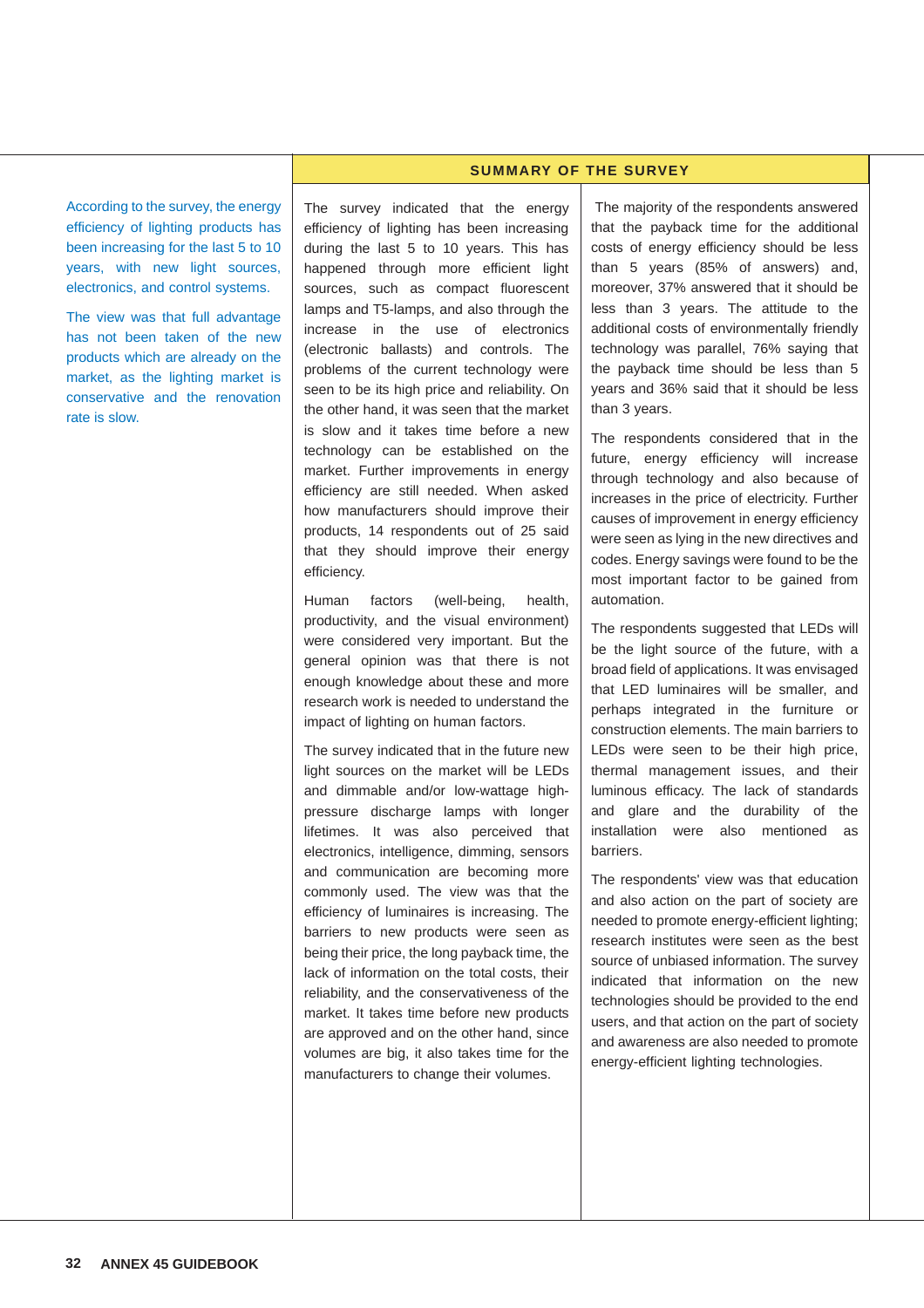## **9. COMMISSIONING OF LIGHTING SYSTEMS**

Commissioning is done for a number of different reasons: clarifying building system performance requirements set by the owner, auditing different judgments and actions by the commissioning-related parties to realize the performance, writing the necessary documentation, and verifying that the system facilitates proper operation and maintenance through functional performance testing.

The primary obstacles that impede the adoption of commissioning as a routine process for all buildings are the lack of awareness, the lack of time and too-high costs.

Commissioning is a quality-oriented process for achieving, verifying, and documenting whether the performance of a building's systems and assemblies meet defined objectives and criteria.

Commissioning is too often viewed as a task performed after a building is constructed and before it is handed over to the building owner to check its operational performance. A broader view is clearly favored, which starts at the predesign phase, goes through the construction process, and continues during operation. This broader view aims at bridging the gaps

among four different visions, namely; the expectations of the building owner, the project of the designer, the assembled system of the contractor, and the running system of the operator.

In this broader view, the commissioning process begins at the inception of the project during the predesign phase, and continues for the life of the facility through the occupancy & operation phase. This global view aims at providing a uniform, integrated, and consistent approach to delivering and operating facilities that meet the owner's on-going requirements.

#### **APPLYING COMMISSIONING TO THE LIGHTING SYSTEMS**

The aim of the commissioning applied to lighting systems is to verify whether the performance of the system meets the defined performance and criteria. The first step consists of collecting the performance targets of the system and defining the criteria to assess those performances.

The lighting system should provide adequate and appropriate lighting for people to be able to perform visual tasks efficiently and accurately. The illumination can be provided by daylight, artificial lighting, or a combination of both. The level of illuminance and comfort required in a wide range of workplaces is governed by the type and duration of the activity. For good lighting practice, it is essential that qualitative and quantitative needs are satisfied, in addition to the required illuminance. Lighting requirements are determined by the satisfaction of three basic human needs: visual comfort, visual performance, and safety. The main parameters determining the luminous environment are: luminance distribution, illuminance, glare,the directionality of the light, the color rendering and color appearance of the light, flicker and stroboscopic effects, maintenance factors, energy considerations, and daylight. The methods for the calculation of all these parameters are available in the European standard EN 15251.

The key challenge when commissioning a building system is to follow a well-managed process.A central document for that purpose is the commissioning plan, which defines the actions to be performed. The purpose of the commissioning plan is to provide a direction for the commissioning process during the life-cycle of the building. It provides resolution for issues such as scheduling, roles and responsibilities, lines of communication and reporting, approvals, and coordination.

At each step of the process the commissioning plan defines the list of tasks to be performed to assess the performance of the system. Associated tools could also be used to help the commissioning provider to perform these tasks. The tasks defined in the commissioning plan could be divided into two parts, namely the organizational part and the technical part. The commissioning plan could also provide a general description of the commissioning team in order to identify the persons relevant to the commissioning process. An example of the tasks of a commissioning plan applied to a lighting system is given in Table 5.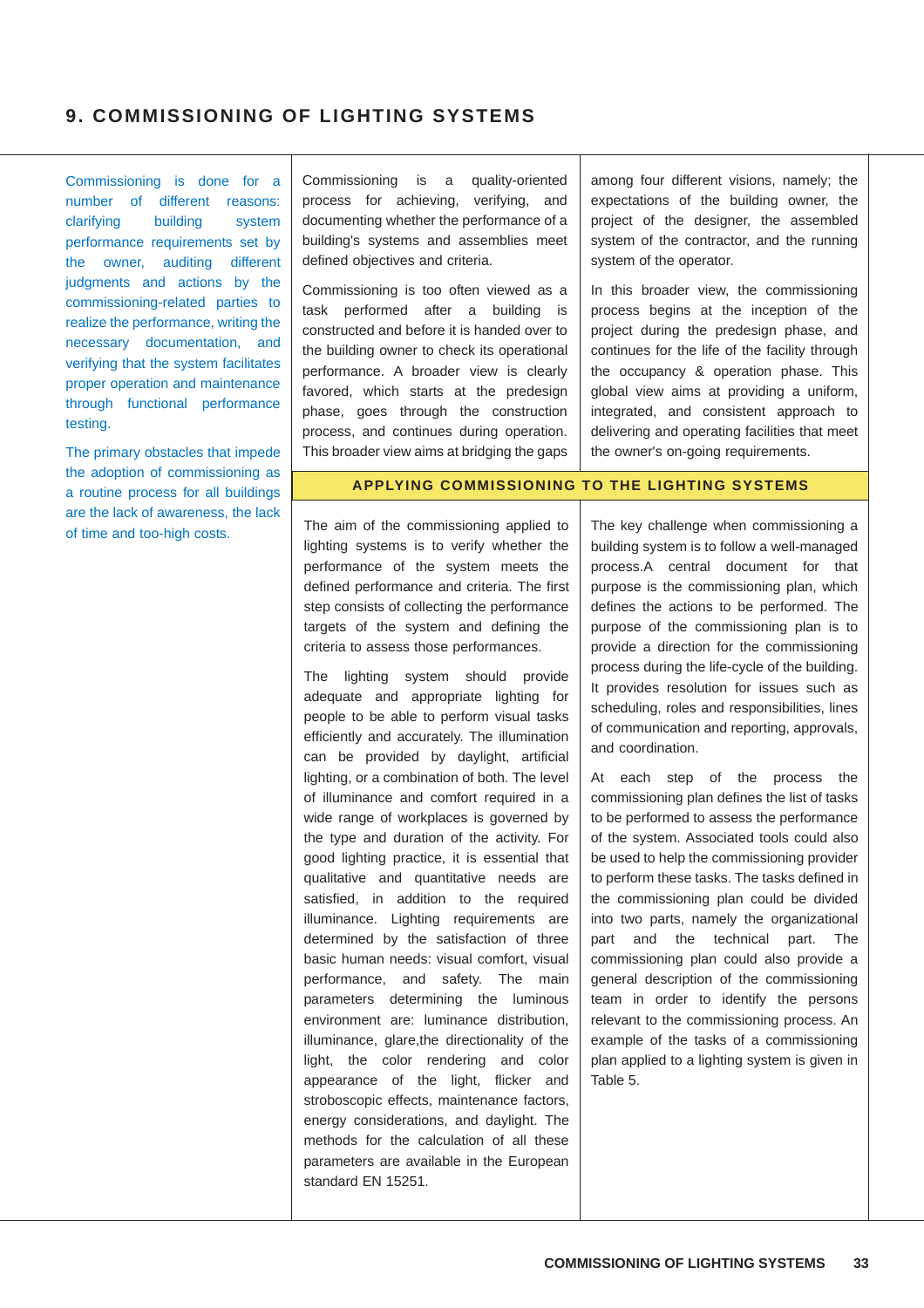|                      | Table 5. Tasks of the Commissioning plan for lighting systems.                                                                                                                                                                                                 |
|----------------------|----------------------------------------------------------------------------------------------------------------------------------------------------------------------------------------------------------------------------------------------------------------|
|                      | Cx Organizational                                                                                                                                                                                                                                              |
| Program<br>step      | Check that the list of the relevant actions to take into account has been defined.                                                                                                                                                                             |
|                      | Cx Technical                                                                                                                                                                                                                                                   |
|                      | Check that the occupant's lighting needs (Lighting requirement and calculation & lighting zone assumptions) have been defined.                                                                                                                                 |
|                      | Check that the energy performance of the lighting system has been defined.                                                                                                                                                                                     |
|                      | Cx Organizational<br>Check that the lighting system control method is defined.                                                                                                                                                                                 |
|                      | Check that each room has its own control system.                                                                                                                                                                                                               |
|                      | Check that each local, luminaires in the row closest to the windows can be controlled separately.                                                                                                                                                              |
|                      | Check that the designer specified lighting equipment is suitable for the application environment.                                                                                                                                                              |
|                      | Cx Technical                                                                                                                                                                                                                                                   |
|                      | Check that the time delay and sensitivity are defined for each work space.                                                                                                                                                                                     |
| Working design step  | Check that the sensitivity to change in daylight is defined for local room conditions.                                                                                                                                                                         |
|                      | Check that the ranges of the reflectance for the major interior surfaces are in accordance with EN-12464.                                                                                                                                                      |
|                      | Check that lamps with a CRI lower than 80 are not used in interiors where people work or stay for longer periods.                                                                                                                                              |
|                      | Check that the designer states the maintenance factor and lists all the assumptions made in the derivation of the value.                                                                                                                                       |
|                      | Check that the designer prepares a comprehensive maintenance schedule to include frequency of lamp replacement, cleaning<br>intervals for the luminaires and room, and the cleaning method.                                                                    |
|                      | Check that the uniformity of the illuminance is superior to 0.7 for the work plane and 0.5 for its immediate surroundings.                                                                                                                                     |
|                      | For offices check that the minimum shielding angles are applied for the specified lamp luminance.                                                                                                                                                              |
|                      | <b>Cx Organizational</b>                                                                                                                                                                                                                                       |
|                      | Check that the plans of the offer answer the initial requirements.                                                                                                                                                                                             |
|                      | Check that the hypotheses of the calculations are justified.                                                                                                                                                                                                   |
|                      | Check that the plans take into account the location of the components of the installation.                                                                                                                                                                     |
|                      | Check that the plans take into account the access allowing maintenance.                                                                                                                                                                                        |
|                      | Check that the list of the tests and controls is included in the answer to the offer.                                                                                                                                                                          |
| Elaboration step     | Cx Technical                                                                                                                                                                                                                                                   |
|                      | Check that the description of the lighting system is complete (design, components, performance):<br>a) List and description of the main components                                                                                                             |
|                      | b) Location of the components                                                                                                                                                                                                                                  |
|                      | Check that access to the sensors is easy but that they are not so accessible that unauthorized personnel can interfere with them.                                                                                                                              |
|                      | Check that incandescent or discharge lamps are of high frequencies.                                                                                                                                                                                            |
|                      | For offices check that the power installed in the interior is 2.2 $W/m2/100$ lux and 2.5 $W/m2/100$ lux for corridors.                                                                                                                                         |
|                      |                                                                                                                                                                                                                                                                |
|                      | Cx Organizational                                                                                                                                                                                                                                              |
|                      | Cx Technical                                                                                                                                                                                                                                                   |
|                      | Check that the lighting system controls are well connected.                                                                                                                                                                                                    |
|                      | Check that the schedule of the lighting system is implemented into the energy management system of the building.                                                                                                                                               |
|                      | For a sweep-off system, check that appropriate start and stop times are set to accommodate weekday, weekend and holiday                                                                                                                                        |
|                      | operation.                                                                                                                                                                                                                                                     |
| Construction step    | For daylight-linked systems be sure that all furnishings and interior surface materials are installed before calibration.<br>For manual dimming, check that the dimmer has been installed in the correct position adjacent to the wall switch as per drawings. |
|                      | <b>Cx Organizational</b>                                                                                                                                                                                                                                       |
|                      | Provide building maintenance personnel with all the necessary documentation and operatig instructions to re-commission and                                                                                                                                     |
|                      | maintain the system.                                                                                                                                                                                                                                           |
|                      | Check that a user's guide has been written.                                                                                                                                                                                                                    |
|                      | Check the periodicity of the maintenance inspection.                                                                                                                                                                                                           |
|                      | Cx Technical                                                                                                                                                                                                                                                   |
|                      | Check that the placement and orientation of the sensors are correct according to the plans.                                                                                                                                                                    |
|                      | Check that the sensitivity of the occupancy sensor is adjusted.                                                                                                                                                                                                |
|                      | Check that the time delay of the occupancy sensor is adjusted according to the room.<br>Check that the schedule of the lighting system matches the effective functioning of the lighting system.                                                               |
| Acceptance step      | Check that local and/or central overrides are well taken into account.                                                                                                                                                                                         |
|                      | Check that the lighting system is well controlled.                                                                                                                                                                                                             |
|                      | For a dimming system, check burn in new lamps by operating the lamps at full power continuously for 100 hours.                                                                                                                                                 |
|                      | For a daylight-linked system, check that the light sensor is calibrated in order to obtain the desired light level at the work surface.                                                                                                                        |
|                      | Cx Organizational                                                                                                                                                                                                                                              |
|                      | Inform occupants about the functionality of the controls and, particularly, the overrides.                                                                                                                                                                     |
| Post-                | Cx Technical                                                                                                                                                                                                                                                   |
| Accep-<br>tance step | Check that the operation of the lighting system meets the requirement defined in the book of specifications.<br>Cx Organizational                                                                                                                              |
|                      | Check that the performance of the lighting equipment is evaluated yearly.                                                                                                                                                                                      |
|                      | Check that the sensors are cleaned up yearly (every six months for outside sensors).                                                                                                                                                                           |
|                      | Cx Technical                                                                                                                                                                                                                                                   |
|                      | Check that the re-calibration of the sensors is performed if the environment of the building has changed (construction of a new                                                                                                                                |
| Post-post-           | building, for example)                                                                                                                                                                                                                                         |
| acceptance step      | In the case of modification of the zone destination, check that the scheduling defined in the building energy management system<br>still corresponds to the zone.                                                                                              |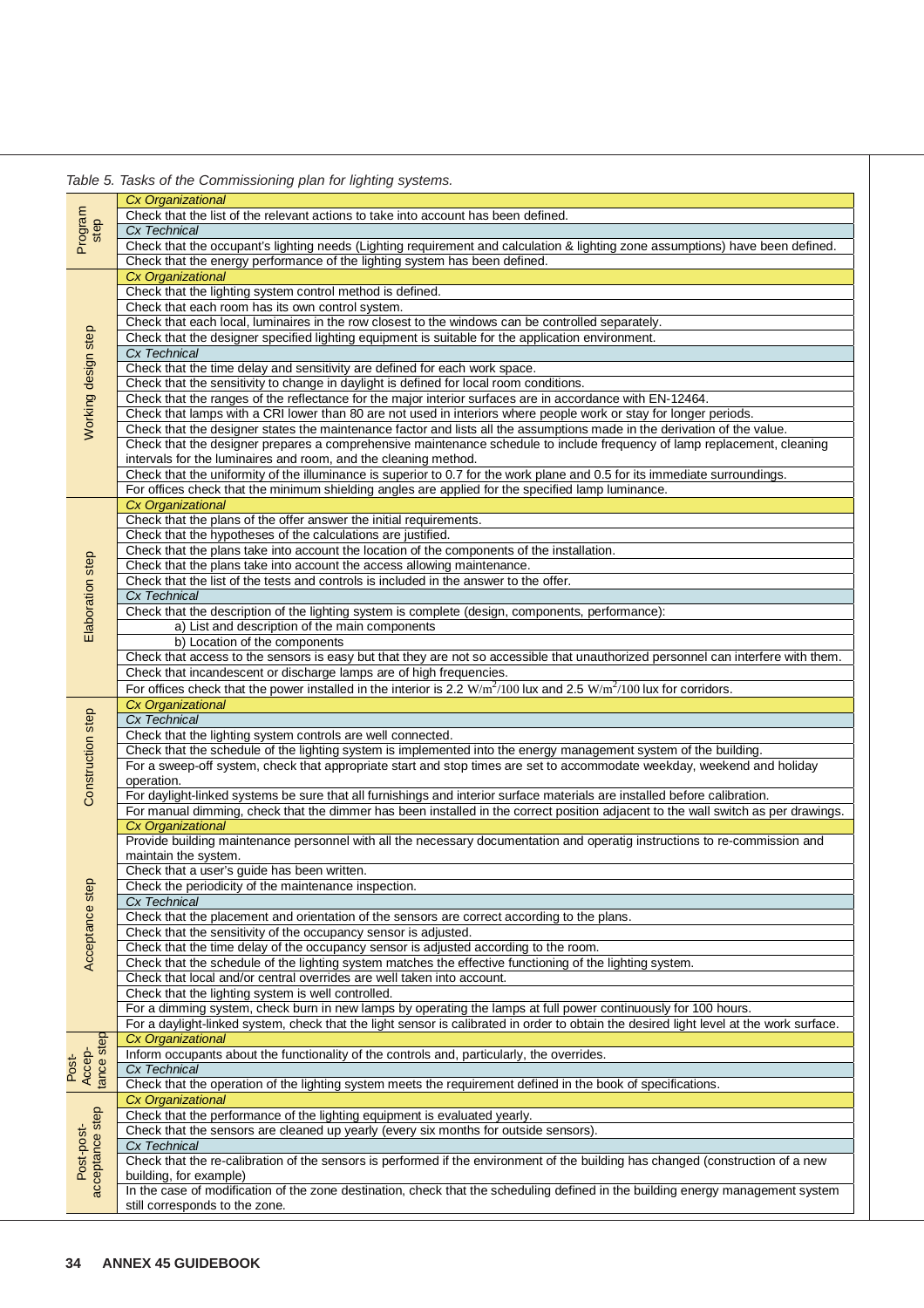## **10. CASE STUDIES**

The case studies conducted for a variety of buildings show the energy savings that are reached in real applications with current technology.

Case studies of different types of lighting systems were conducted within the Annex 45 work. The studies were conducted for twenty buildings, most of them being office buildings and schools in different locations around Europe.

The purpose of the case studies was to demonstrate the energy savings that are reached by real applications with current technologies. The case studies are presented in Chapter 10 of the Guidebook.

#### **LIST OF CASE STUDIES**

#### **OFFICE CASE STUDIES**

- 1. Optimizing of daylighting and artificial lighting in offices, Switzerland
- 2. Offices of a Finnish research unit
- 3. Rehabilitation of a German bank
- 4. Office buildings in France



*Lighting power density 4.5W/m²*



*Saving lighting electricity by the use of occupancy and daylight-based dimming control systems*



*Lower power densities achieved with task/ ambient lighting solutions*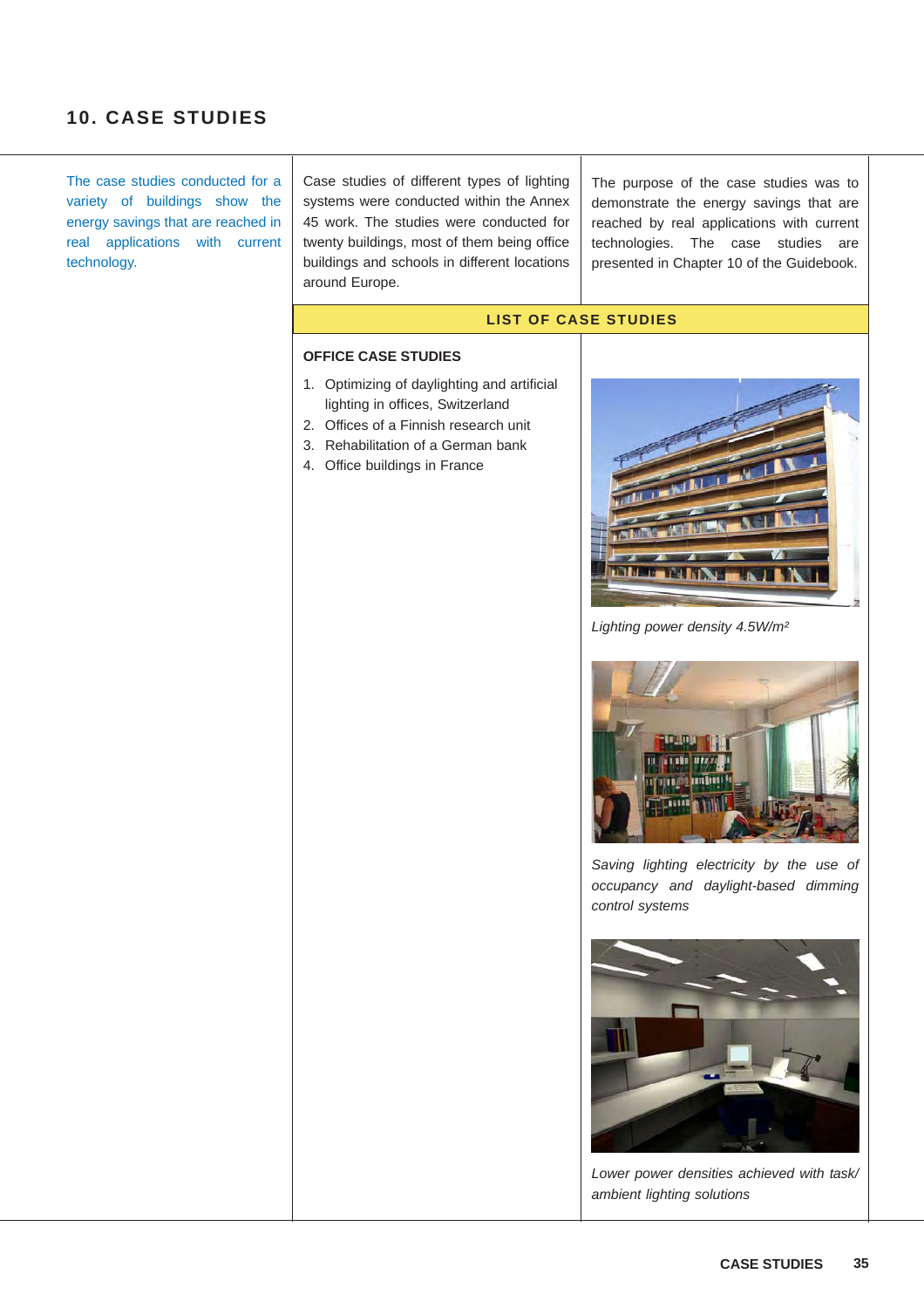### **OFFICE LED LIGHTING CASE STUDIES**

- 5. Renovation of a cultural centre
- 6. Sture Library in Stockholm fully lit by LED lighting
- 7. Town Hall in Stockholm
- 8. Turning Torso
- 9. Office building in Finland (LED and fluorescent lamps)



*Turning Torso, an apartment building in Malmö, Sweden: all the corridors lit by LED lighting*



*20 W tungsten halogen lamps above the doors replaced by 2 x 3 W LEDs*



*Lighting by a combination of LED and fluorescent lamps in the meeting room*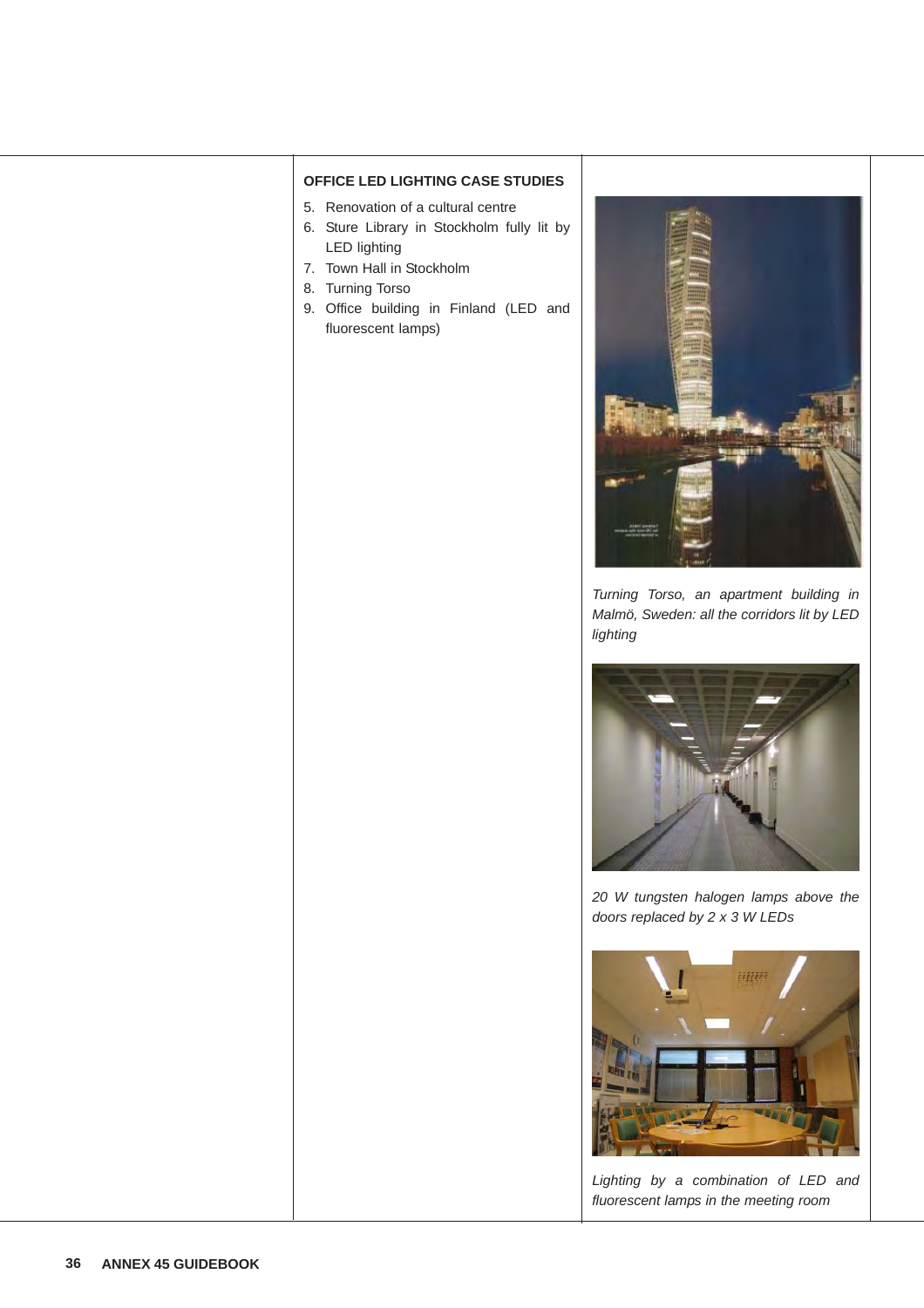### **FACTORY CASE STUDIES**

10. Factory in Netherlands 11. Factory in Italy



*Increase in productivity and decrease in lighting energy consumption by task lighting and improved lighting control system*

#### **SCHOOL CASE STUDIES**

- 12. School lighting refurbishment
- 13. School bright classroom
- 14. Primary school bright classroom
- 15. Primary school Beveren-Leie lighting refurbishment
- 16. High school of St Eligius lighting refurbishment
- 17. Primary School in Rome (1)
- 18. Primary School in Rome (2)
- 19. Energy saving potential at a University
- 20. Renovation of an auditorium
- 21. Replacement of metal halide lamps by induction lamps



*Luminance map showing the contribution of daylight and electric light in a classroom*



*Auditorium after the retrofit: 55% energy savings*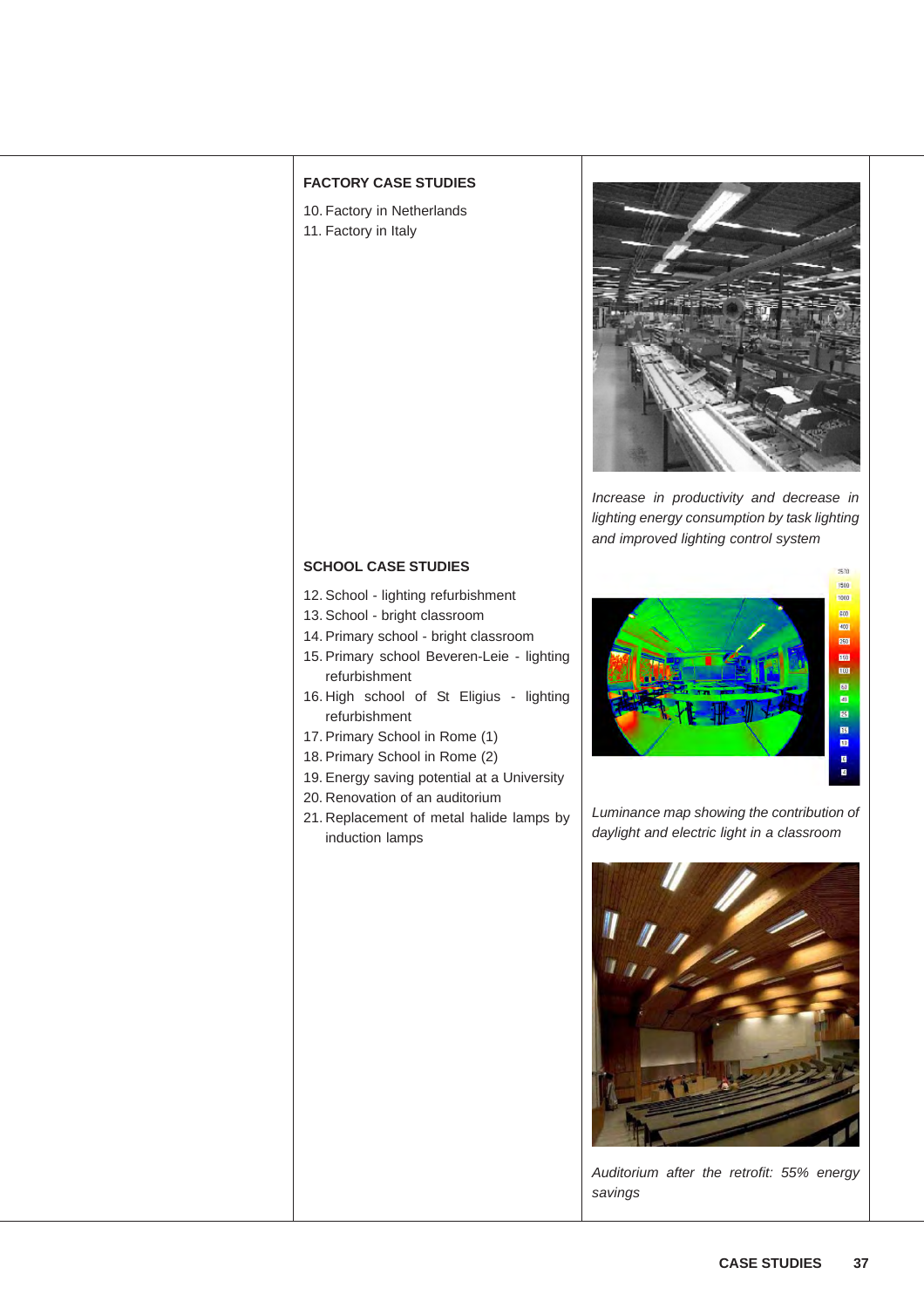#### **MAIN RESULTS OF THE CASE STUDIES**

The main results of the case studies are summarized briefly in the following paragraphs.

In office buildings, different case studies showed that it is possible to obtain both good visual quality and low installed power for lighting. It is possible to reach a normalized power density of 2 W/m<sup>2</sup>.100 lx (even 1.5 W/m2,100 lx in some cases) with the current technology. The studies also indicated that the best performance is reached in an office environment when the luminaires are shared between at least two persons. The development of LED technology is growing and the case studies show that the technology is already well suited to the task lighting applications and corridors.

The application of lighting control devices is another important aspect of improving the energy efficiency of the lighting systems. It was found that the use of a lighting control system to switch the lights on and off on the basis of occupancy sensors can reduce the lighting energy intensity of office buildings. Additionally, the use of dimming and control sensors for the integration of daylight and artificial light can yield further energy savings.

However, the design of the lighting system has to be performed carefully, so that the user can control and choose the visual environment of his/her choice. Allowing individual control of lighting enables the technology to be accepted by the users, as the lighting needs of people are different. Uniformity and glare have an effect on the acceptability of the lighting system. An uniformity of 0.6 was found to be acceptable in several case studies. The occupants also attributed importance to controlling the luminances of the light sources in the field of view of the workers.

The case studies in factories indicated that general lighting can be reduced by employing task lighting and individual control of the task lighting combined with automatic control of general lighting according to the working hours. This can lead to increases in productivity (as a result of better lighting) and to decreases in the lighting energy consumption. It is also possible to use dimming according to daylight in the factories. In one factory case dimming according to daylight could save about 50% of the energy used for lighting. The study showed that a normalized power density of 2.78 W/m<sup>2</sup>,100 lx can be reached.

The case studies in schools indicate that it is possible to reach a normalized power density of 2 W/m<sup>2</sup>,100 lx with the application of current technology, including the recommended black-board lighting. The refurbishment of old installations with new technology is an attractive way to improve energy efficiency in schools. One of the major problems related to the use of daylight in schools is daylight coming through the windows and falling on the work planes, blackboards etc. The design of a daylight utilization system must guarantee total protection against glare from the sun. Otherwise, people can move their desks or shade all the daylight with blinds.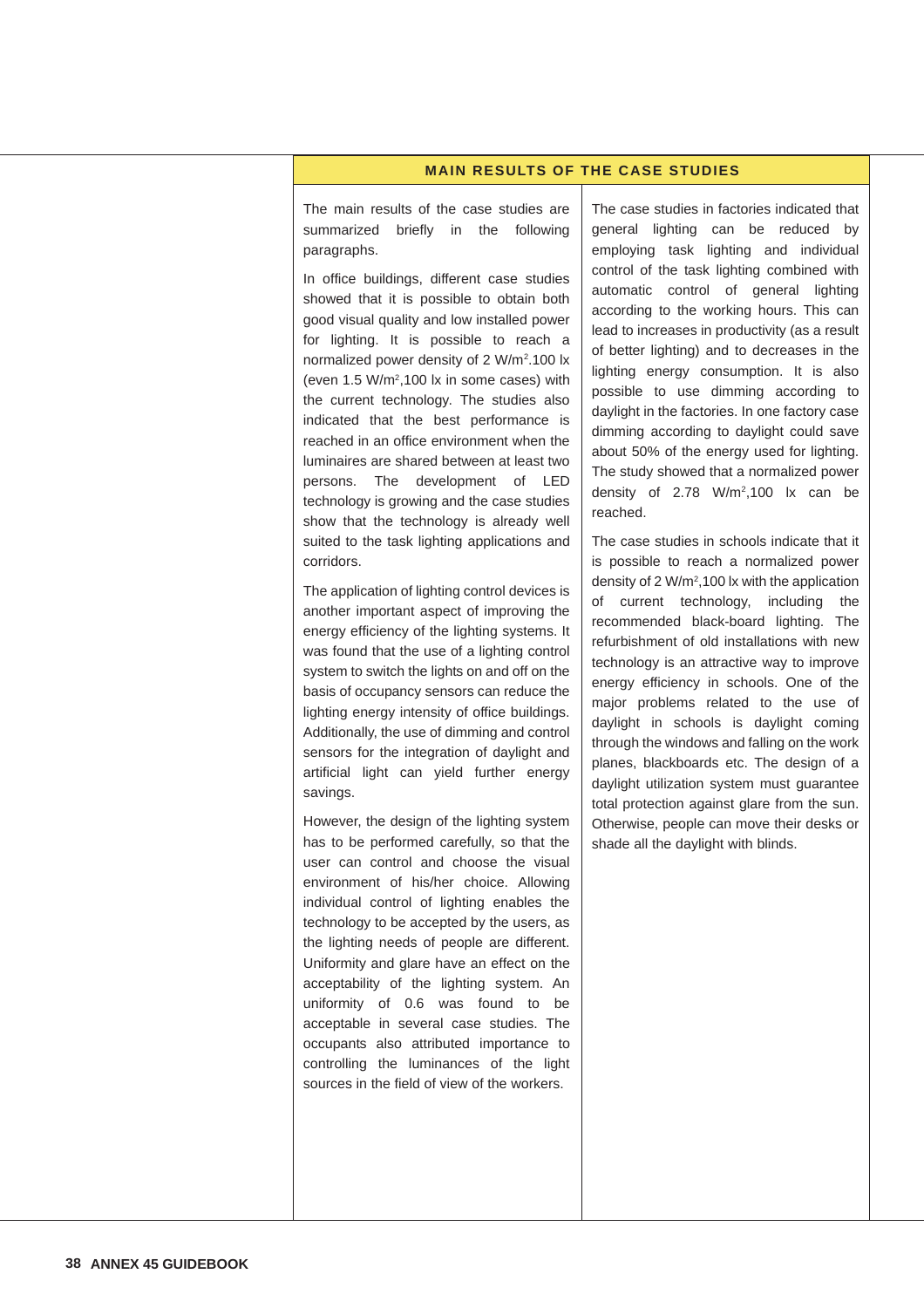## **11. TECHNICAL POTENTIAL FOR ENERGY EFFICIENT LIGHTING AND SAVINGS**

This chapter presents the estimation of the global electric light consumption and lighting electricity consumption in 2015 and 2030 under different scenarios compared to the situation in 2005.

*Figure 18. Worldwide estimated electric energy consumption kWh/ person,a (left) and light consumption Mlmh/person,a (right) in different sectors by lamp type in*

*2005. (IEA 2006)*

The prognosis of the electrical energy consumption for lighting presented in Chapter 11 of the Guidebook is based on the work of Annex 45. The figures presented in the Guidebook represent an estimation of the development of global electric light consumption in 2015 and 2030 under different scenarios compared to the situation in 2005.

The forecast of the electrical energy consumption for lighting is based on the following assumptions:

• Increasing light consumption of 25% (2015) and 55% (2030) by end user

- Increasing the efficiencies of the installations by 20% (2015) and 25% (2030) (light output ratio of luminaires and room utilance)
- Reduced operating time factors of 0.80 (2015) and 0.70 (2030) by daylight utilization and controls
- Phasing out incandescent lamps (mostly by 2015), T12 (2015) and T8 fluorescent lamps (2030), replaced by CFL, T5 and LED lamps
- In the scenarios 2015B and 2030B LEDs will take over the lamp market quickly and their luminous efficacy will develop fast.

#### **LIGHT AND LIGHTING ENERGY CONSUMPTION IN 2005**

The estimated global electric light consumption is calculated as the quantity of light which is the luminous flux over a duration of time; unit: lumen-hours. Since the light produced can not be stored, the light consumption and production are always equal; the light produced by lamps is consumed by the users.

In 2005, the estimated total global light consumption was 20 Mlmh/person,a and the total global energy consumption was 470 kWh/person,a.

The light production of incandescent lamps in the global residential sector was approximately equal to that of fluorescent lamps. However, the annual electrical energy consumption per person of incandescent lamps was approximately six times more than that of fluorescent lamps.

In the industrial sector, fluorescent lamps and HID (high-intensity discharge) lamps were the dominant light sources for the production of light, as well as for the consumption of lighting energy.

In the commercial sector, fluorescent lamps represent the largest share of electric light consumption and also electrical energy consumption. However, although incandescent lamps represent a small share of light consumption, their electricity consumption was almost 50% of that of fluorescent lamps. Compared to the other sectors, the commercial sector accounted for the highest share of both light consumption and electrical energy consumption.

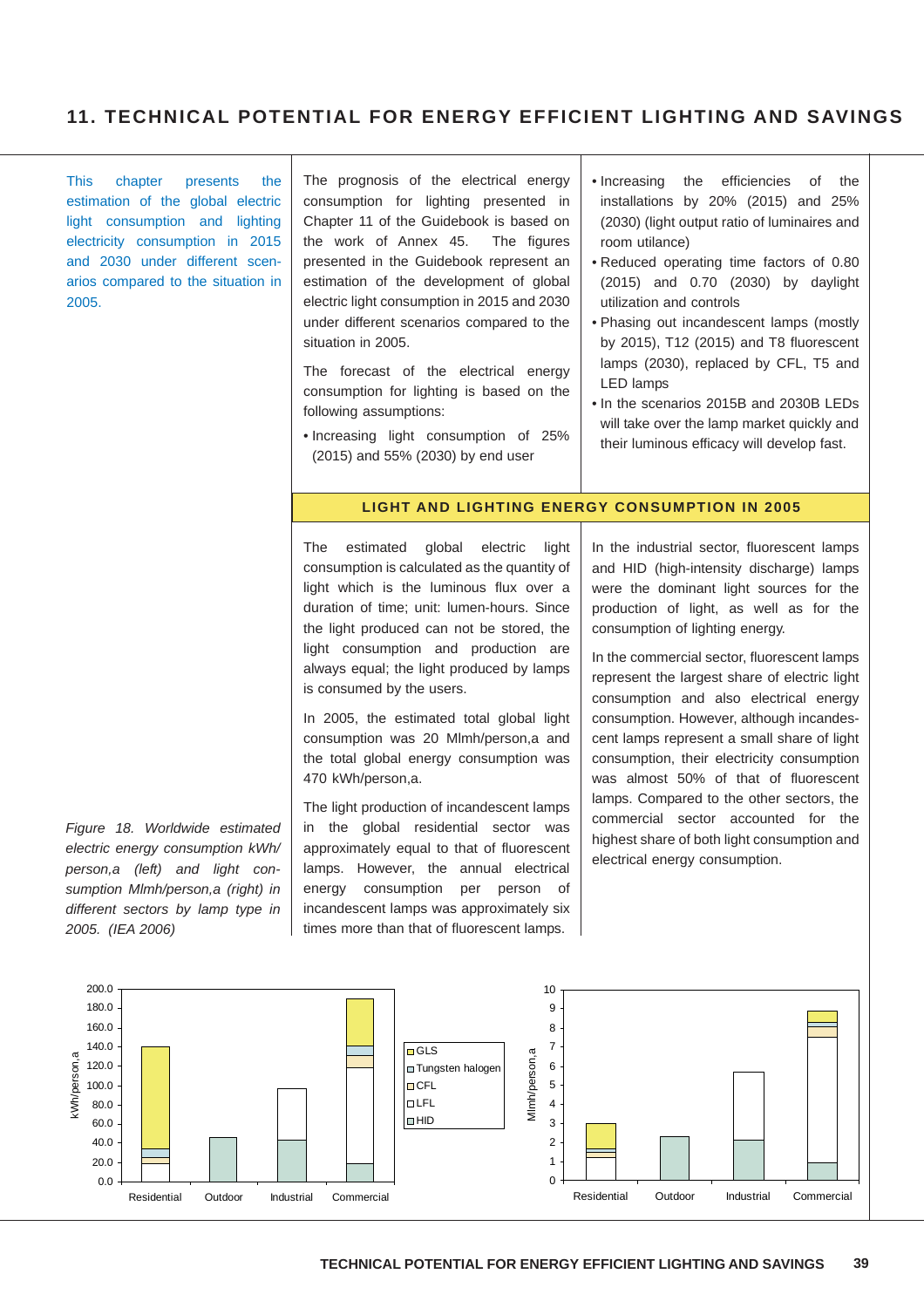#### **LIGHT AND LIGHTING ENERGY CONSUMPTION IN 2015/2030**

It is estimated that by 2030, incandescent lamps will account for only a very small share of the lamps in use. The share of LEDs will increase substantially.

In comparison to 2005, an increase in the global light consumption of approximately 25% is to be expected by 2015. It is estimated, however, that as a result of an improved facility utilization factor (light output ratio of a luminaire multiplied by room utilance, LOR x U) of 20% and reduced mean operating time (a factor of 0.8 as a result of improved daylight utilization and control systems), this will be compensated for. The increase in the facility utilization factor will reduce the need for light production since light will be waisted less in the luminaire and light will also be directed more efficiently to the task area. At the same time it is expected that there will be a clear reduction in the use of incandescent lamps as a result of legislation (step-by-step abolition of incandescent lamps), an increase in the use of CFLs and LED lamps, and the replacement of T12 and T8 lamps by T5 lamps.

Compared to 2005, it is estimated that there will be an additional light demand (light consumption by end users) of 55% in 2030. Because of an improved facility utilization factor of 25% and reduced mean operating time (a factor of 0.7 as a result of improved daylight utilization and control), the overall electric light consumption will therefore be approximately the same as in 2015. Part of the electric light consumption will be replaced by daylight. Additionally, the energy consumption of fluorescent lamps will be reduced, as the luminous efficacy of

the lamps in use will increase as a result of the replacement of obsolete technology.

Furthermore, in 2030, there will be a further reduction in the use of incandescent lamps as a result of their almost complete replacement by CFLs and LED lamps. LEDs will penetrate further into the market and will have a corresponding share of the market.

Figure 20 shows the reduction of electrical energy consumption in 2015 and 2030 compared to 2005. The reduction is based on the replacement of inefficient lamps and also on the increased luminous efficacy of all lamp types. The scenarios for 2015B and 2030B are based on the assumption of LEDs taking over the lamp market faster than in the scenarios for 2015 and 2030. Compared to scenario 2030, the light consumption remains the same in scenario 2030B, but the electrical energy consumption decreases because of the increase in the average luminous efficacy of LEDs.

On the basis of these assumptions, we can expect a decrease in electrical energy consumption for lighting to less than a half or even to one third of the consumption in 2005. These assumptions, and also the forecast of lamp efficacies, are rather conservative for the industrialized countries. The remaining unknown is the development in China, India, and Africa, which will define whether the predicted energy savings become reality.

*Figure 19. Scenarios of electric energy consumption for lighting in 2005, 2015, 2015B, 2030, and 2030B by different lamp types. The scenarios 2015B and 2030B are based on the increased use of LEDs.*

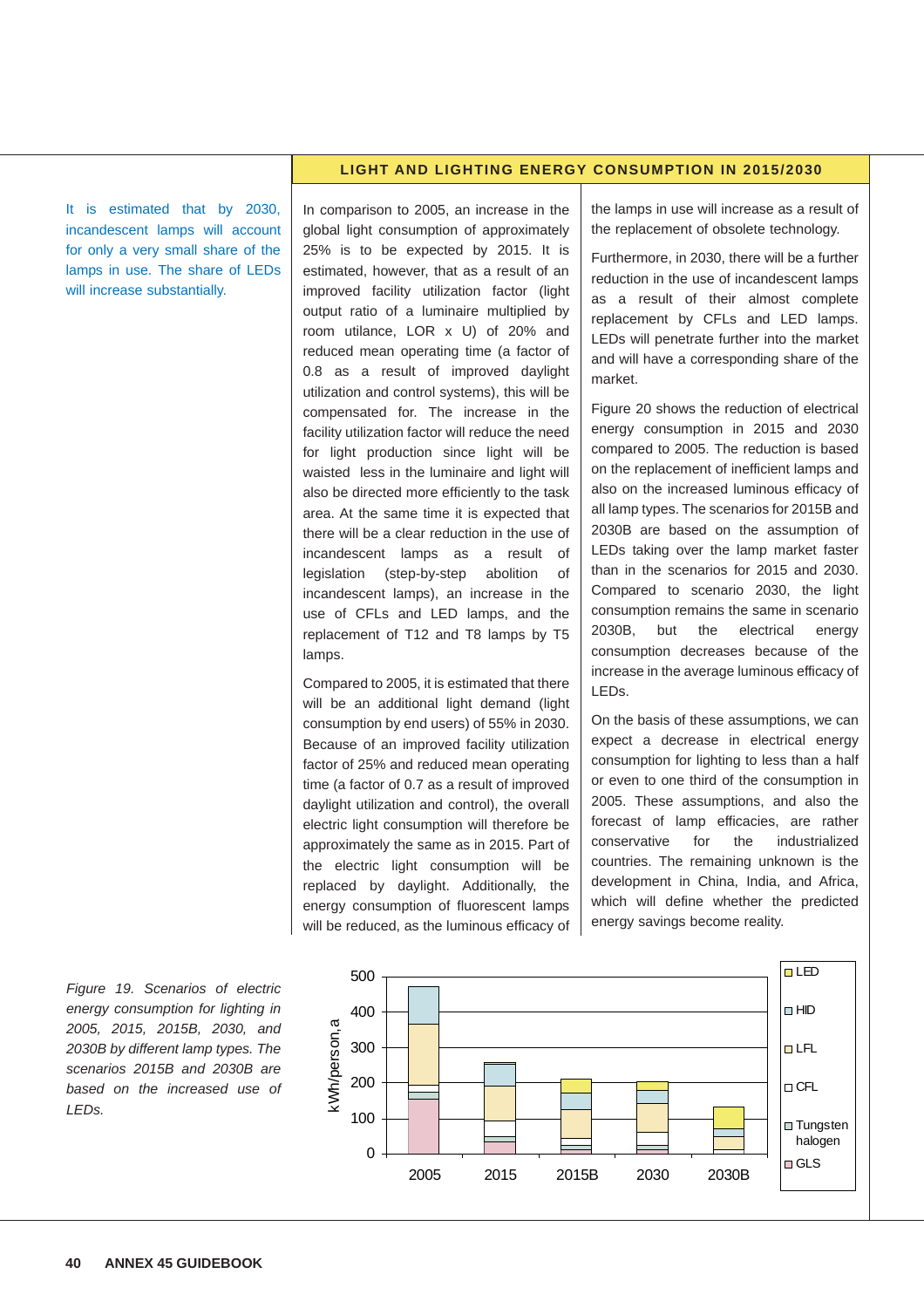## **12. PROPOSALS TO UPGRADE RECOMMENDATIONS AND CODES**

The possible obstacles and constraints that are set by the current regulations for horizontal illumination levels should be identified, and ways of designing and implementing more innovative lighting solutions should be sought.

The differences between the lighting standards and recommendations in different countries are related to the living standards, technological and economic capacity, and also to the influence of specific research or institutional organizations. A major future development of lighting recommendations is needed to address many other topics beyond the visual specifications associated with the satisfaction of specific activities. The following considerations are to be included in future indoor lighting recommendations.

- The minimum illuminance on a work plane in office lighting proposed by CEN Norm EN 12464-1 is 500 lx. The current recommendations concern mainly the level of illuminances on the desk area, but it should be remembered that what people perceive are luminances, i.e., light reflected from the surfaces. Therefore, discussions about the 500 lx minimum value should integrate a more luminancebased approach. Additionally, the individual and age-related differences in the required light levels should be considered.
- Since reading and writing are performed on a small part of the desk, and since a computer screen is now standard in workplaces, it is suggested that the recommended illuminance of 500 lx should be achieved only on the reading and writing area of the desk.
- The rest of the work plane would require a lower illuminance. Discussions about minimum illuminance values for the rest of the room would be useful.
- CEN Norm EN 12464-1 gives illuminance uniformity requirements as a minimum threshold of 0.7 on the task, and 0.5 for the immediate surroundings. Not much is said about the rest of the room. Tests performed on observers demonstrate that they respond positively to various kinds of modulation of the illuminance distribution. Discussions on the evolution of recommendations require evidence of the acceptable limits of this aspect.
- Indoor lighting design is based largely on providing more or less uniform levels of illuminance in the room, while the perception of the luminous environment is related mainly to light reflected from surfaces i.e., luminances. Thus innovative lighting design methods could be introduced which give a high priority to the quality of the luminous environment as our eyes perceive it.
- Luminaires with high luminance light sources, such as CFL, T5, or spot lamps (halogen, LEDs), have been found to be uncomfortable if the sources are visible, even if they are located above the head of the observers. Recommendations need to be updated to propose more restrictions on luminances and higher angles of observation.
- The reduction of the size of light sources (compact HID lamps, LEDs) may lead to an increased risk of glare. Standards and recommendations should be adapted accordingly.
- The balance of luminances in the field of view is expressed in the recommendations in order to reduce fatigue and eye stress. Recent findings suggest that the luminances of vertical surfaces facing the occupants also play a role in visual stimulation and alertness.
- The general CRI of the CIE has its limitations. The shortcomings of the CRI may become evident when applied to LED light sources as a result of their peaked spectra. It is recommended that a new colour rendering index should be developed, which should be applicable to all types of light sources, including white LEDs
- Practical metrics should be developed and mentioned in recommendations specifying the values and parameters related to daylighting.
- Glare from windows is not addressed, and there should be recommendations for sunshading systems to prevent glare.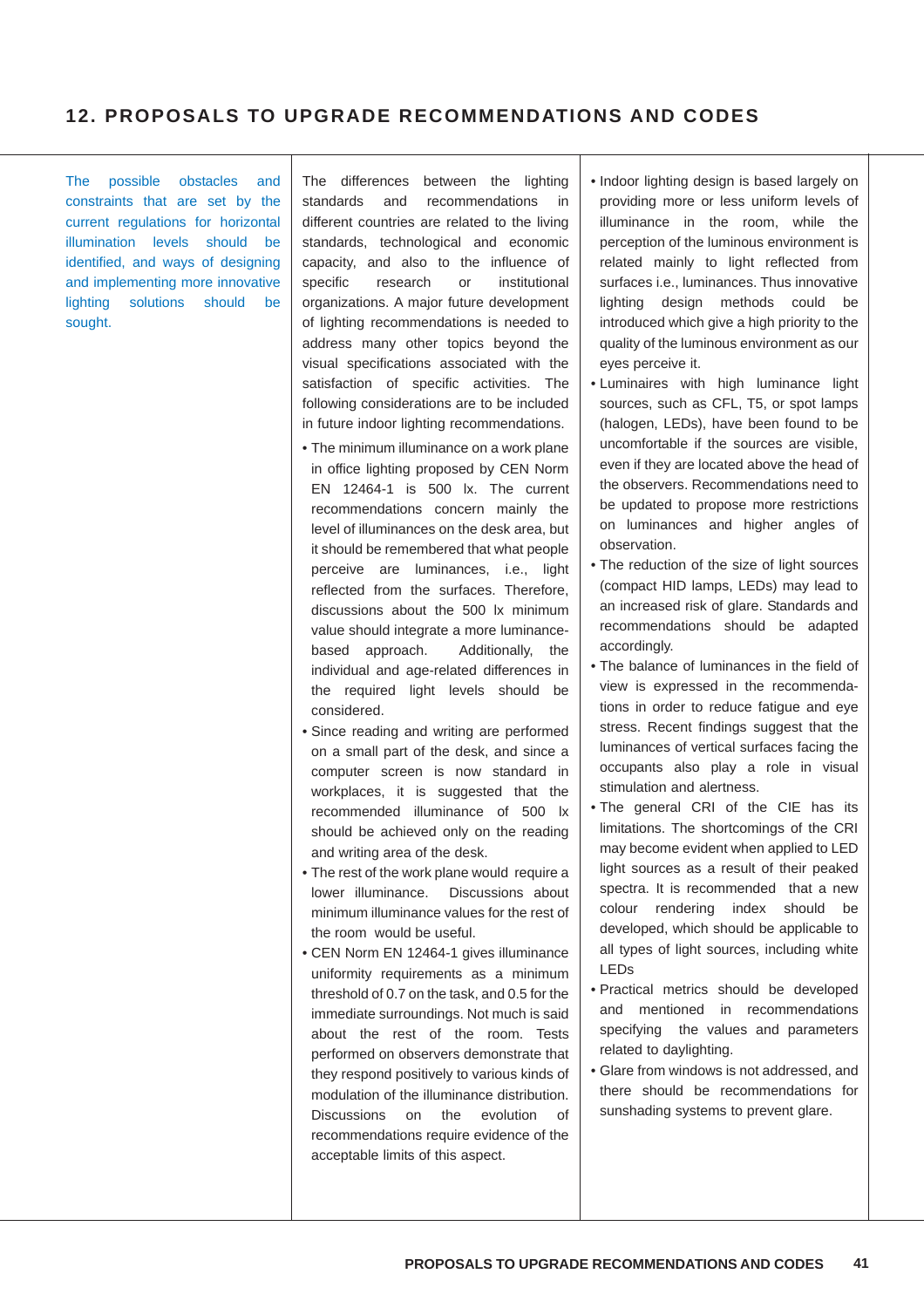## **13. SUMMARY AND CONCLUSIONS**

Lighting accounts for 19% of the global electricity consumption and causes  $7\%$  of the total  $CO<sub>2</sub>$ emissions.

Energy-efficiency and the quality of lighting must go hand in hand. High-quality lighting does not mean high energy consumption if it is designed professionally.

The penetration of the lighting market by LEDs and legislative measures to phase out inefficient lamps will change the share of different light sources in the future.

Energy efficient lighting products and procedures can provide better living and working environments, and reduce the global energy consumption and greenhouse gas emissions.

Lighting is a large and rapidly growing source of energy demand and greenhouse gas emissions. Currently, more than 33 billion lamps operate worldwide, consuming more than 2650 TWh of energy annually, which is 19% of global electricity consumption. The total lighting-related  $\textsf{carbon} \quad \textsf{doxide} \quad (\textsf{CO}_2) \quad \textsf{emissions} \quad \textsf{were}$ estimated to be 1900 million tons in 2005, which was about 7% of the total global CO<sub>2</sub> emissions from the consumption and flaring of fossil fuels.

More than one quarter of the world's population is still without access to electricity networks and uses fuel-based lighting to fulfil its lighting needs. While electrification is increasing in the developing countries, it is more important to adopt energy efficient light sources and lighting systems in the developing countries. Solid-state lighting combined with renewable energy sources has already reached some remote villages in developing countries, where it brings affordable, safe, healthy, and energy efficient lighting to the people.

Any attempt to develop an energy efficient lighting strategy should, as the first priority, guarantee that the quality of the luminous environment is as high as possible. The results presented in the Guidebook demonstrate that this is achievable, even with high savings in electricity consumption. While it is important to provide adequate light levels for ensuring optimized visual performance, there are always light levels above which a further increase in the light level does not improve performance.

Innovative and efficient lighting technology is already available on the market; very often, however, the current installations are dominated by inefficient technology that does not utilize control systems, sensors, or efficient light sources. Today, 70% of the lighting energy is consumed by inefficient lamps. Low retrofitting rates in the building sector (and thus also in lighting installations) are the main barrier to the market penetration of adequate and modern lighting technologies. It is estimated that 90% of all buildings are more

than 20 years old, and 70-80% are older than 30 years. In order to increase the knowledge and use of energy efficient lighting, it is essential to increase dissemination and education, as well as to get new standards and legislation.

Energy efficient lighting also includes considerations of the control of light and the use of daylight. A sustainable lighting solution includes an intelligent concept, high-quality and energy efficient lighting equipment suitable for the application, and proper controls and maintenance. Further energy savings can be achieved with smart lighting control strategies. These can lead to energy savings that vary from 10% with a simple clock to more than 60% with a total integrated solution (occupancy plus daylight plus HVAC).

It is foreseen that LEDs will revolutionize the lighting practices and market in the near future. The benefits of LEDs are their long lifetime, color-mixing possibilities, spectrum, design flexibility and small size, easy control, and dimming. The special features of LEDs are prompting luminaire manufacturers to develop new types of luminaires and designers to adopt totally new lighting practices. The key success factor for the broad penetration of the general lighting market by LEDs is a light source with high system efficacy and high quality at moderate prices. One barrier to the broad penetration of the market by LED applications is the lack of industrial standards.

The expert survey conducted during 2006- 2007 within the Annex 45 work indicated that among the lighting community there is a lack of knowledge of the characteristics and performance of new lighting technologies. Another major topic that was raised was the lack of awareness of the total life-cycle costs. The survey also indicated resistance to the adoption of new technology. It is essential that in future lighting design practice, maintenance schedules and life-cycle costs will become as natural as e.g. illuminance calculations already are.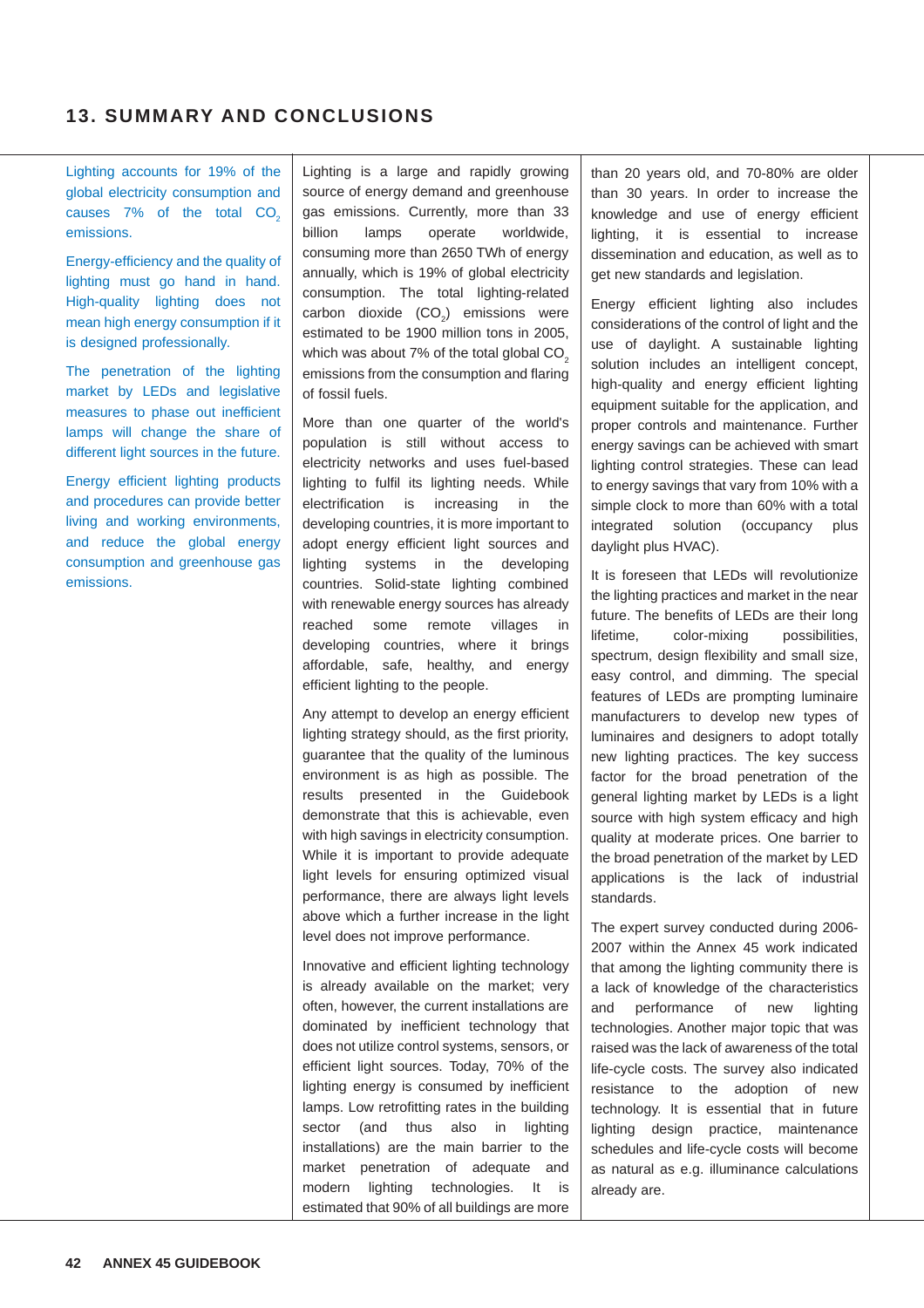Case studies of different types of lighting systems were conducted within the Annex 45 work. The studies were conducted for twenty buildings, most of which were offices and schools. In office buildings different case studies showed that it is possible to obtain both good visual quality and low installed power for lighting. In offices and schools it is possible to reach a normalized power density of 2 W/m2 ,100 lx (even 1.5 W/m2,100 lx in some office cases) with the current technology. It was found that the use of lighting control systems to switch the lights on and off according to data provided by occupancy sensors can reduce the lighting energy intensity of office buildings. Additionally, the use of dimming and control sensors for the integration of daylight and artificial light can yield further energy savings. The case studies also show that LEDs can be used in the renovation of lighting in commercial buildings.

It is expected that the share of different light sources producing the total electric light output will change in the future. This is due to the development of light source luminous efficacies, legislative measures to phase out inefficient light sources in many countries, and the penetration of the lighting market by LEDs. In the Annex 45 work forecasts for the consumption of lighting energy were made. On the basis of the most optimistic scenario, according to which LEDs will take over the lamp markets quickly and their luminous efficacy will develop fast, the lighting energy

consumption in 2015 will be reduced to half, and in 2030 to one third, of the values in 2005. The remaining unknown is the developments in China, India, and Africa, which will define whether the predicted energy savings become reality.

Annex 45 recommends the introduction of innovative lighting design methods which give a high priority to the quality of the luminous environment as our eyes perceive it. Both the design of electric lighting and the use of daylight have a major impact on lighting quality and energy efficiency. The present lighting recommendations do not specify recommended values of daylight factors or other daylight parameters. This is a field where practical metrics could be developed and mentioned in the recommendations. A reduction in the size of light sources (compact HID lamps, LEDs) may lead to an increased risk of glare. Standards and recommendations should be adapted accordingly. One parameter to assess the quality of lighting is the color rendering index, the CRI. The current CRI is not suitable for LEDs because of their peaked spectra. The CIE recommends the development of a new color rendering index (or a set of new color rendering indices) which should be applicable to all types of light sources, including white LEDs.

A major future development of lighting recommendations is that beyond the visual requirements they should also address the non-visual effects of light.

There is a significant potential to improve the energy efficiency of old and new lighting installations, even with the existing technology. The energy efficiency of lighting installations can be improved with the following measures:

- The choice of lamps. Incandescent lamps should be replaced by CFLs or LEDs, mercury lamps by high pressure sodium lamps, metal halide lamps, or LEDs, and ferromagnetic ballasts by electronic ballasts.
- The usage of controllable electronic ballasts with low losses.
- The lighting design. The use of efficient luminaires and localized task lighting.
- The control of light with manual dimming, presence sensors and dimming according to daylight.
- The usage of daylight.
- The use of high-efficiency LED-based lighting systems.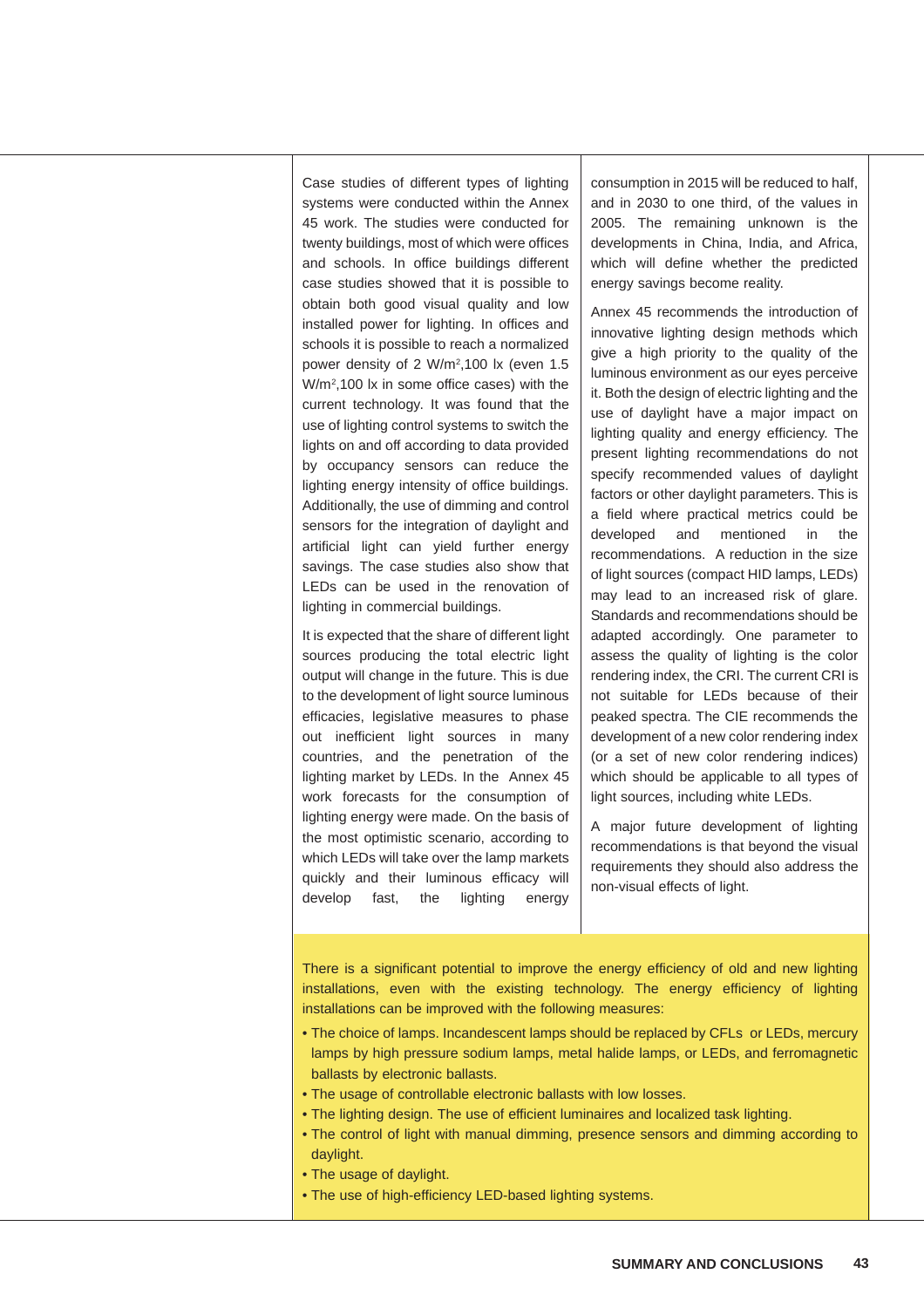Annex 45 suggests that clear international initiatives (by the IEA, EU, CIE, IEC, CEN, and other legislative bodies) are taken to:

- Upgrade lighting standards and recommendations
- Integrate values of lighting energy density (kWh/m<sup>2</sup>, a) into building energy codes
- Monitor and regulate the quality of innovative light sources and products
- Pursue research into fundamental human requirements for lighting (visual and non-visual effects of light)
- Stimulate the renovation of inefficient old lighting installations by targeted measures

The introduction of more energy efficient lighting products and procedures can, at the same time, provide better living and working environments, and also contribute in a cost-effective manner to the global reduction of energy consumption and greenhouse gas emissions.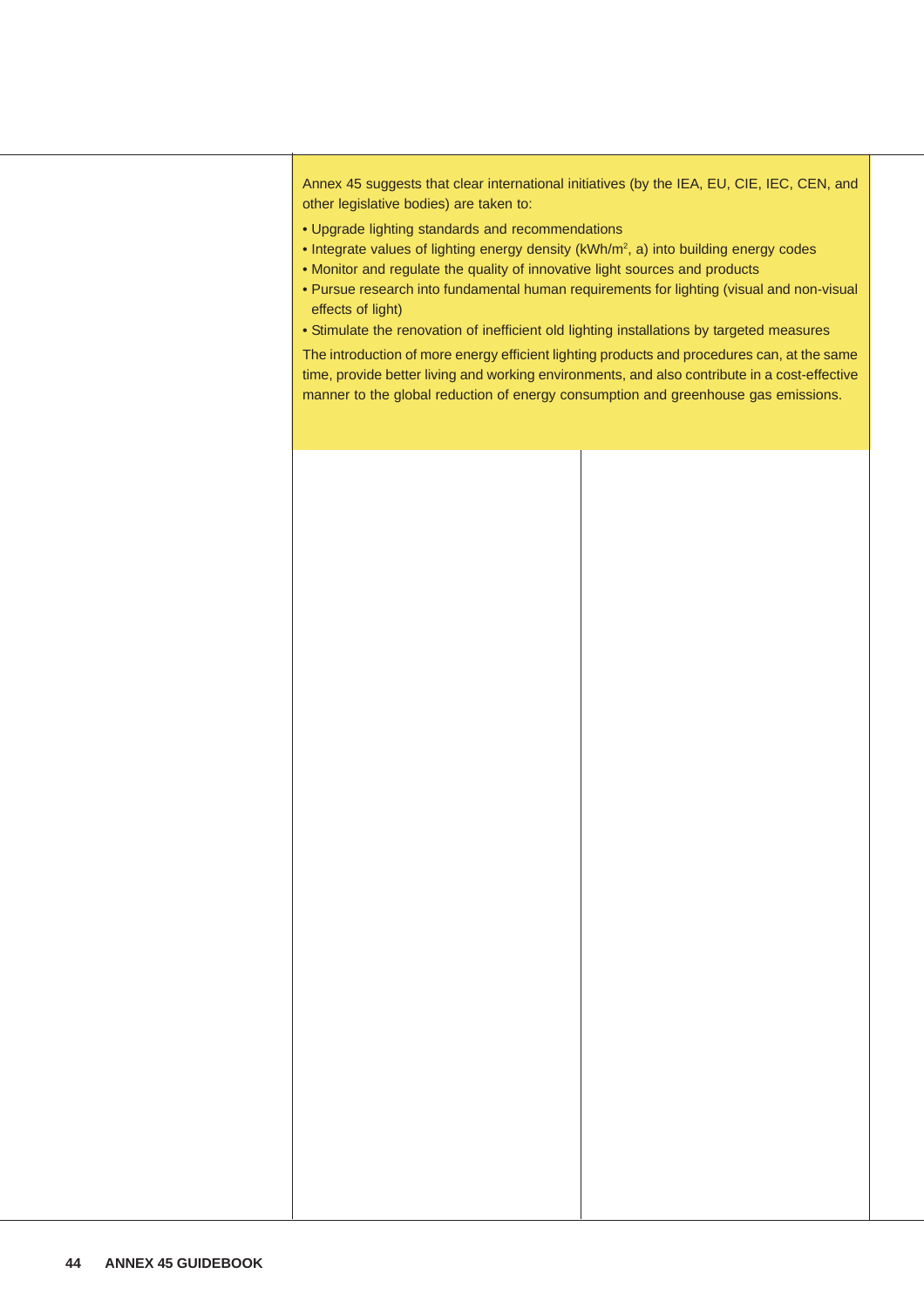### **14. REFERENCES**

ARRA, 2009. American Recovery and Reinvestment Act of 2009, United States Public Law 111-5.

Bear, A.R., Bell, R.I., 1992. The CSP index: a practical measure of office lighting quality. Lighting Research ant Technology 24 (4), 215-225.

Berson, D.M., Dunn, F.A., Motoharu, T. 2002. Phototransduction by retinal ganglion cells that set the circadian clock. Science, 295(5557), 1070-1073.

Bhusal, P., Zahnd, A., Eloholma, M., Halonen, L., 2007. Replacing Fuel Based Lighting with Light Emit-ting Diodes in Developing Countries: Energy and Lighting in Rural Nepali Homes. LEUKOS, The Journal of the lllu-minating Engineering Society of North America, Vol 3, no. 4, pp. 277-291.

Boyce, P. R., 2003. Human Factors in Lighting. 2nd ed. London and New York: Taylor & Francis.

Boyce, P. R., Cuttle, C., 1998 Discussion of Veitch J.A. and Newsham G.R., Determinants of lighting quality I: State of the Science. Journal of the Illuminating Engineering Society 27 (1), 92-106.

CIE, 1995. Publication CIE 117-1995: Discomfort Glare in Interior Lighting, Commission Internationale de l'Eclairage , ISBN: 9783900734701.

CIE, 2001/ISO 2002. Joint CIE/ISO standard S008/E:2001/ISO 8995-1:2002(E): Lighting of Work Places - Part 1: Indoor.

Dacey, D.M., Liao, H.W., Peterson, B.B., Robinson, F.R., Smith, V.C., Pokorny, J., Yau, K.W., Gamlin, P.D., 2005. Melanopsin-expressing ganglion cells in primate retina signal colour and irradiance and project to the LGN. Nature 433, 749-754.

DOE (U.S.Department of Energy) 2006. Strategic Plan. Climate Change Technology Program. Available from: http://www.climatetechnology.gov/stratplan/final/CCTP-StratPlan-Sep-2006.pdf

DOE (U.S. Department of Energy) 2009. 2009 Building Energy Data Book. Available from: http://buildingsdatabook.eren.doe.gov/

DOE (U.S.Department of Energy) 2010. Solid-State Lighting Research and Development: Multi-Year Program Plan. Available from: http://apps1.eere.energy.gov/buildings/ publications/pdfs/ssl/ssl\_mypp2010\_web.pdf

Duffy, J.F., Wright, K.P., 2005. Entrainment of the human circadian system by light. Journal of Biological Rhythms, 20(4), 326-338.

EC, 1998. Commission Directive 98/11/EC implementing Council Directive 92/75/EEC with regard to energy labeling of household lamps.

EC, 2000. Directive 2000/55/EC of the European Parliament and of the Council of 18 September 2000 on energy efficiency requirements for ballasts for fluorescent lighting.

EC, 2002. Directive 2002/95/EC of the European Parliament and of the Council of 16 December 2002 on the energy performance of buildings.

EC, 2005. Directive 2005/32/EC of the European Parliament and of the Council of 6 July 2005 Establishing a Framework for the Setting of Ecodesign Requirements for Energyusing Products and Amending Council directive 92/42/EEC and Directives96/57/EC and 2000/55/EC of the European Parliament and of the Council.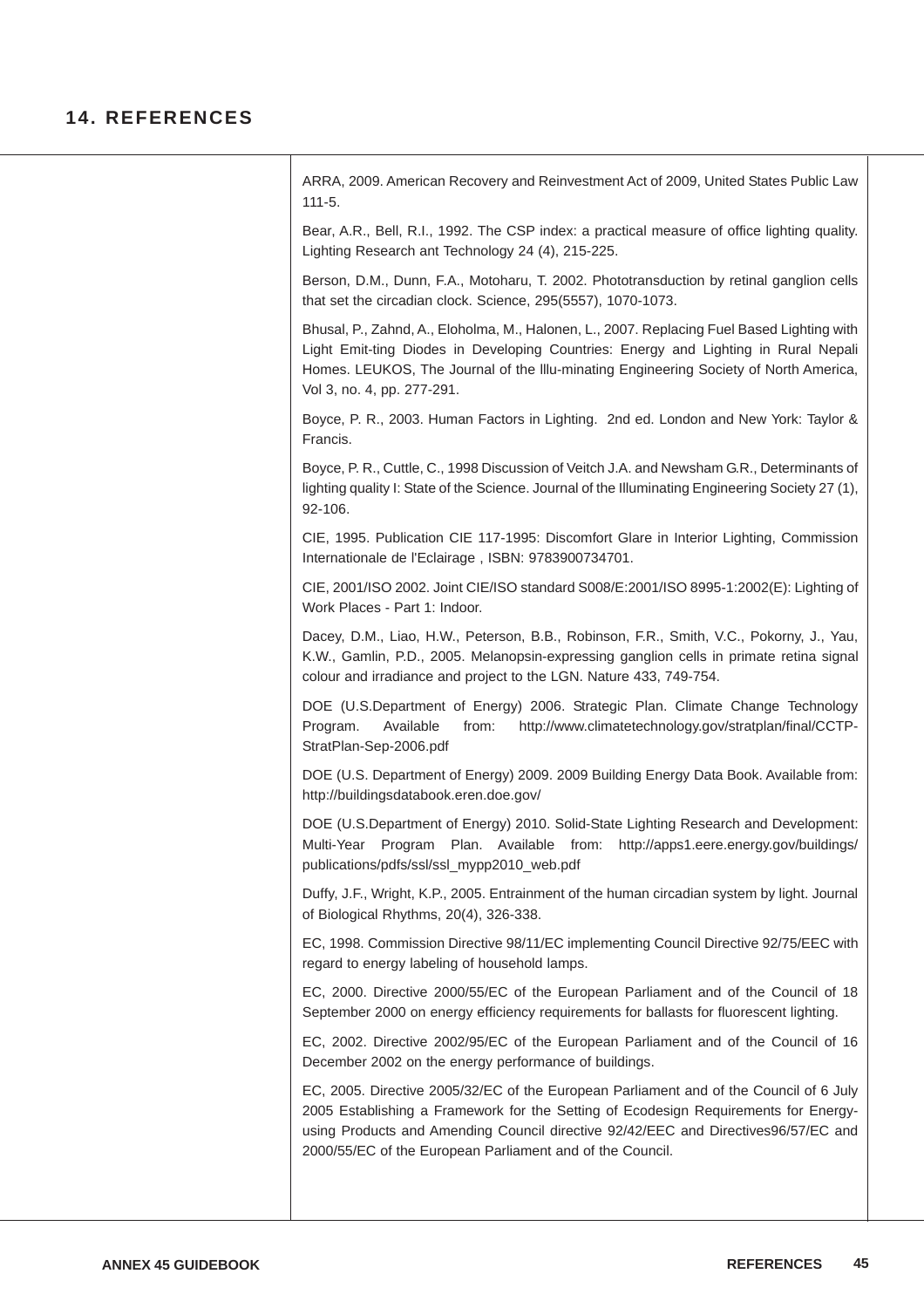| EC, 2006. Directive 2006/32/EC of the European Parliament and of the Council of of 5 April<br>2006 on energy end-use efficiency and energy services and repealing Council Directive 93/<br>76/EEC.                                                                                                                                |
|-----------------------------------------------------------------------------------------------------------------------------------------------------------------------------------------------------------------------------------------------------------------------------------------------------------------------------------|
| EIA (Energy Information Administration), 2009. International Energy Outlook 2009. DOE/<br>EIA-0484(2009). US Department of Energy.                                                                                                                                                                                                |
| EIA (Energy Information Administration), 2007. International emissions data: Energy<br>Related Carbon Emissions. Available from http://www.eia.doe.gov/environment.html                                                                                                                                                           |
| EIA (Energy Information Administration), 2006. International Energy Annual 2006. Available<br>from http://www.eia.doe.gov/                                                                                                                                                                                                        |
| EISA, 2007. United States Energy Independent and Security Act of 2007, United States<br>Public Law 110-140.                                                                                                                                                                                                                       |
| EPAct, 2005. Energy policy act of 2005, United States Public Law 109-58.                                                                                                                                                                                                                                                          |
| Fontoynont 2009. Long term assessment of costs associated with lighting and daylighting<br>techniques. Annex 45 Newsletter 1/2009, p. 3.                                                                                                                                                                                          |
| GDRC, 2009. The global development research center. http://www.gdrc.org/uem/lca/life-<br>cycle.html, accessed 17 September 2009.                                                                                                                                                                                                  |
| Gligor, V., 2004. Luminous environment and productivity at workplaces. Thesis (Licentiate),<br>Helsinki University of Technology, Espoo.                                                                                                                                                                                          |
| Haitz, R., Kish, F., Tsao, J. And Nelson, J., 1999. The case for a national research program<br>on semiconductor lighting. White paper presented publicly at the 1999 Optoelectronics<br>Industry Development Association (OIDA) forum in Washington DC                                                                           |
| Hore-Lacy, I. 2003. Nuclear Electricity, 7th edition. Uranium Information Centre -Australia,<br>and World Nuclear Association -UK. ISBN 0-9593829-8-4.                                                                                                                                                                            |
| Holonyak, J., Nick And Bevacqua, S.F., 1962. Coherent (visible) light emission from<br>Ga(As1-xPx) junctions. Applied Physics Letters, 1(4), 82.                                                                                                                                                                                  |
| IEA, 2006 International Energy Agency. Light's Labour's Lost. IEA Publications, France.<br>360 p.                                                                                                                                                                                                                                 |
| Krames M. 2007. Progress in high-power light-emitting diodes for solid-state lighting.<br>Proceedings of the 11th International Symposium of the Science and Technology of Light<br>Sources, May 20th-24th, Shanghai, China. pp. 571-573.                                                                                         |
| Loe, D.L., Rowlands, E., 1996. The art and science of lighting: a strategy for lighting design.<br>Lighting Research and Technology 28 (4), 153-164.                                                                                                                                                                              |
| Loftness, V., 2004. Improving Building Energy Efficiency in the U.S: Technologies and<br>Policies for 2010 to 2050. Proceedings of the workshop The 10-50 Solution: Technologies<br>and Policies for a Low-Carbon Future. The PEW Center on Global Climate Change and the<br>National Commission on Energy Policy. Washington DC. |
| Maniccia, Dorene and Allan Tweed 2000. Occupancy sensor simulations and energy<br>analysis for commercial buildings. Troy, NY: Lighting Research Center, Rensselaer<br>Polytechnic Institute.                                                                                                                                     |
| McKinsey, 2008. The carbon productivity challenge: Curbing climate change and sustaining<br>economic growth. McKinsey global institute. http://www.mckinsey.com/mgi/publications/<br>Carbon_Productivity/index.asp. (Accessed on 4 July 2008)                                                                                     |
| Mills E., 2002. Why we're here: The \$320-billion global lighting energy bill. Right Light 5,                                                                                                                                                                                                                                     |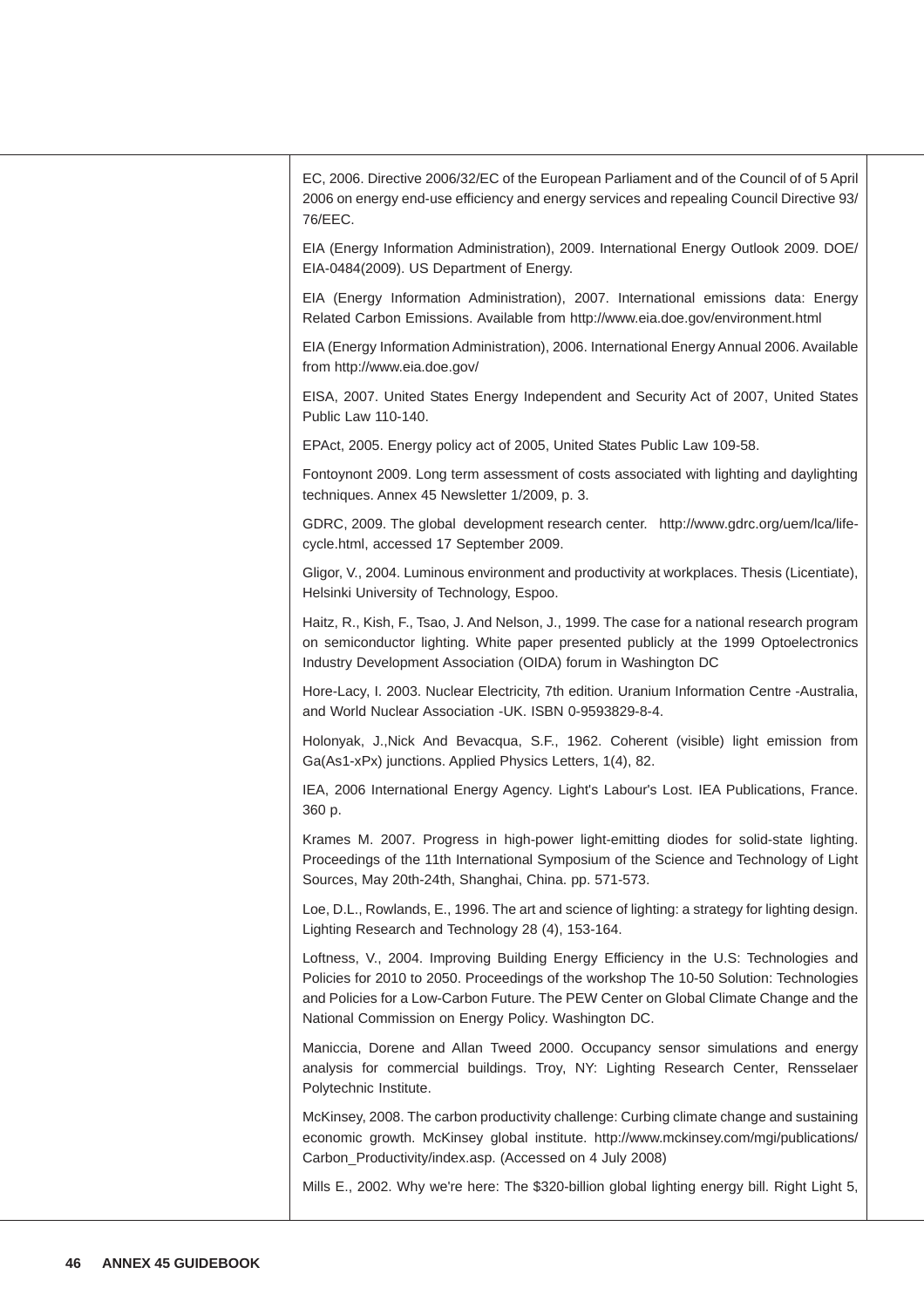Nice, France. pp. 369-385.

NAVIGANT (Navigant Consulting) 2002. U. S. Lighting Market Characterization Volume I: National Lighting Inventory and Energy Consumption Estimate. Building Technologies Program, US Department of Energy, Washington DC.

Navigant Consulting Inc., Radcliffe Advisors and SSLS Inc., 2009. Multi-Year Program Plan FY'09-FY'15 - Solid-State Lighting Research and Development. U.S. Department of Energy.

NBI 2003. Advanced Lighting Guidilines, New Building Institute Inc., 2003.

Rea M.S. (ed.), 2000. IESNA Lighting Handbook (9th edition), Illuminating Engineering Society of North America, ISBN 978-0-87995-150-4.

Shailesh, K.R. 2006. White LED Based Illumination Systems for Indian Villages. LEUKOS, The Journal of the Illuminating Engineering Society of North America, Vol 3, no. 2, pp 167- 173.

UN (United Nations Population Division), 2005. World population prospects: the 2004 revision population database. Available from: http://esa.un.org/unpp/

Veitch, J.A., 2001. Psychological processes influencing lighting quality. Journal of the Illuminating Engineering Society 30 (1), 124-140.

Veitch, J.A., Newsham,G.R., 1998. Determinants of lighting quality I: State of the Science. Journal of the Illuminating Engineering Society 27 (1), 92-106.

Wang, 2009. The implementation of energy efficient buildings policies in China. The implementation of energy efficient buildings policies in 5 continents. Brussels, Belgium, 14 October 2009.

Whiteley, S.J.O., Sauve, Y., Aviles-Trigoeros, M., Vidal-Sanz, M., Lund, R.D., 1998. Extent and duration of recovered pupillary light reflex following retinal ganglion cell axon regeneration through peripheral nerve grafts directed to the pretectum in adult rats. Exp. Neurol, 154, 560-572.

Ürge-Vorsatz, Novikova & Levine, 2008. Non-residential buildings for mitigating climate change: Summary of the findings of the Intergovernmental Panel on Climate Change. Improving Energy Efficiciency in Commercial Buildings Conference. Frankfurt 2008.

Zukauskas et. al. 2008. Spectral optimization of phosphor-conversion light-emitting diodes for ultimate color rendering. Applied physics letters 93, 2008.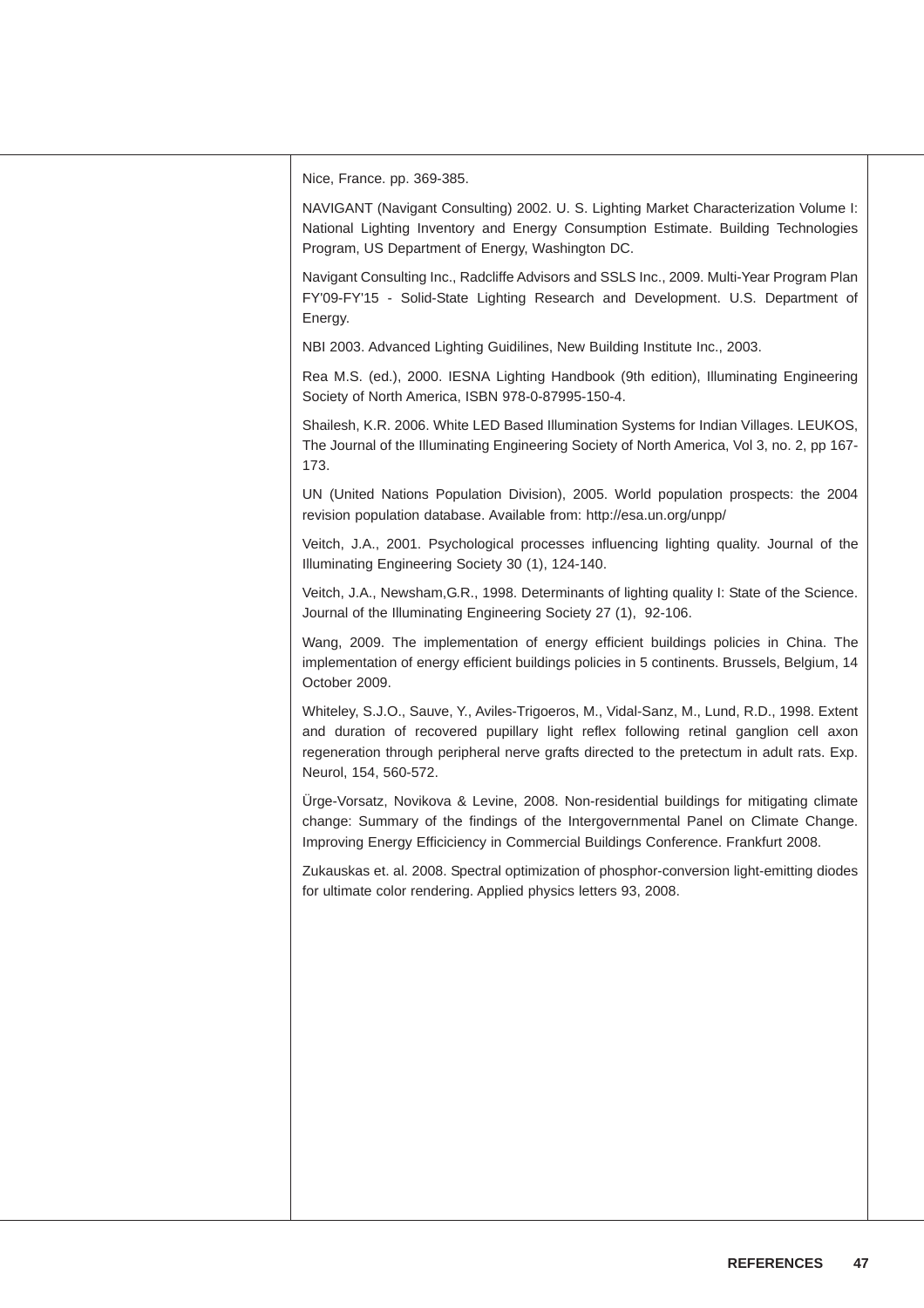## **15. PARTICIPANTS AND CORRESPONDING MEMBERS**

#### **Australia**

Queensland University of **Technology** \* Steve Coyne

#### **Austria**

Bartenbach LichtLabor GmbH \* Wilfried Pohl Zumtobel Lighting \* Peter Dehoff

#### **Belgium**

Belgian Building Research **Institute** \* Arnaud Deneyer Université Catholique de Louvain \* Magali Bodart

#### **Canada**

- University of British Columbia \* Lorne Whitehead \* Michele Mossman \* Alexander Rosemann **China** Fudan University \* Dahua Chen \* Edward Yuan \* Yuming Chen Shanghai Hongyuan Lighting & Electric Equipment Co \* Aiqun Wang **Finland**
- Aalto University
	- \* Liisa Halonen \* Eino Tetri
	- \* Pramod Bhusal

**France**

Ecole Nationale des Travaux Publics de l'État (ENTPE) \* Marc Fontoynont **CSTB** \* Mireille Jandon \* Nicolas Couillaud \* Christophe Martinsons Ingélux Consultants \* Laurent Escaffre Lumen Art \* Susanne Harchaoui ADEME \* Herve Lefebvre Veolia Environnement \* Ahmad Husaunndee

**Germany**

Technische Universität Berlin \* Heinrich Kaase

#### **Italy**

Università di Roma "La Sapienza" \* Fabio Bisegna ENEA Ispra \* Simonetta Fumagalli Politechnico di Torino \* Anna Pellegrino \* Valentina Serra **Japan** National Institute for Land and Infrastructure Management

\* Yasuhiro Miki Tokai University \* Toshie Iwata

#### **The Netherlands**

Philips Lighting Controls Delft University of Technology \* Truus de Bruin-Hordijk \* Regina Bokel \* M. van der Voorden **Norway** NTNU and SINTEF \* Barbara Matusiak \* Tore Kolås BAS Bergen School of Architecture \* Lars Bylund **Poland** WASKO S.A. \* Zbigniew Mantorski **Russia** Russian Lighting Research Institute (Svetotehnika) \* Julian Aizenberg **Singapore** National University of Singapore \* Lee Siew Eang **Sweden** School of Engineering, Jönköping \* Nils Svendenius WSP Liusdesign \* Peter Pertola

#### **Switzerland**

Solar Energy and Building Physics Lab, EPFL

- \* Jean-Louis Scartezzini
- \* Nicolas Morel
- \* David Lindelöf

\* Friedrich Linhart University of Applied Sciences of Western Switzerland \* Gilles Courret

#### **Turkey**

Istanbul Technical University \* Dilek Enarum

**United Kingdom Helvar** 

\* Trevor Forrest

### **USA**

Lawrence Berkeley National Laboratory \* Stephen Selkowitz